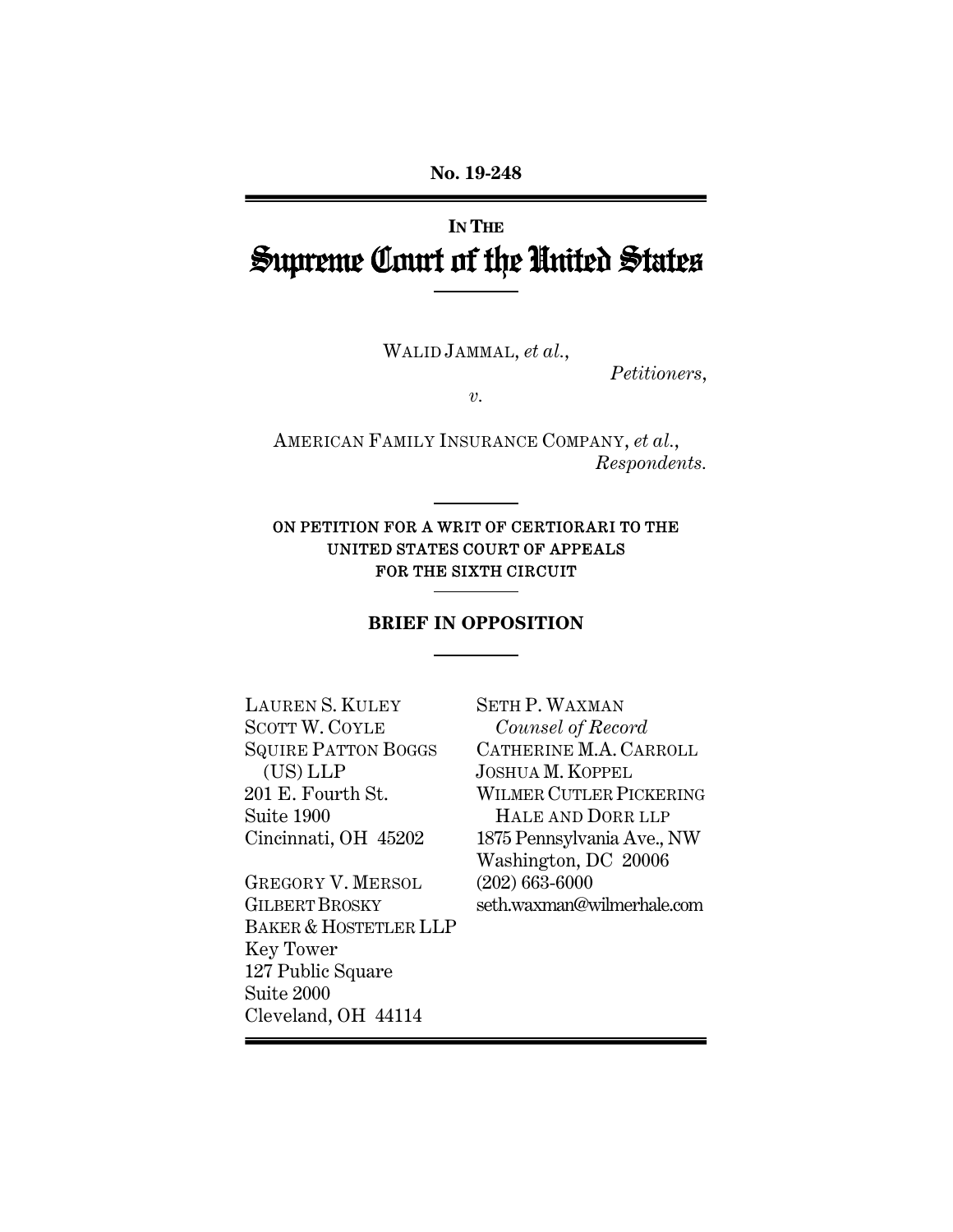#### **QUESTIONS PRESENTED**

1. Whether a court of appeals should apply de novo review to correct errors in the legal standard applied by a district court in determining employment status under the common-law framework set forth in *Nationwide Mutual Insurance Co.* v. *Darden*, 503 U.S. 318, 323-324 (1992).

2. Whether application of the common-law test for employment status, under which a "nonexhaustive" set of factors "must be assessed and weighed with no one factor being decisive," *Darden*, 503 U.S. at 324, may vary based on statutory context.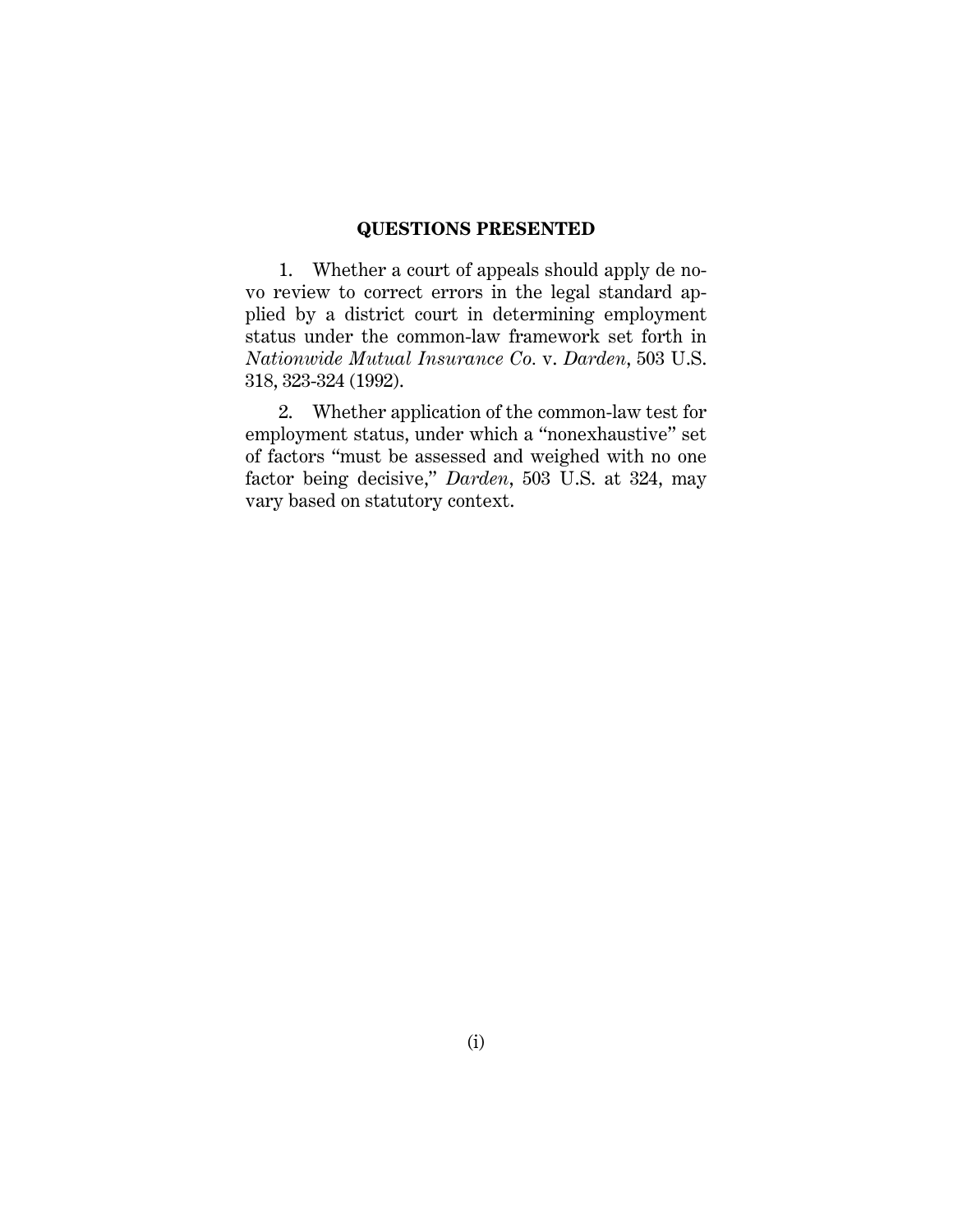#### **CORPORATE DISCLOSURE STATEMENT**

Respondents American Family Insurance Company, American Family Mutual Insurance Company, American Family Life Insurance Company, and American Standard Insurance Company of Wisconsin are subsidiaries of American Family Insurance Mutual Holding Company and AmFam Holdings Inc.

Respondents American Family Termination Benefits Plan, Retirement Plan for Employees of American Family Insurance Group, American Family 401k Plan, Group Life Plan, Group Health Plan, Group Dental Plan, Long Term Disability Plan, American Family Insurance Group Master Retirement Trust, 401k Plan Administrative Committee, and Committee of Employees and District Manager Retirement Plan are plans, or administrative committees of the plans, sponsored by American Family Mutual Insurance Company, S.I.

No publicly held company owns 10% or more of any respondent's stock.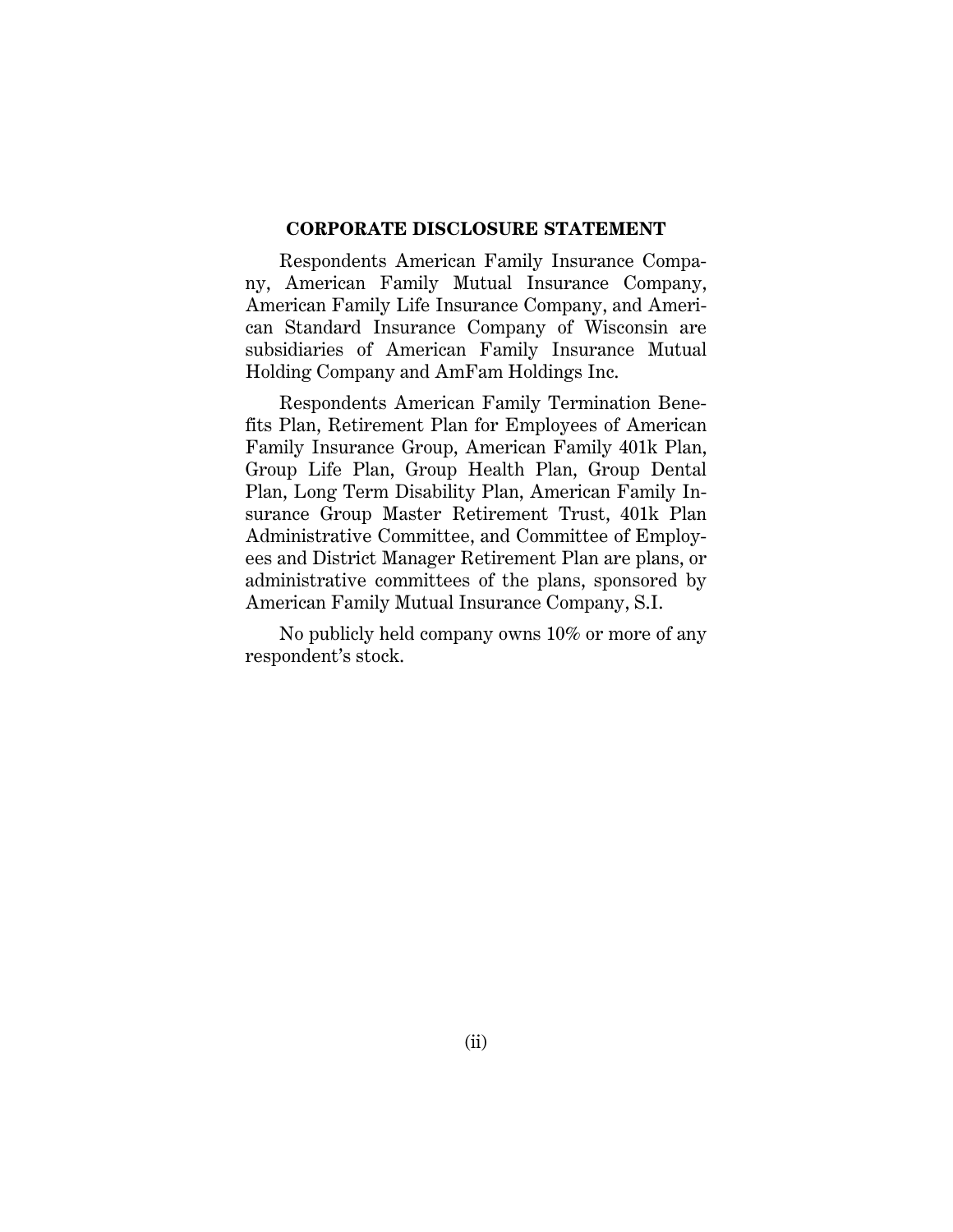# **TABLE OF CONTENTS**

|                                  |    |                                                                                                                | Page |  |
|----------------------------------|----|----------------------------------------------------------------------------------------------------------------|------|--|
|                                  |    |                                                                                                                |      |  |
| CORPORATE DISCLOSURE STATEMENTii |    |                                                                                                                |      |  |
|                                  |    |                                                                                                                |      |  |
|                                  |    |                                                                                                                |      |  |
|                                  |    |                                                                                                                |      |  |
|                                  |    |                                                                                                                |      |  |
|                                  | B. |                                                                                                                |      |  |
|                                  |    |                                                                                                                |      |  |
|                                  |    | REASONS FOR DENYING THE PETITION  9                                                                            |      |  |
| I.                               |    | CERTIORARI IS NOT WARRANTED ON THE<br>STANDARDS-OF-REVIEW QUESTION 9                                           |      |  |
|                                  |    | A. Courts Uniformly Apply De Novo<br>Review To Correct A District Court's<br>Application Of An Erroneous Legal |      |  |
|                                  | В. | There Is No Certworthy Circuit Split<br>Even On The Standard-Of-Review<br>Questions Petitioners Set Forth 13   |      |  |
|                                  |    | 1. Courts agree that the ultimate<br>employment-status determination                                           |      |  |
|                                  |    | Courts apply de novo review in<br>2.<br>evaluating the individual common-                                      |      |  |
|                                  |    |                                                                                                                |      |  |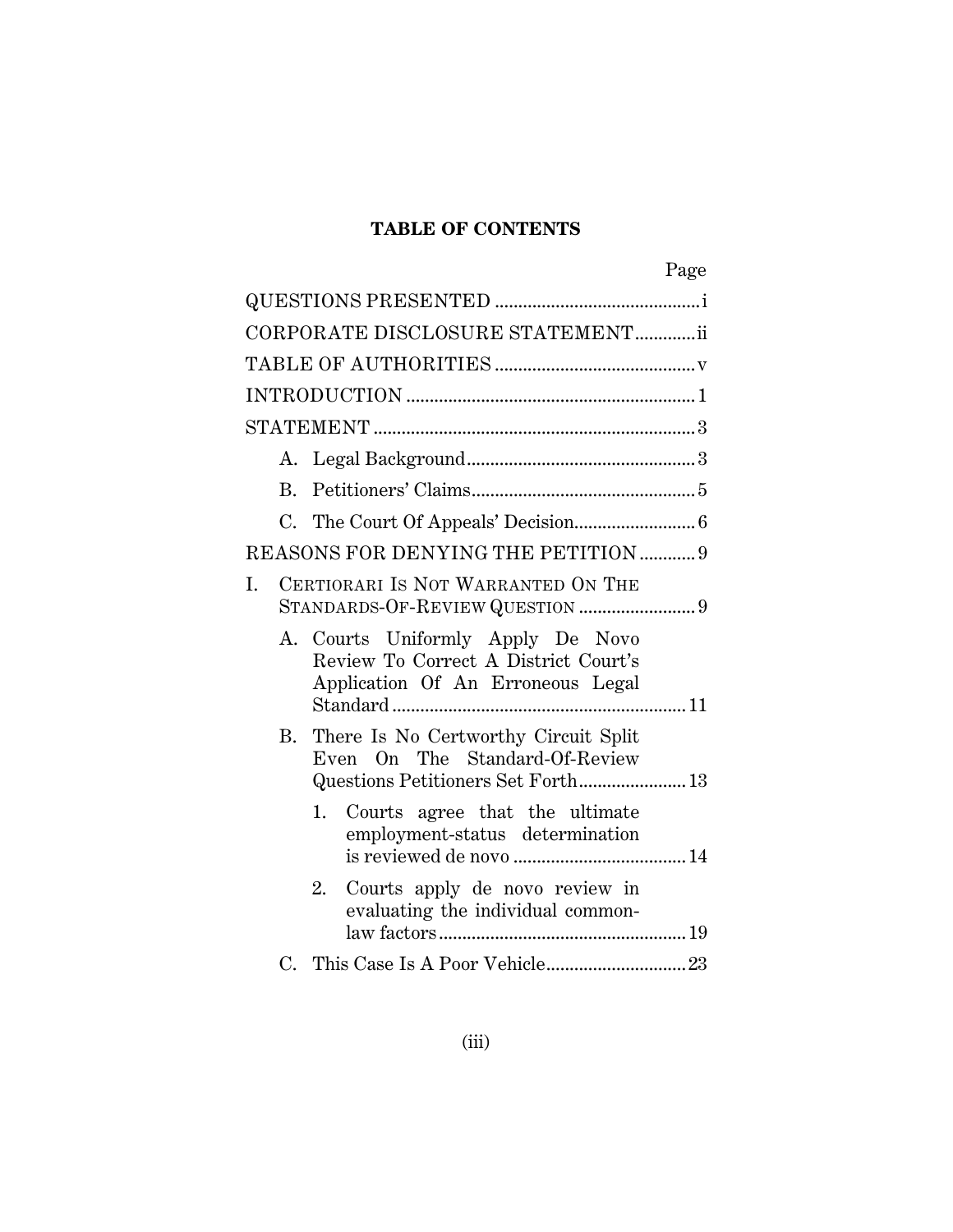# **TABLE OF CONTENTS—Continued**

| v |
|---|
|---|

|  |  | D. De Novo Review Is The Correct                                                                                  |  |  |  |
|--|--|-------------------------------------------------------------------------------------------------------------------|--|--|--|
|  |  | II. THE SECOND QUESTION PRESENTED DOES                                                                            |  |  |  |
|  |  | A. Petitioners Mischaracterize The Sixth                                                                          |  |  |  |
|  |  | B. The Sixth Circuit's Application Of The<br>Common-Law Test Does Not Conflict<br>With That Of Any Other Court Of |  |  |  |
|  |  |                                                                                                                   |  |  |  |
|  |  | <b>III. HOLDING THIS PETITION FOR MONASKY</b>                                                                     |  |  |  |
|  |  |                                                                                                                   |  |  |  |

iv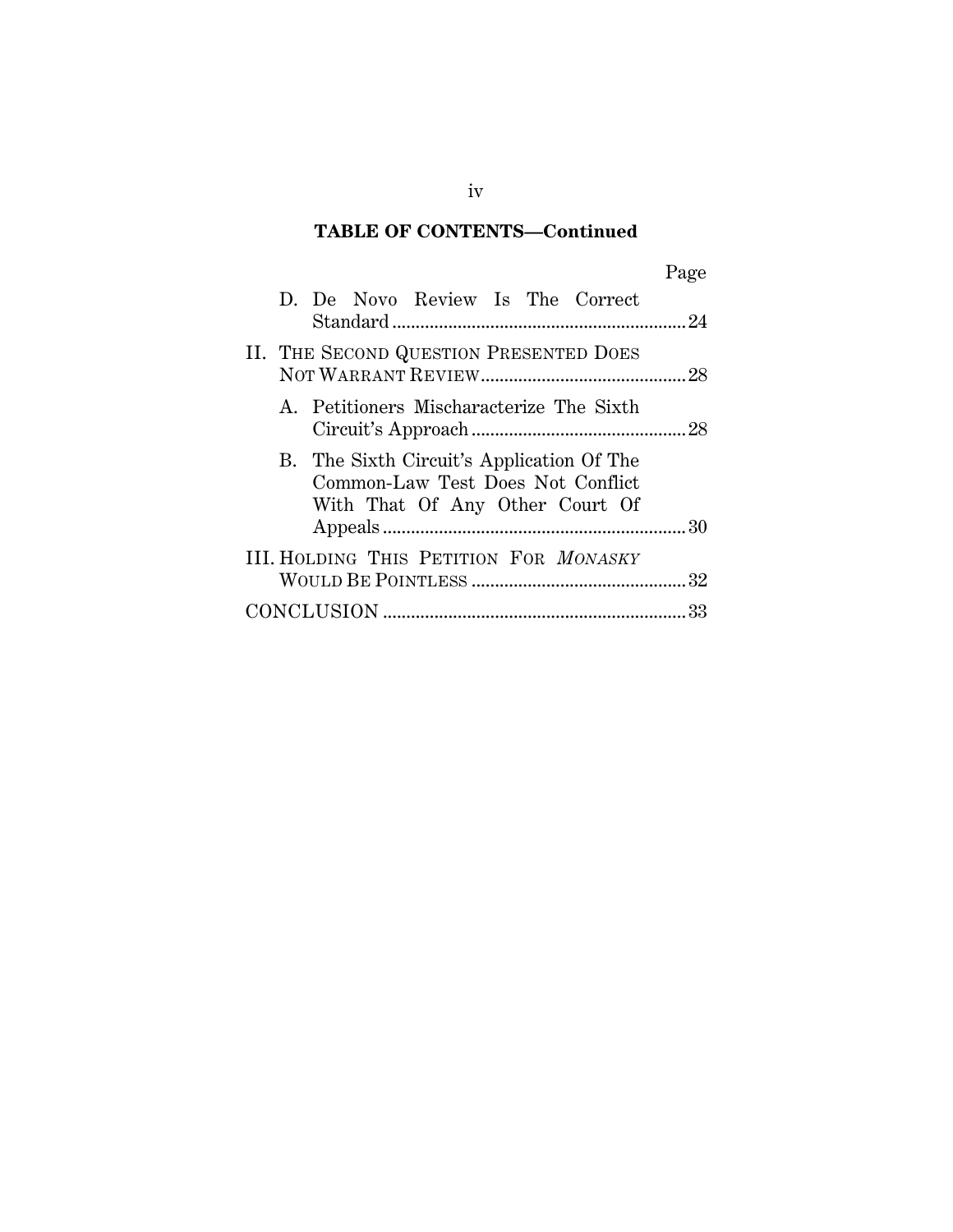# **TABLE OF AUTHORITIES**

# **CASES**

| Page(s)                                                                                                         |
|-----------------------------------------------------------------------------------------------------------------|
| Acosta v. Paragon Contractors Corp.,                                                                            |
| Alberty-Veléz v. Corporación de Puerto<br>Rico para la Difusión Pública,                                        |
| Alexander v. Rush North Shore Medical                                                                           |
| Alford v. United States, 116 F.3d 334                                                                           |
| Antenor v. D & S Farms, $88$ F.3d $925$                                                                         |
| Atrium of Princeton, LLC v. NLRB,                                                                               |
| <i>Aymes v. Bonelli, 980 F.2d 857 (2d Cir.</i>                                                                  |
| Baker v. Texas & Pacific Railway Co.,                                                                           |
| Barnhart v. New York Life Insurance Co.,                                                                        |
| Berger Transfer & Storage v. Central<br>States, Southeastern & Southwestern<br>Areas Pension Fund, 85 F.3d 1374 |
| Birchem v. Knights of Columbus,                                                                                 |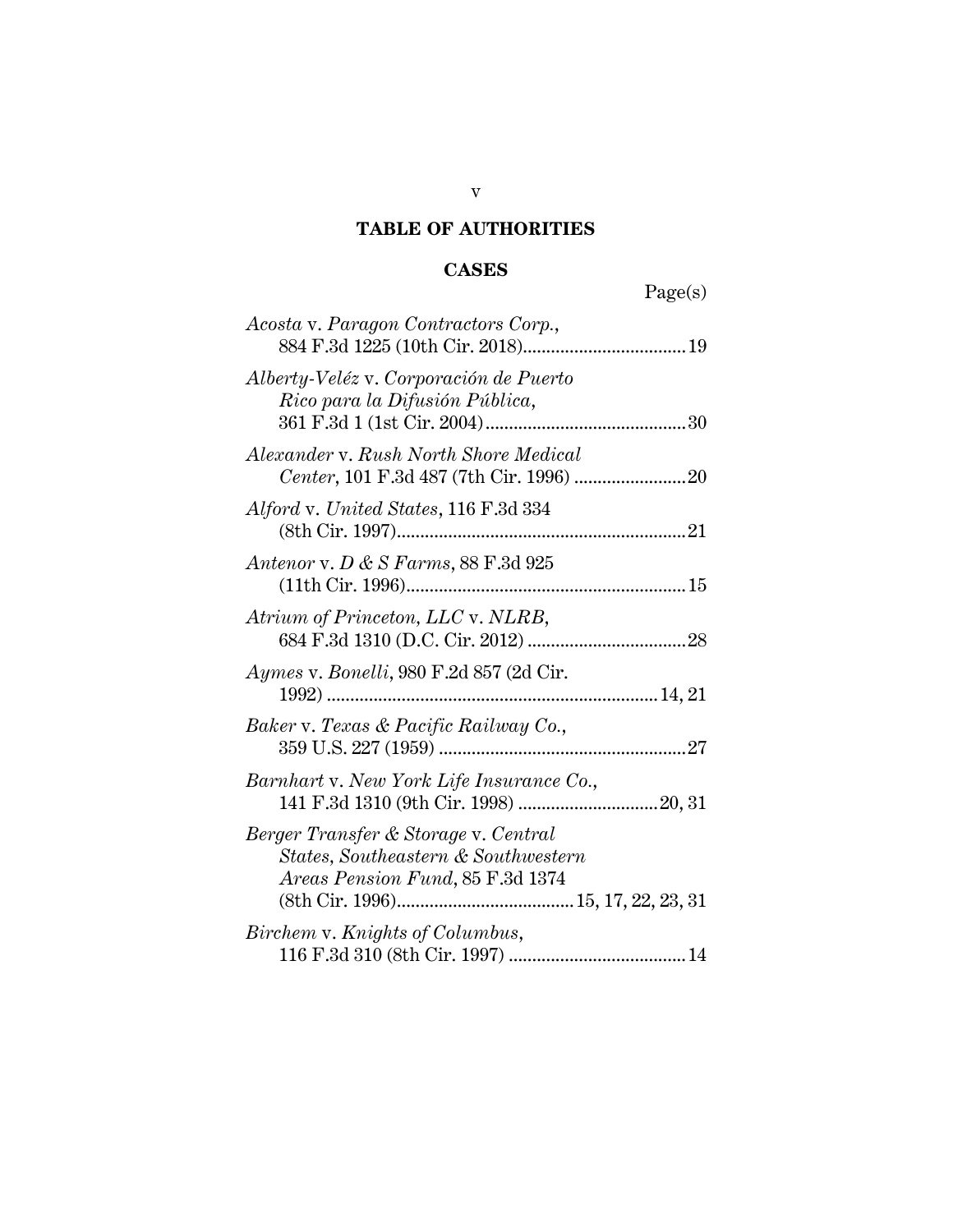| Page(s) |
|---------|
|---------|

| <i>Brackens v. Best Cabs, Inc.,</i> 146 F. App'x                                                                        |
|-------------------------------------------------------------------------------------------------------------------------|
| <i>Breaux &amp; Daigle, Inc. v. United States,</i>                                                                      |
| Bridge v. New Holland Logansport, Inc.,                                                                                 |
| Brock v. Mr. W Fireworks, Inc., 814 F.2d                                                                                |
| Butler v. Drive Automotive Industry of<br><i>America, Inc., 793 F.3d 404 (4th Cir.</i><br>30                            |
| Camacho v. Puerto Rico Ports Authority,                                                                                 |
| Casey v. Department of Health & Human<br>Services, 807 F.3d 395 (1st Cir. 2015) 15                                      |
| Century States, Southeast & Southwest<br><i>Areas Pension Fund v. Nagy, 714 F.3d</i>                                    |
| Chicago Regional Council of Carpenters<br>Pension Fund v. Schal Bovis, Inc.,<br>826 F.3d 397 (7th Cir. 2016) 12, 18, 24 |
| <i>Chin</i> v. United States, 57 F.3d 722 (9th Cir.                                                                     |
| Cilecek v. Inova Health Systems Services,                                                                               |
| Commissioner v. Duberstein, 363 U.S. 278                                                                                |

vi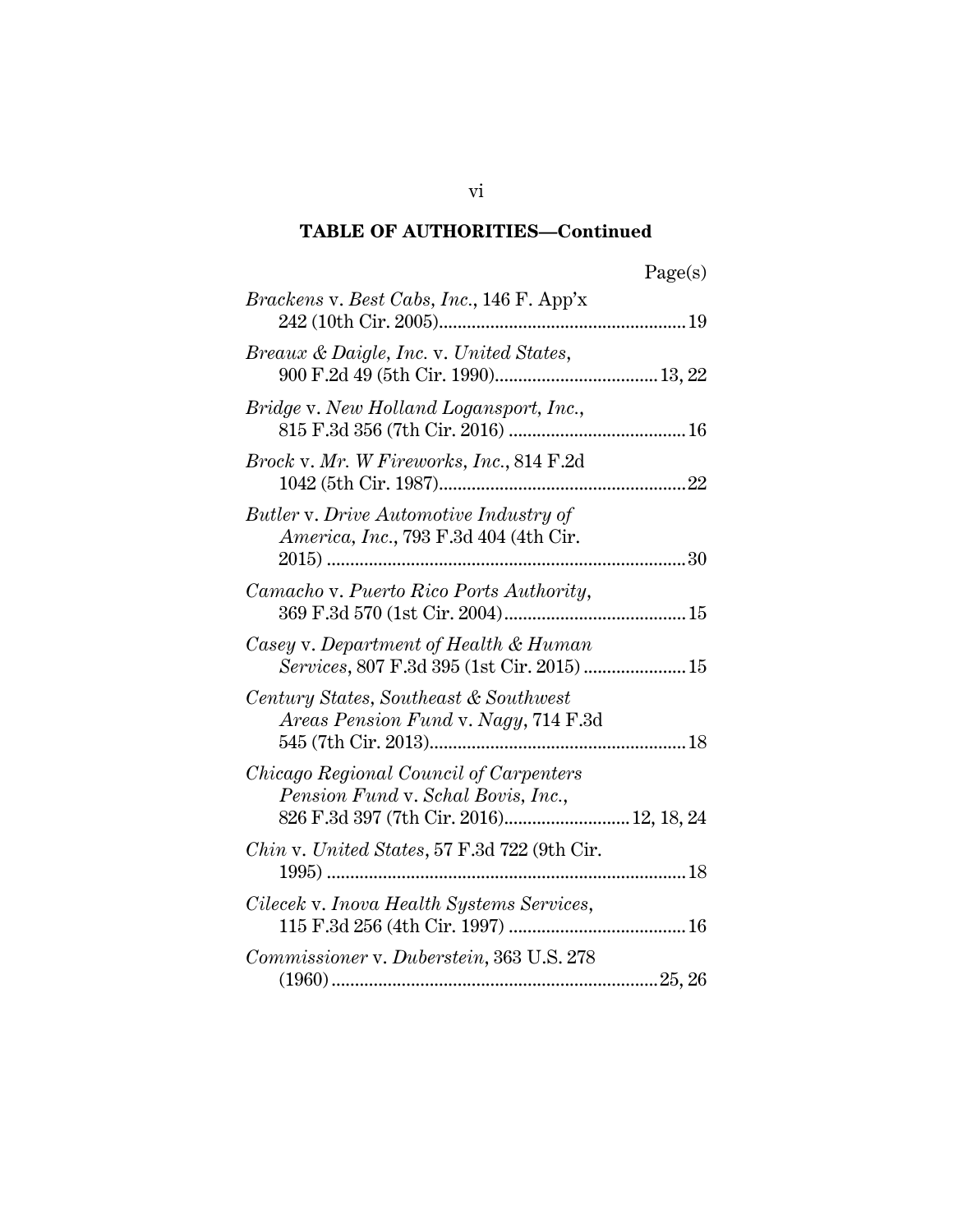| aoo<br>u<br>c |
|---------------|
|---------------|

| Community for Creative Non-Violence v.                                                 |
|----------------------------------------------------------------------------------------|
|                                                                                        |
| Crew One Products, Inc. v. NLRB,<br>811 F.3d 1305 (11th Cir. 2016) 15, 20              |
| Davis v. United States, 417 U.S. 333 (1974) 17                                         |
| Dykes v. DePuy, Inc., 140 F.3d 31 (1st Cir.                                            |
| EEOC v. North Knox School Corp.,                                                       |
| EEOC v. Zippo Manufacturing Co.,                                                       |
| <i>Eisenberg v. Advance Relocation &amp;</i><br>Storage, Inc., 237 F.3d 111 (2d Cir.   |
| Eren v. Commissioner, 180 F.3d 594                                                     |
| Farlow v. Wachovia Bank of North<br>Carolina, 259 F.3d 309 (4th Cir. 2001)  16, 17, 19 |
| Hillstrom v. Kenefick, 484 F.3d 519<br>$(8{\rm th}\ {\rm Cir},\ 2007)31$               |
| <i>Hockett v. Sun Co. (R&amp;M),</i> 109 F.3d 1515                                     |
|                                                                                        |
| In re Brown, 743 F.2d 664 (9th Cir. 1984) 17                                           |
| <i>JustMed, Inc. v. Byce, 600 F.3d 1118</i>                                            |

vii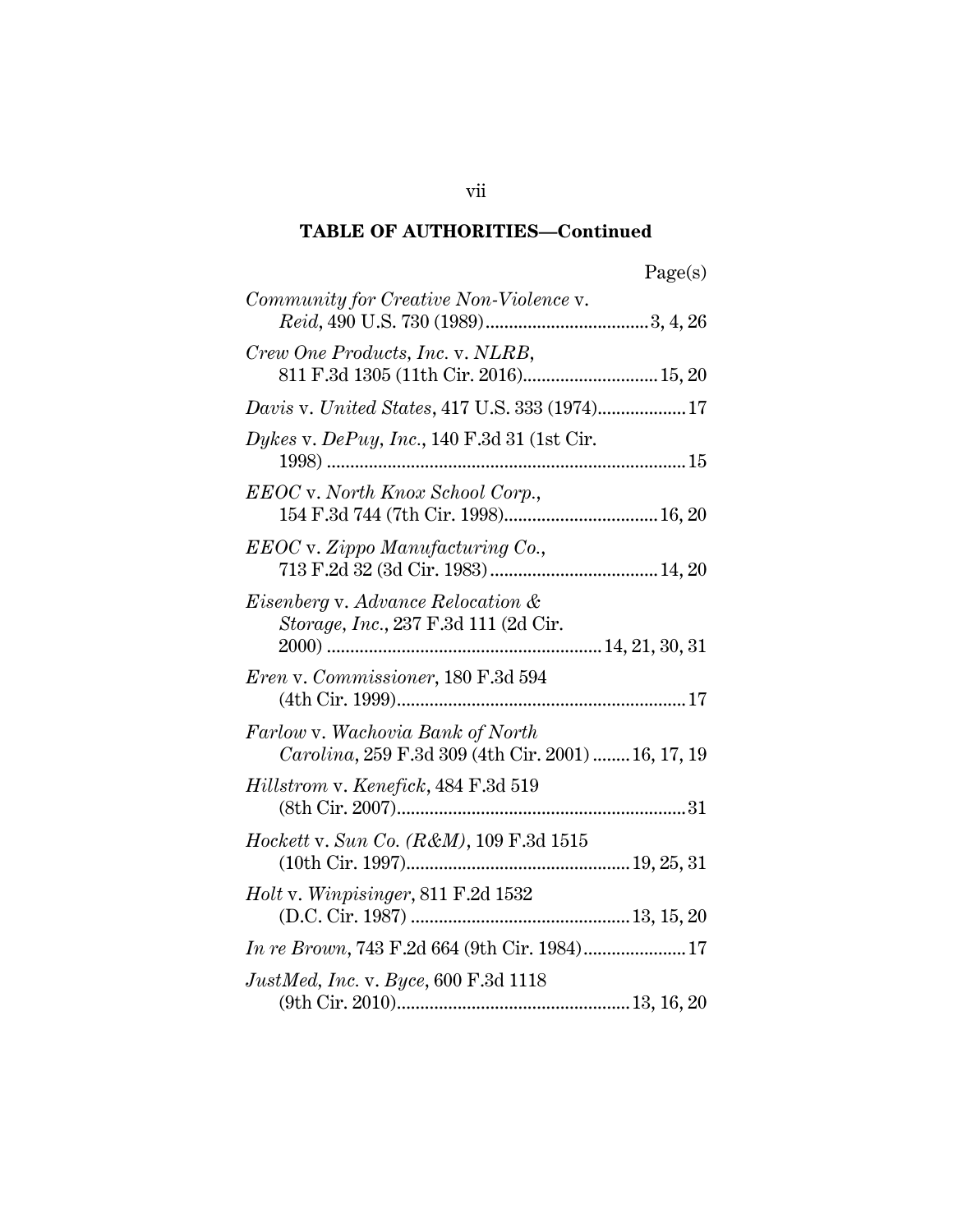| Keleher v. Dominion Insulation, Inc., 1992                                                      |  |
|-------------------------------------------------------------------------------------------------|--|
| Kelley v. Southern Pacific Co., 419 U.S.                                                        |  |
| Knight v. United Farm Bureau Mutual<br>Insurance Co., 950 F.2d 377 (7th Cir.<br>1991)<br>16, 18 |  |
| Langman Fabrics v. Graff Californiawear,<br><i>Inc.</i> , 160 F.3d 106 (2d Cir. 1998),          |  |
| Levitin v. Northwest Community Hospital,                                                        |  |
| Marco v. Accent Publishing Co., 969 F.2d                                                        |  |
| Mariotti v. Mariotti Building Products,<br>Inc., 714 F.3d 761 (3d Cir. 2013) 13                 |  |
| Marvel v. United States, 719 F.2d 1507                                                          |  |
| Mayeske v. International Ass'n of<br>Firefighters, 905 F.2d 1548 (D.C. Cir.                     |  |
| Moore v. American Family Mutual<br><i>Insurance Co., 1991 WL 111878 (7th</i>                    |  |
| Murray v. Principal Financial Group,                                                            |  |
| Nationwide Mutual Insurance Co. v.                                                              |  |

viii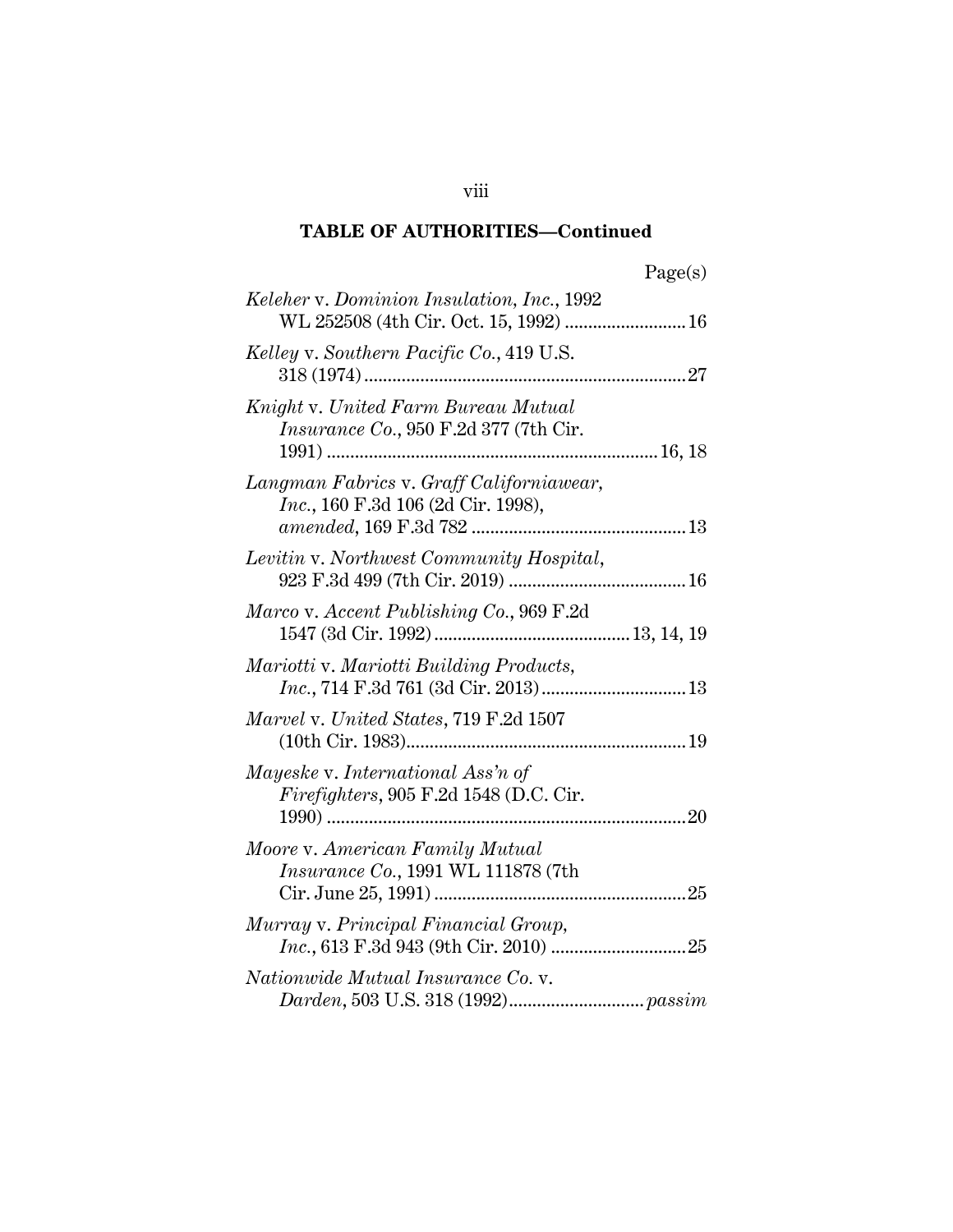| яσе<br>÷ |
|----------|
|----------|

| NLRB v. Hearst Publications, Inc., 322                                            |
|-----------------------------------------------------------------------------------|
| NLRB v. United Insurance Co. of                                                   |
| <i>Ornelas v. United States,</i> 517 U.S. 690                                     |
| Penn v. Howe-Baker Engineers, Inc.,<br>898 F.2d 1096 (5th Cir. 1990) 14, 19       |
| Professional & Executive Leasing, Inc. v.<br>Commissioner, 862 F.2d 751 (9th Cir. |
| Roth v. American Hospital Supply Corp.,<br>965 F.2d 862 (10th Cir. 1992)  13, 19  |
| Rutherford Food Corp. v. McComb,                                                  |
| Schultz v. Capital International Security,                                        |
| Schwieger v. Farm Bureau Insurance Co.<br>of Nebraska, 207 F.3d 480 (8th Cir.     |
| Shellito v. Commissioner, 437 F. App'x 665                                        |
| Simpkins v. DuPage Housing Authority,                                             |
| Solon v. Kaplan, 398 F.3d 629 (7th Cir.                                           |

ix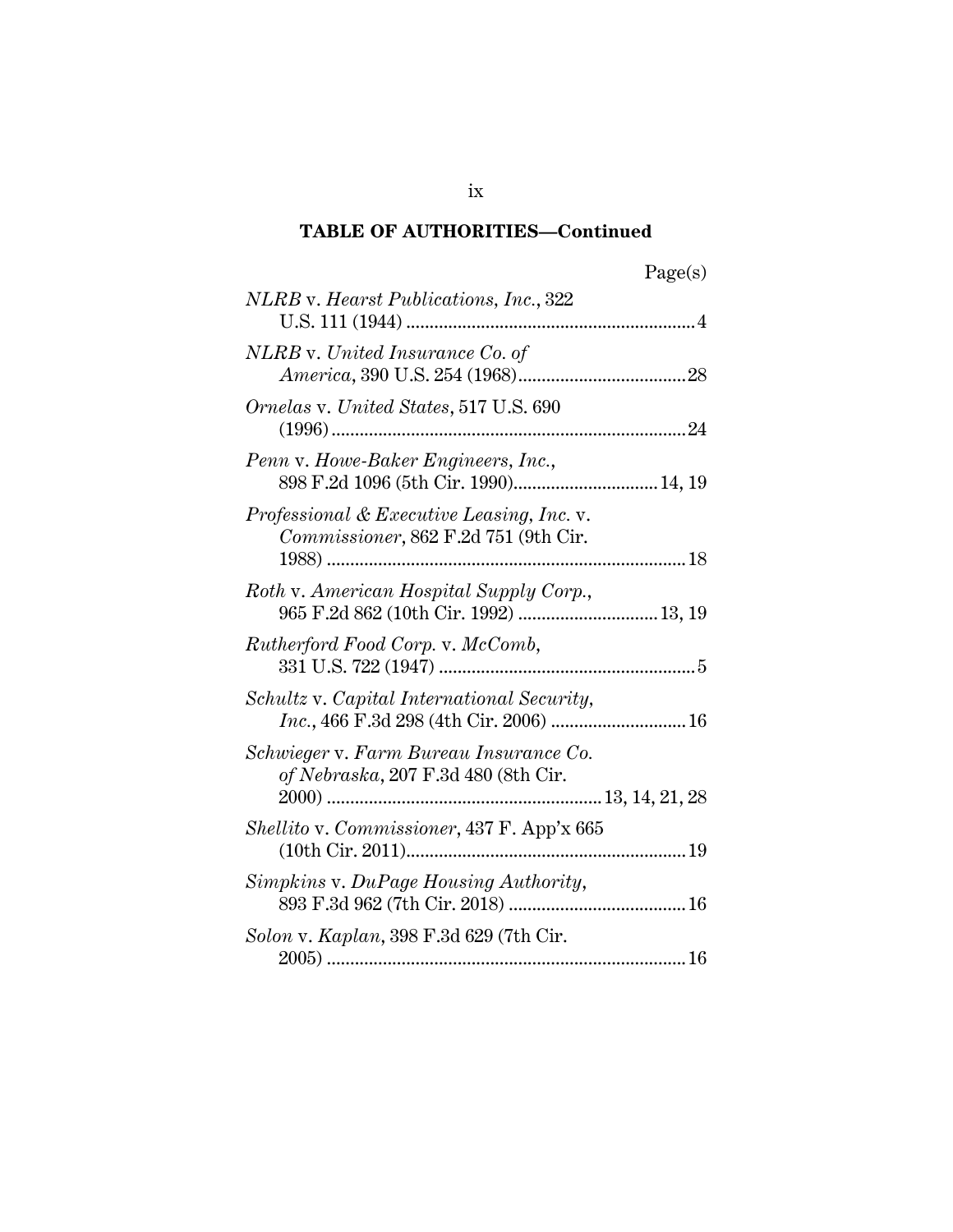| age(s) |
|--------|
|--------|

| <i>Trustees of Resilient Floor Decorators</i><br><i>Insurance Fund</i> v. $A \& M$<br><i>Installations, Inc., 395 F.3d 244</i> |
|--------------------------------------------------------------------------------------------------------------------------------|
| U.S. Bank National Ass'n ex rel.<br>CWCapital Asset Management LLC v.<br>Village at Lakeridge, LLC, 138 S.Ct.                  |
|                                                                                                                                |
| Ward v. Atlantic Coast Line Railroad Co.,                                                                                      |
| Weber v. Commissioner, 60 F.3d 1104                                                                                            |
| <i>Wisniewski</i> v. United States, 353 U.S. 901                                                                               |
|                                                                                                                                |
| Wortham v. American Family Insurance                                                                                           |

# **DOCKETED CASES**

|--|--|--|--|--|

# **STATUTORY PROVISIONS**

| 29 U.S.C. |  |
|-----------|--|
| \$1002    |  |
| \$1132    |  |

x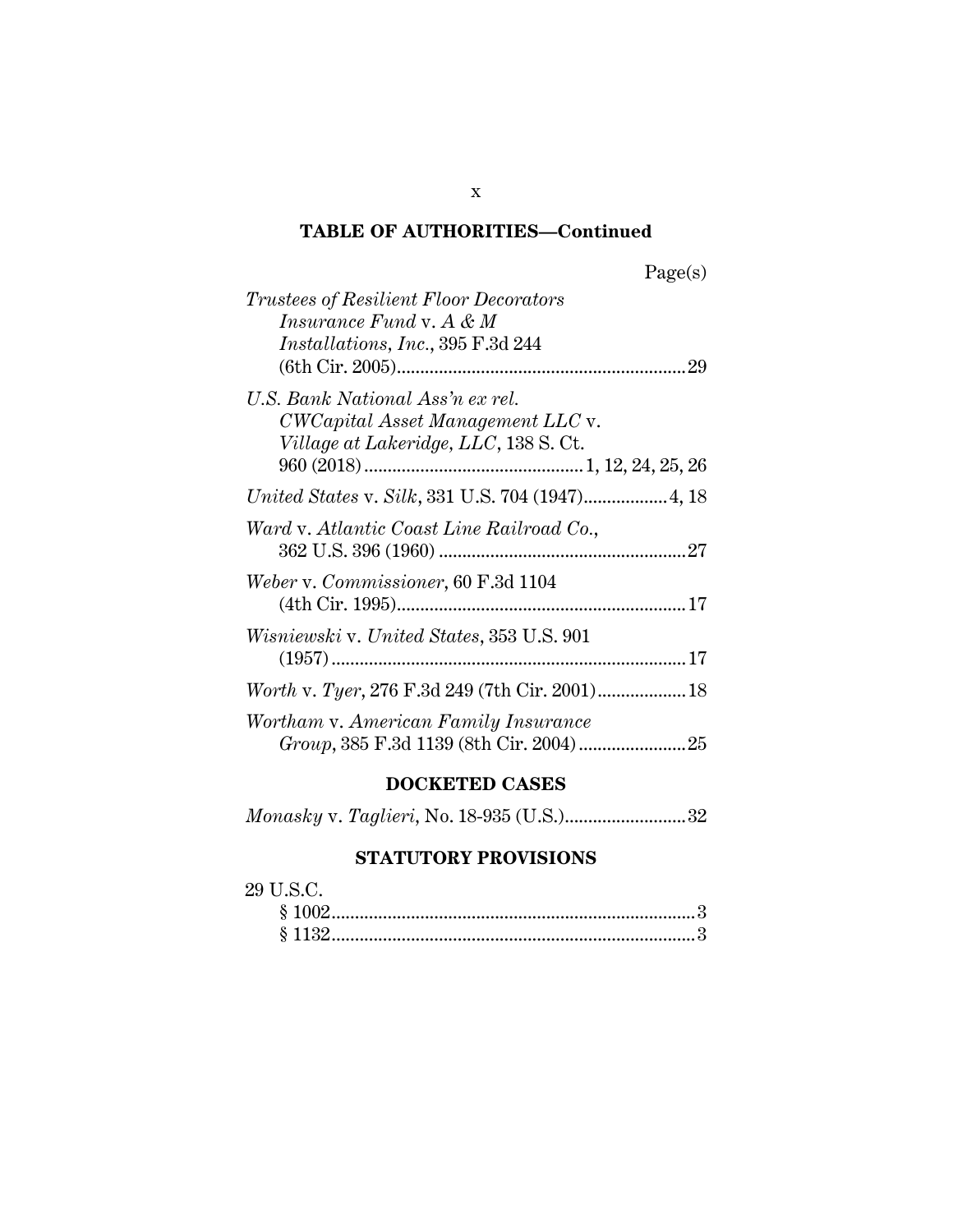Page(s)

# **OTHER AUTHORITIES**

| Breyer, Stephen G., Reflections on the Role |  |
|---------------------------------------------|--|
| of Appellate Courts: A View from the        |  |
| <i>Supreme Court, 8 J. App. Prac. &amp;</i> |  |
|                                             |  |
|                                             |  |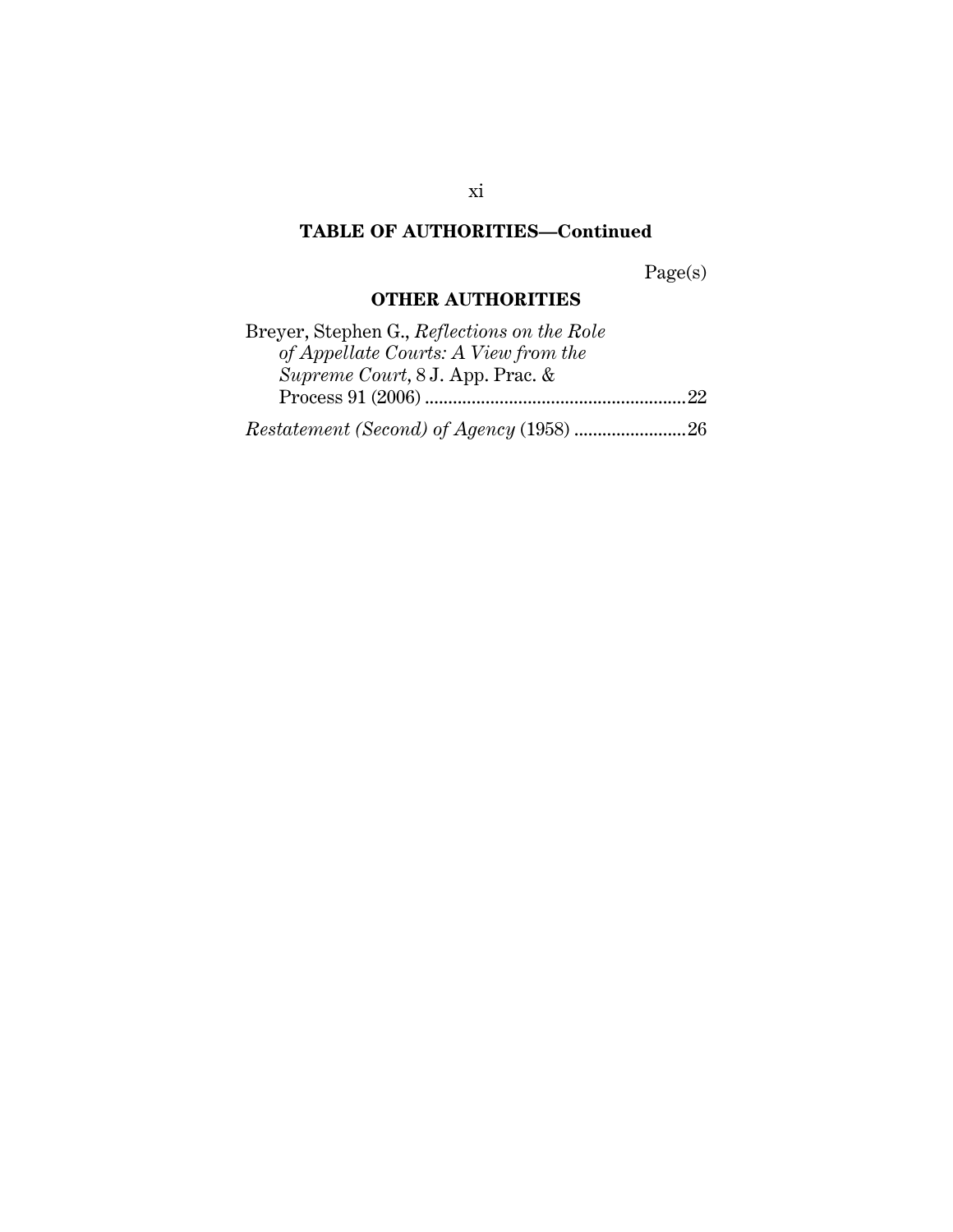#### **INTRODUCTION**

Plaintiffs bringing claims under the Employee Retirement Income Security Act of 1974 (ERISA) must prove that they are employees and not independent contractors. In *Nationwide Mutual Insurance Co.* v. *Darden*, 503 U.S. 318, 323-324 (1992), this Court held that ERISA incorporates the traditional, multifactor common-law test for determining employment status. Petitioners seek this Court's review of two aspects of the Sixth Circuit's straightforward application of that settled test to the facts of this case. First, petitioners challenge the standards of appellate review the Sixth Circuit applied in reviewing the district court's application of *Darden*. Second, petitioners seek review of the Sixth Circuit's application of the common-law test in the ERISA context.

Neither question warrants review. As to the first, petitioners claim a circuit split on the standard of review of a district court's employment-status determination. But the decision below does not implicate that alleged split because the Sixth Circuit merely corrected legal errors in the standards the district court applied in evaluating two *Darden* factors. And as this Court has recently reiterated, and petitioners do not dispute, determining the applicable "legal test" or "standard" is "a legal conclusion" that "an appellate panel reviews … without the slightest deference." *U.S. Bank Nat'l Ass'n ex rel. CWCapital Asset Mgmt. LLC* v. *Village at Lakeridge, LLC*, 138 S. Ct. 960, 965 (2018).

Nor is there any circuit split on the first question that would warrant this Court's attention, even in an appropriate case. All appellate courts agree that clearerror review applies to findings of historical fact underlying the district court's determination of employment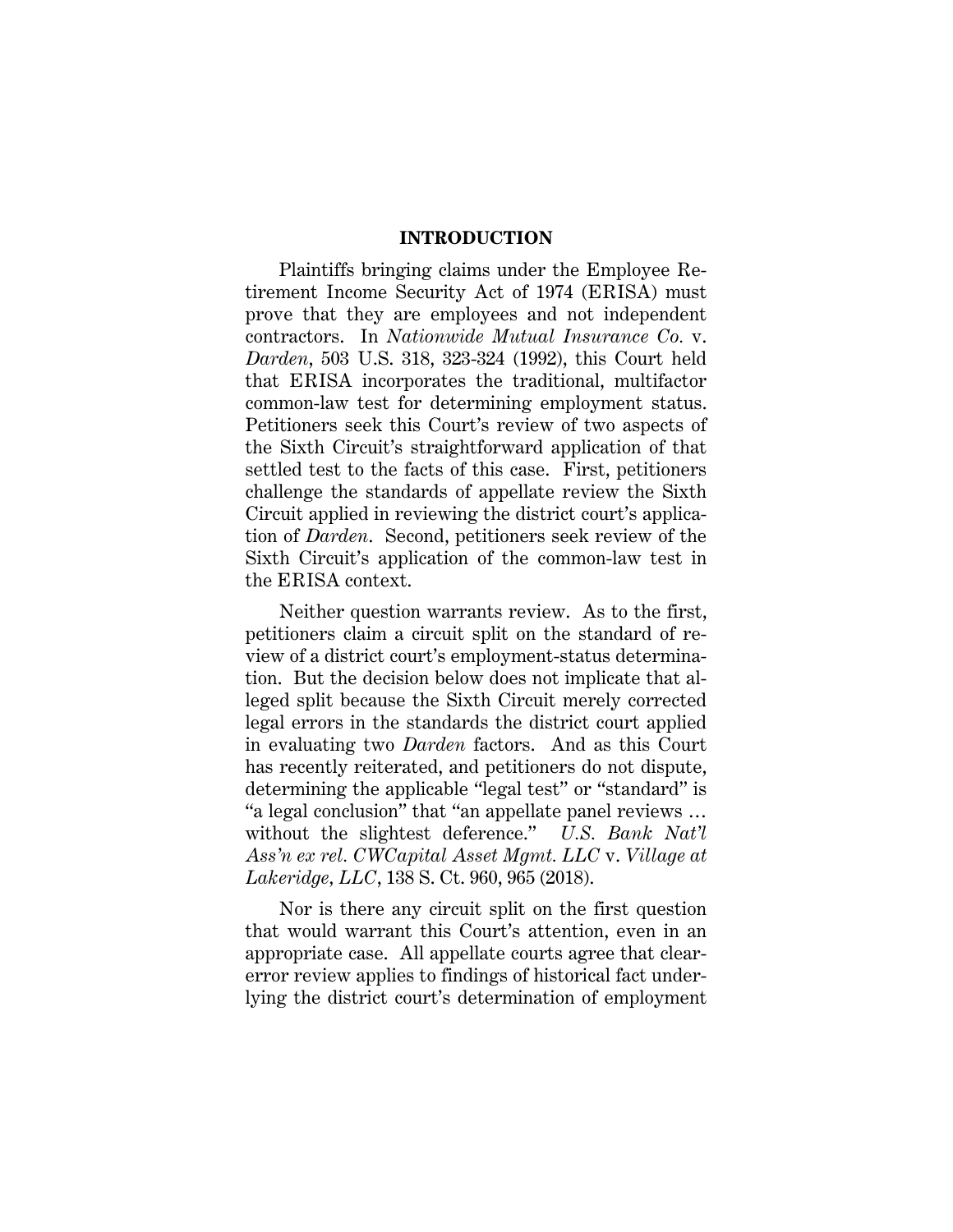status. Courts likewise agree that de novo review applies to both the ultimate determination of employment status and to determinations regarding the individual factors under the common-law test. The only possible outliers—most of which arise in outdated decisions or very different contexts—are not consistently followed even in the circuits that announced them. And even if those outliers necessitated this Court's intervention, this case would be a poor vehicle because petitioners invited de novo review in the Sixth Circuit. Having lost under that standard, they now advocate a different one, but applying a different standard of review would not matter because the judgment below rested on the conclusion—which petitioners do not contest—that the district court applied the wrong legal principles. That legal error is reversible under any standard of review.

De novo review is also the correct standard, even if the district court had applied the correct legal framework. Unlike clear-error review, plenary review of employment determinations produces predictability and guidance. As the Court recognized in *Darden*, that stability enables companies to identify their employees and calculate their pension-fund obligations. 503 U.S. at 327. It also helps workers understand their rights. Indeed, decades of plenary review nationwide have produced doctrinal stability, with courts consistently finding insurance agents—including agents of respondent American Family itself—to be independent contractors, the status petitioners expressly agreed to in their own contracts.

As to the second question, petitioners claim the Sixth Circuit adopted an ERISA-specific test, contrary to *Darden* and the approach of other circuits. That is incorrect. The Sixth Circuit applied the same commonlaw test that this Court adopted in *Darden* and other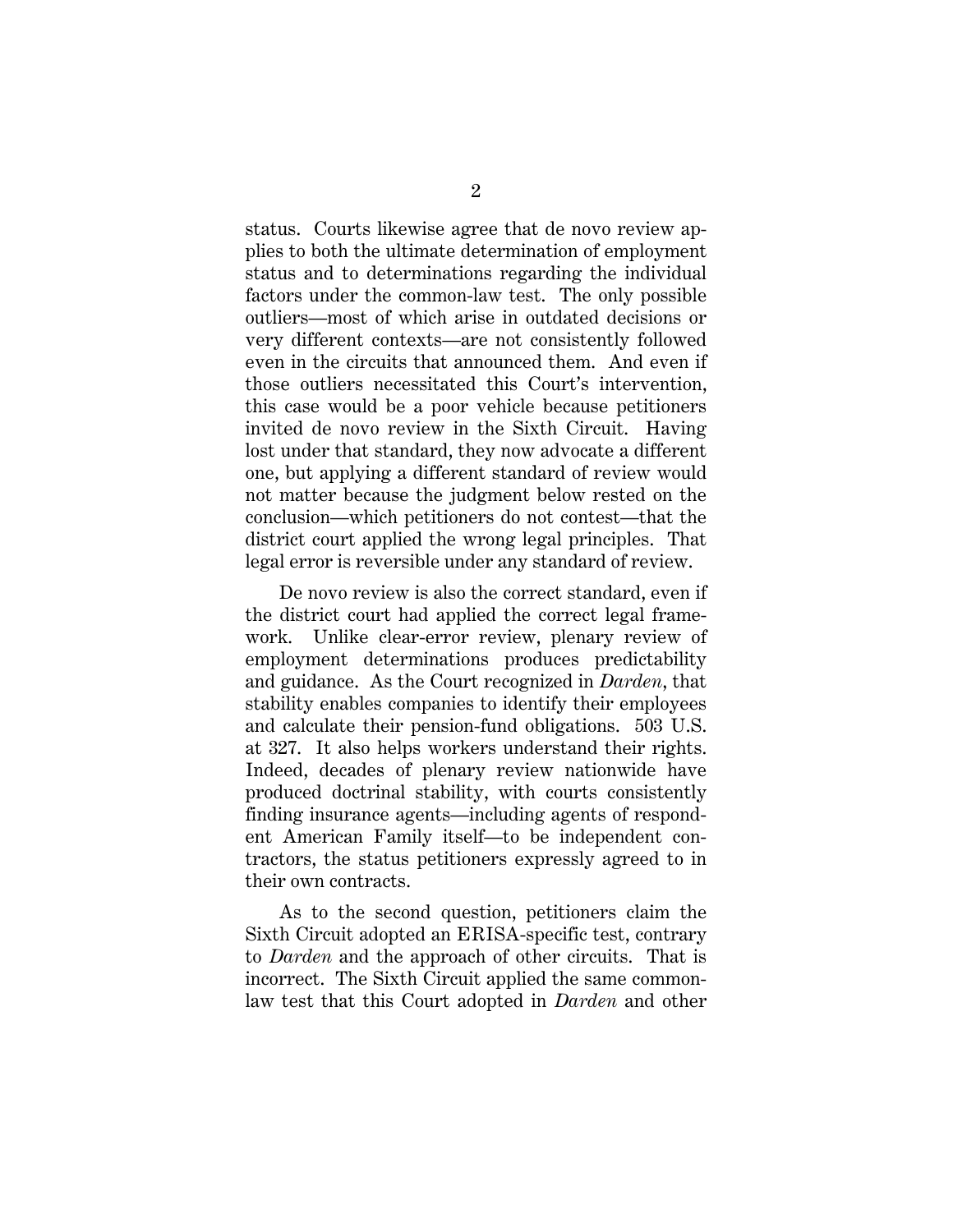courts apply. Taking the statutory context into account in applying that test tracks the approach of other circuits, which recognize that the same test may apply differently in different contexts. There is no conflict warranting this Court's review.

#### **STATEMENT**

The dispute here turns on whether petitioners are employees or independent contractors under ERISA. Plaintiffs can invoke ERISA's protections only if they are "employee[s]." *Darden*, 503 U.S. at 321; *see* 29 U.S.C. §§ 1002(6), (7), 1132(a). Like every other court to address the issue, the Sixth Circuit held that American Family's insurance agents are not employees, but independent contractors under the federal common-law test. Pet. App. 3a.

#### **A. Legal Background**

ERISA does not spell out how to determine whether a worker is an employee. *See* 29 U.S.C. § 1002(6). In *Darden*, this Court held that ERISA incorporates common-law agency principles to guide the inquiry. Following its decision under the Copyright Act in *Community for Creative Non-Violence* v. *Reid*, 490 U.S. 730 (1989), the Court identified a nonexhaustive list of factors:

In determining whether a hired party is an employee under the general common law of agency, we consider the hiring party's right to control the manner and means by which the product is accomplished. Among the other factors relevant to this inquiry are the skill required; the source of the instrumentalities and tools; the location of the work; the duration of the re-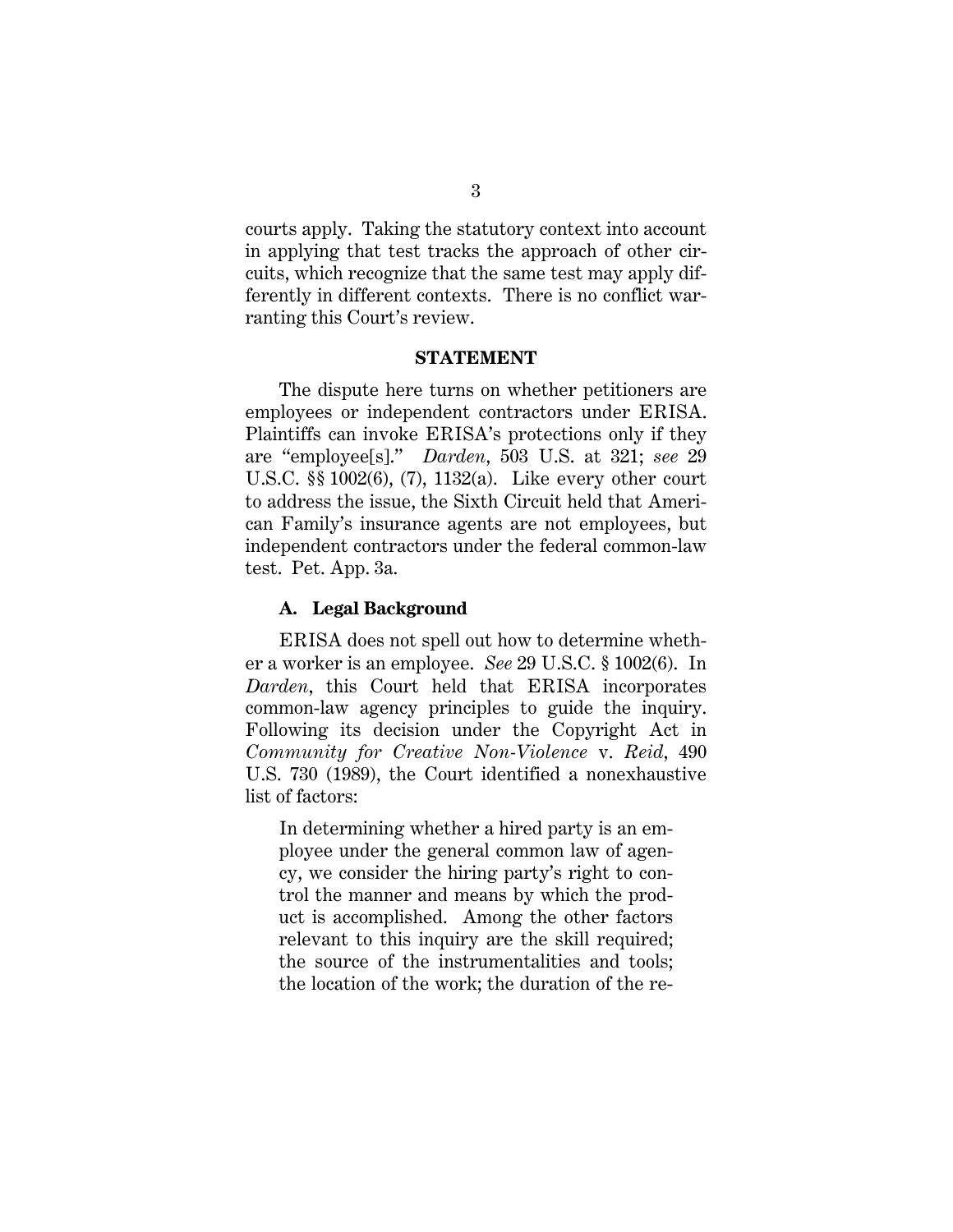lationship between the parties; whether the hiring party has the right to assign additional projects to the hired party; the extent of the hired party's discretion over when and how long to work; the method of payment; the hired party's role in hiring and paying assistants; whether the work is part of the regular business of the hiring party; whether the hiring party is in business; the provision of employee benefits; and the tax treatment of the hired party.

*Darden*, 503 U.S. at 323-324 (quoting *Reid*, 490 U.S. at 751-752). The Court explained that this "common-law test contains no shorthand formula or magic phrase," and that "all of the incidents of the relationship must be assessed and weighed with no one factor being decisive." *Id.* at 324 (quotation marks omitted).

In adopting the common-law test, the Court rejected the test that the Fourth Circuit had fashioned. *Darden*, 503 U.S. at 324-325. To advance what it perceived to be ERISA's purpose, the Fourth Circuit had construed "employee" to reach more broadly than it would under traditional agency-law principles. *Id.* at 321. But this Court explained that Congress had rejected similarly broad, purposive interpretations of the term "employee" that the Court had adopted in earlier cases. *Id.* at 324-325 (citing *NLRB* v. *Hearst Publ'ns, Inc.*, 322 U.S. 111 (1944), and *United States* v. *Silk*, 331 U.S. 704 (1947)). As a result, this Court admonished that courts should not use statutory purpose to "unmoor[] the term from the common law." *Id.* at 324. The Court also rejected arguments based on cases arising under the Fair Labor Standards Act (FLSA) because the FLSA's definition of "employee" "goes beyond its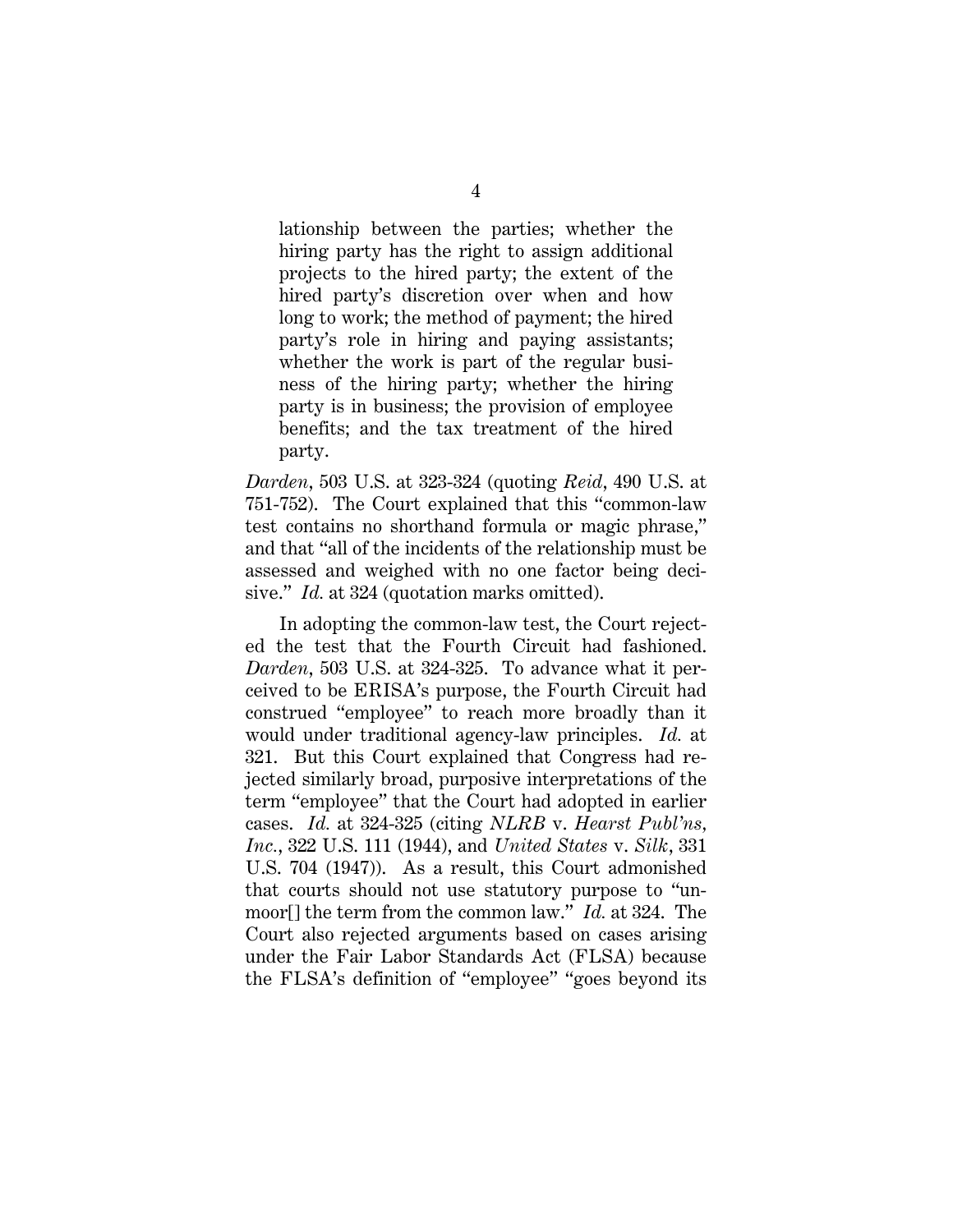### ERISA counterpart." *Id.* at 325-326 (discussing *Rutherford Food Corp.* v. *McComb*, 331 U.S. 722 (1947)).

Finally, this Court explained that the Fourth Circuit's test—which focused on the worker's expectations and bargaining power, *Darden*, 503 U.S. at 321—could not "furnish predictable results" and would thus "severely compromise" companies' ability to identify their employees and calculate their pension-fund obligations. *Id.* at 326-327. In contrast, the Court explained, the common-law test would permit categorical judgments about employment status because employers generally know the factual variables at play. *Id.* at 327. The common-law test also tracks the "difference between an employee and an independent contractor" as "reflected in [the Court's] precedents." *Id.*

#### **B. Petitioners' Claims**

Petitioners are former insurance agents for respondent American Family Insurance Company. Each petitioner signed a contract with American Family expressly acknowledging that he or she was "an independent contractor for all purposes" who retained "full control" over and "the right to exercise independent judgment" about, among other things, the "time, place and manner of soliciting insurance." Pet. App. 21a. Petitioners filed their tax returns as independent contractors and deducted their business expenses as selfemployed business owners. Pet. App. 5a.

In 2013, petitioners brought this proposed class action. They alleged that American Family had misclassified them as independent contractors and thus deprived them of ERISA's protections. Pet. App. 3a-4a. After certifying a class over American Family's objection, the district court bifurcated the issues and tried the ques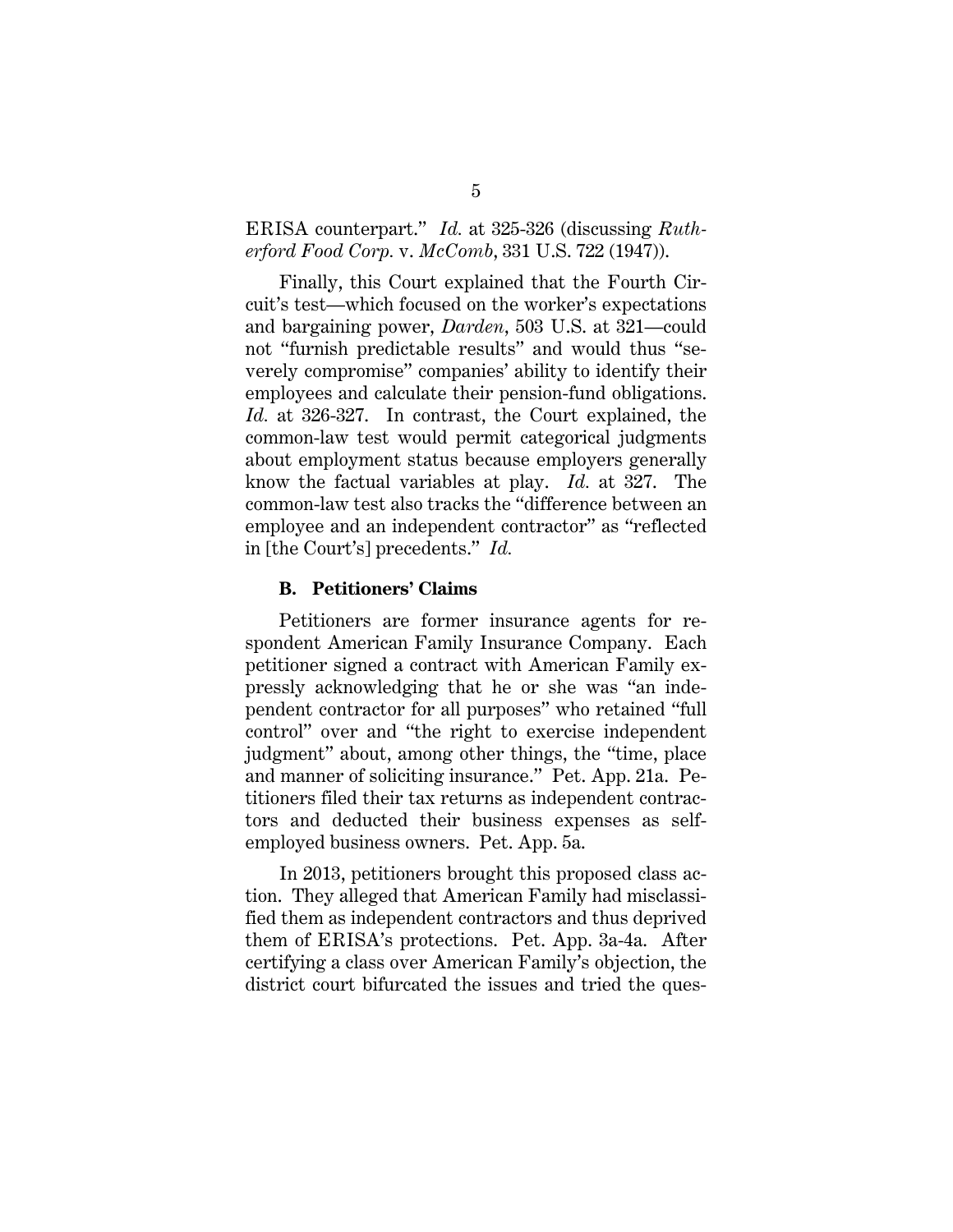tion of petitioners' employment status before an advisory jury. Pet. App. 4a-5a; *see also* Pet. App. 5a (noting that ERISA plaintiffs "generally have no right to have their claims decided by a jury").

The advisory jury suggested that petitioners were employees. While acknowledging that it was "not bound" by the jury's determination, the district court ultimately agreed. Pet. App. 42a. The district court noted, however, that the *Darden* factors were "almost evenly split between favoring employee status and favoring independent contractor status." Pet. App. 83a. And the court recognized that its decision departed from the "nearly unanimous" consensus among courts that insurance agents are independent contractors. Pet. App. 88a. The court accordingly certified an interlocutory appeal. Pet. App. 89a.

#### **C. The Court Of Appeals' Decision**

The Sixth Circuit reversed, holding that petitioners were independent contractors. The court began by identifying the standards of review. It noted that three types of determinations under the common-law test are relevant: First, a court must determine the historical facts and circumstances of the parties' relationship. Second, the court must evaluate each common-law factor under *Darden* based on the historical facts. Finally, based on its evaluation of those factors, the court must make the ultimate determination of employment status. Pet. App. 12a.

The Sixth Circuit addressed the standard of review governing each question. The court explained that the district court's findings of historical fact are reviewed for clear error and that the ultimate determination of employment status is a question of law reviewed de no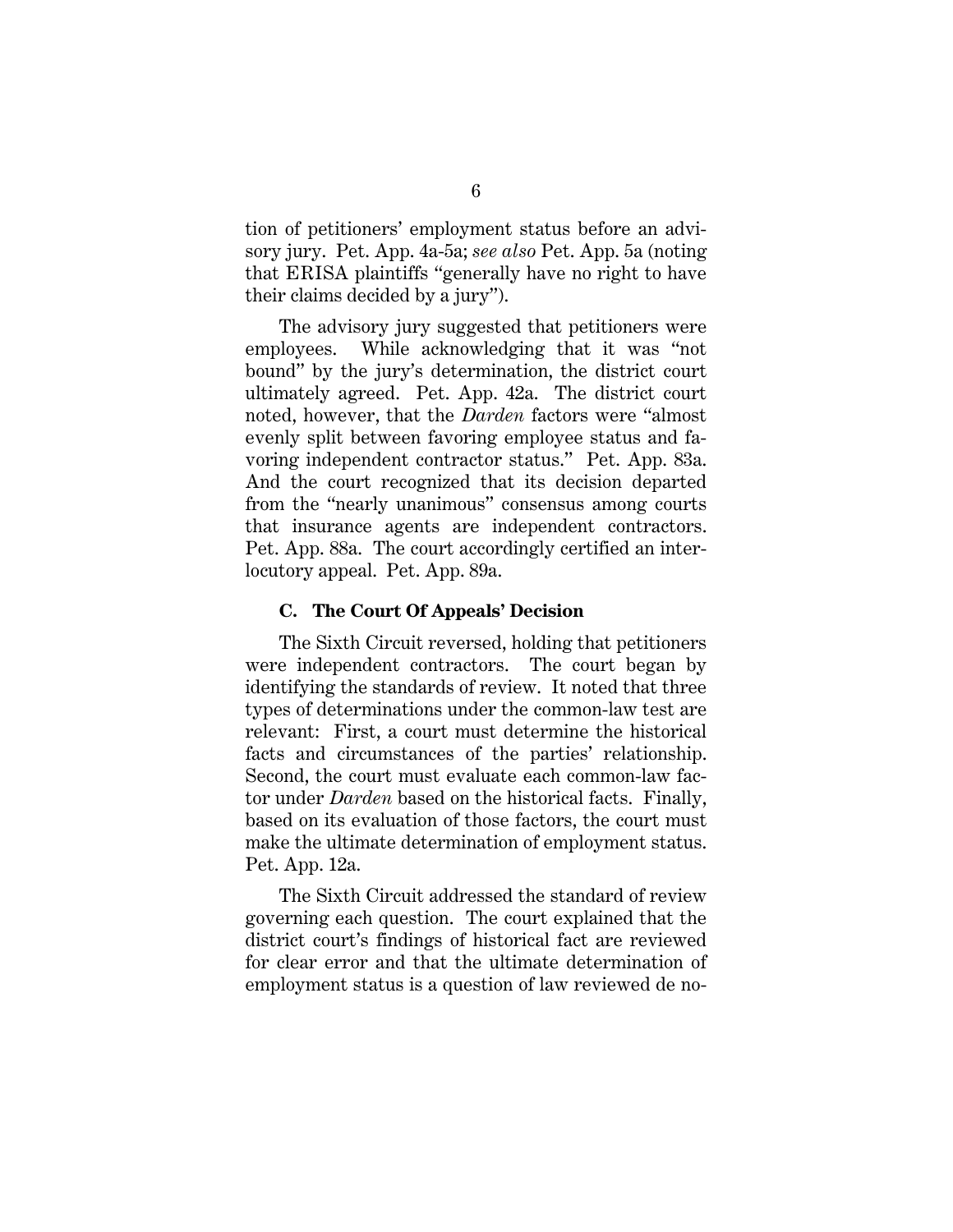vo. Pet. App. 12a. There was no dispute between the parties on either point: Petitioners themselves maintained that the Sixth Circuit should review the ultimate determination de novo. Pet. C.A. Br. 30.

The court focused more attention on the standard for reviewing determinations of the individual *Darden* factors. Pet. App. 12a. The court of appeals held that it would "review de novo those determinations to the extent that they involve the application of a legal standard to a set of facts." Pet. App. 14a. The court explained that although the underlying factual findings are reviewed for clear error, "[e]ach *Darden* factor is … itself a 'legal standard'" to be applied to determine "'the legal meaning and weight that those facts should be given.'" *Id.* (emphasis removed). Accordingly, "a district court's conclusion relating to the existence and degree of each *Darden* factor" cannot be "entirely a question of fact." Pet. App. 13a-14a.

The court of appeals perceived a circuit conflict on the standard of review for evaluations of the individual *Darden* factors. For that proposition, however, both the court and the dissent relied almost exclusively on cases applying the distinct employment test that applies under the FLSA, not *Darden*'s common-law test. *See* Pet. App. 13a, 26a-28a; *infra* p. 23 n.7.

The court of appeals next concluded, without disturbing the district court's factual findings, that "the district court incorrectly applied the legal standards" governing the first and eighth *Darden* factors. Pet. App. 15a. Regarding the first factor—"the skill required of an agent," *id.*—the Sixth Circuit explained that the district court had incorrectly looked to American Family's preferred practice of seeking potential agents who were untrained, rather than the level of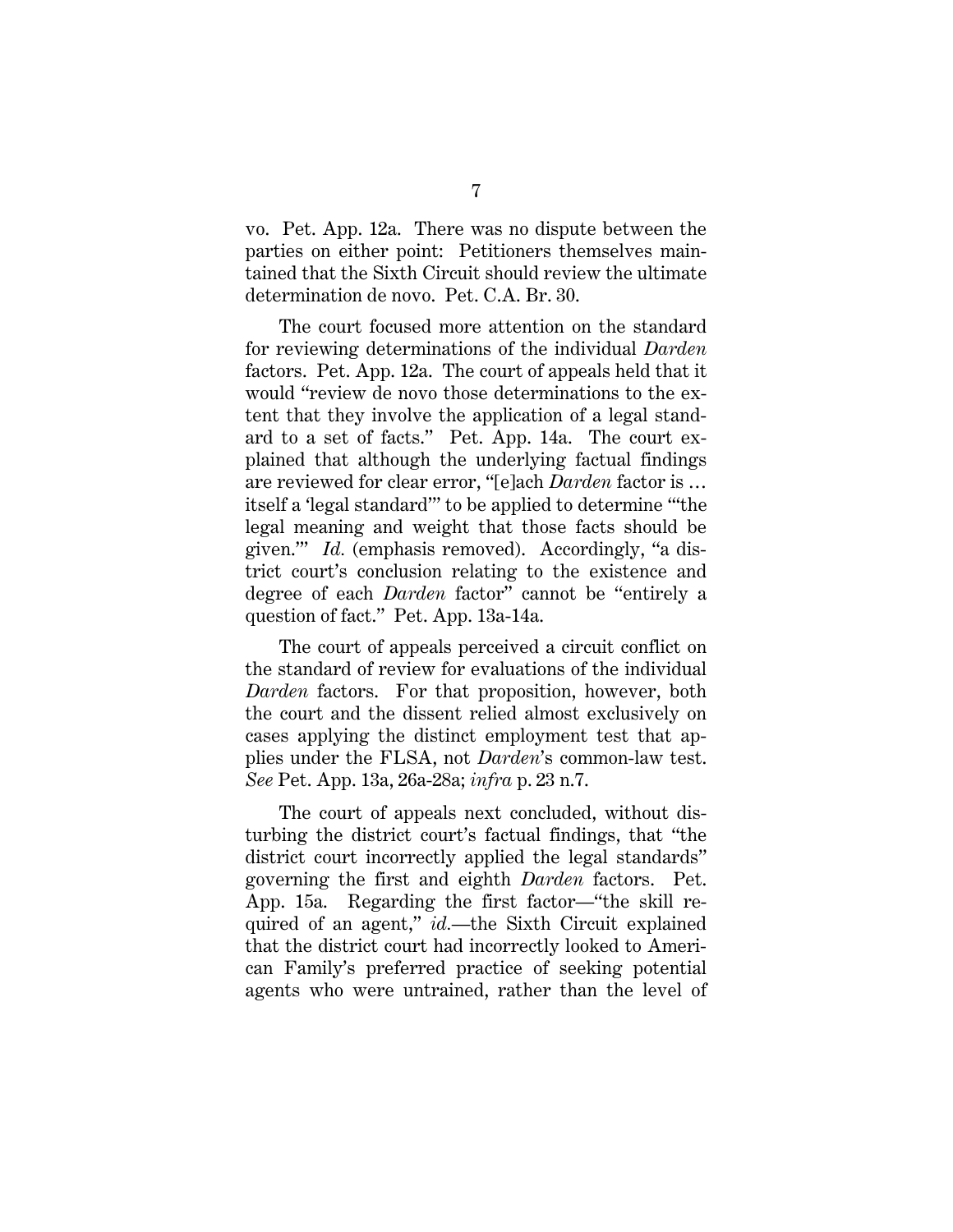specialized skill required of insurance agents generally. Pet. App. 16a. And regarding the eighth factor—"the hiring and paying of assistants," Pet. App. 15a—the court of appeals explained that the district court had erred by assigning neutral weight to that factor when that court had expressly found that petitioners "'had primary authority over hiring and paying their assistants.'" Pet. App. 18a.

Having corrected the legal errors in the district court's evaluation of the first and eighth *Darden* factors, the court of appeals went on to reweigh all the factors and make an ultimate determination of employment status. Pet. App. 18a-22a. The court recognized that the "'core issue'" under *Darden* is the "'hiring party's right to control the manner and means by which the product is accomplished,'" Pet. App. 11a, and explained that *Darden*'s right-to-control inquiry is "'a broad consideration that is embodied in many of the specific factors,'" Pet. App. 18a. In the "ERISA context, where a court is determining whether an employer has assumed responsibility for a person's pension status," the court continued, "the *Darden* factors that most pertain to [the] financial structure [of the company-agent relationship] … carry more weight." Pet. App. 18a-19a. The court identified factors "relating to the source of the instrumentalities and tools, the method of payment, the provision of employee benefits, and the agents' tax treatment" as "especially important in determining the parties' financial structure." Pet. App. 19a-20a. When those factors were properly weighed, the court held, "the entire mix of *Darden* factors favor[s] independent-contractor status." Pet. App. 20a.

The court of appeals also reasoned that the district court should have placed greater weight on the parties' agreement to structure their relationship to treat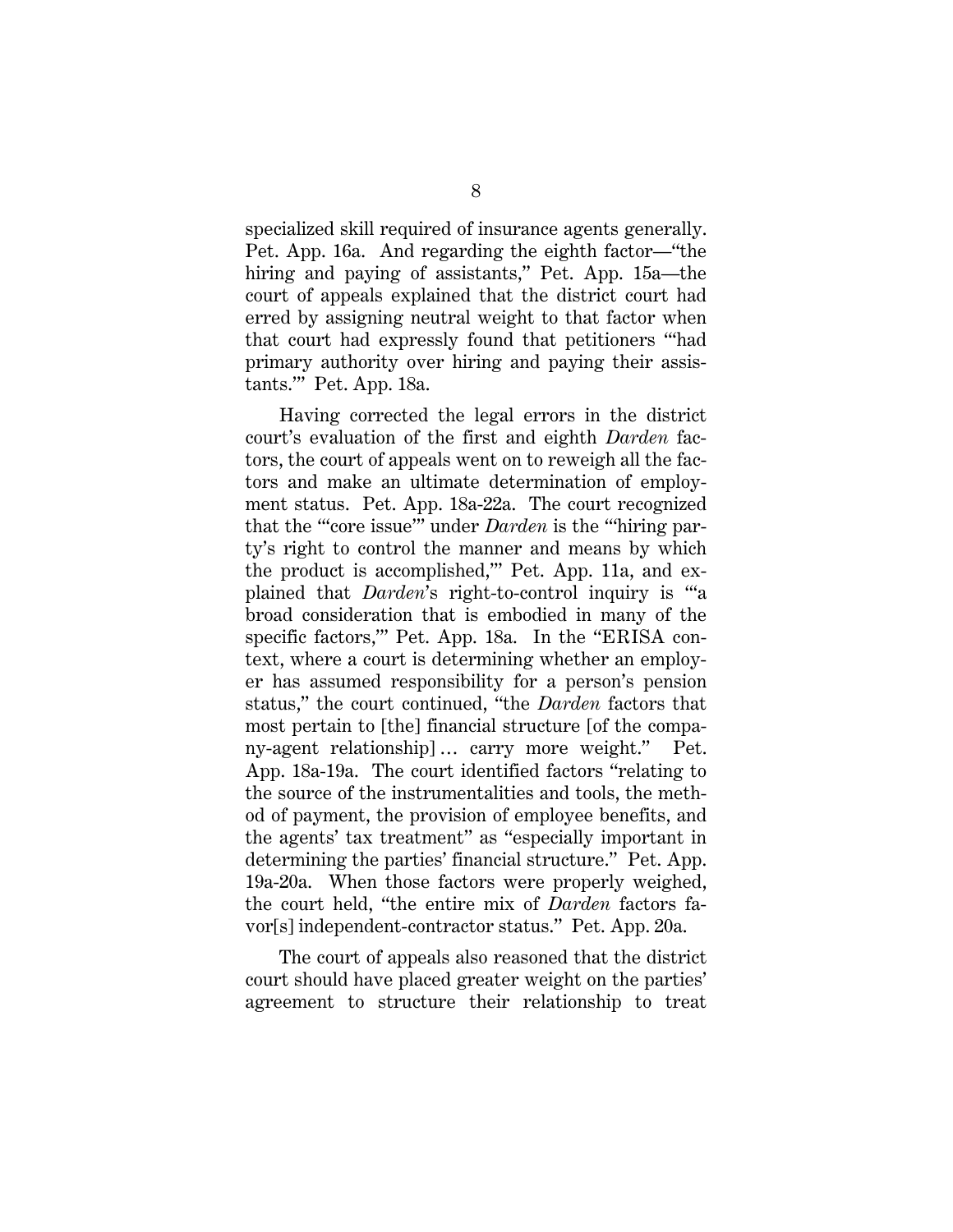agents as independent contractors. Pet. App. 20a-21a. The court of appeals recognized that "[t]he Agency Agreement … states in wholly unambiguous terms that agents are independent contractors who retain 'full control' over several facets of their business." Pet. App. 21a. That factor "further swung the balance in favor of independent-contractor status." Pet. App. 22a.

Judge Clay dissented. Pet. App. 23a-37a. He agreed that "the 'legal meaning' that the *Darden* factors should be given—*i.e.*, whether [petitioners] are employees or independent contractors for purposes of ERISA—and the 'legal weight' that the *Darden* factors should be given—*i.e.*, which factors should be relied upon more than others and when—are both undisputedly conclusions of law reviewed *de novo*." Pet. App. 28a. He maintained, though, that each *Darden* factor is a factual question reviewable only for clear error. Pet. App. 27a-28a. He also disagreed with the majority's analysis of the skill and hiring factors and its emphasis on financial structure. Pet. App. 29a-37a.

The Sixth Circuit denied rehearing en banc. Pet. App. 90a-91a.

#### **REASONS FOR DENYING THE PETITION**

### **I. CERTIORARI IS NOT WARRANTED ON THE STANDARDS-OF-REVIEW QUESTION**

The court of appeals corrected two legal errors the district court made in applying *Darden* to the facts of this case—specifically, its understanding of the first and eighth factors for determining employment status. It is settled law, and petitioners do not dispute, that courts of appeals review the legal standards applied by district courts de novo. And courts of appeals regularly correct legal errors like those made by the district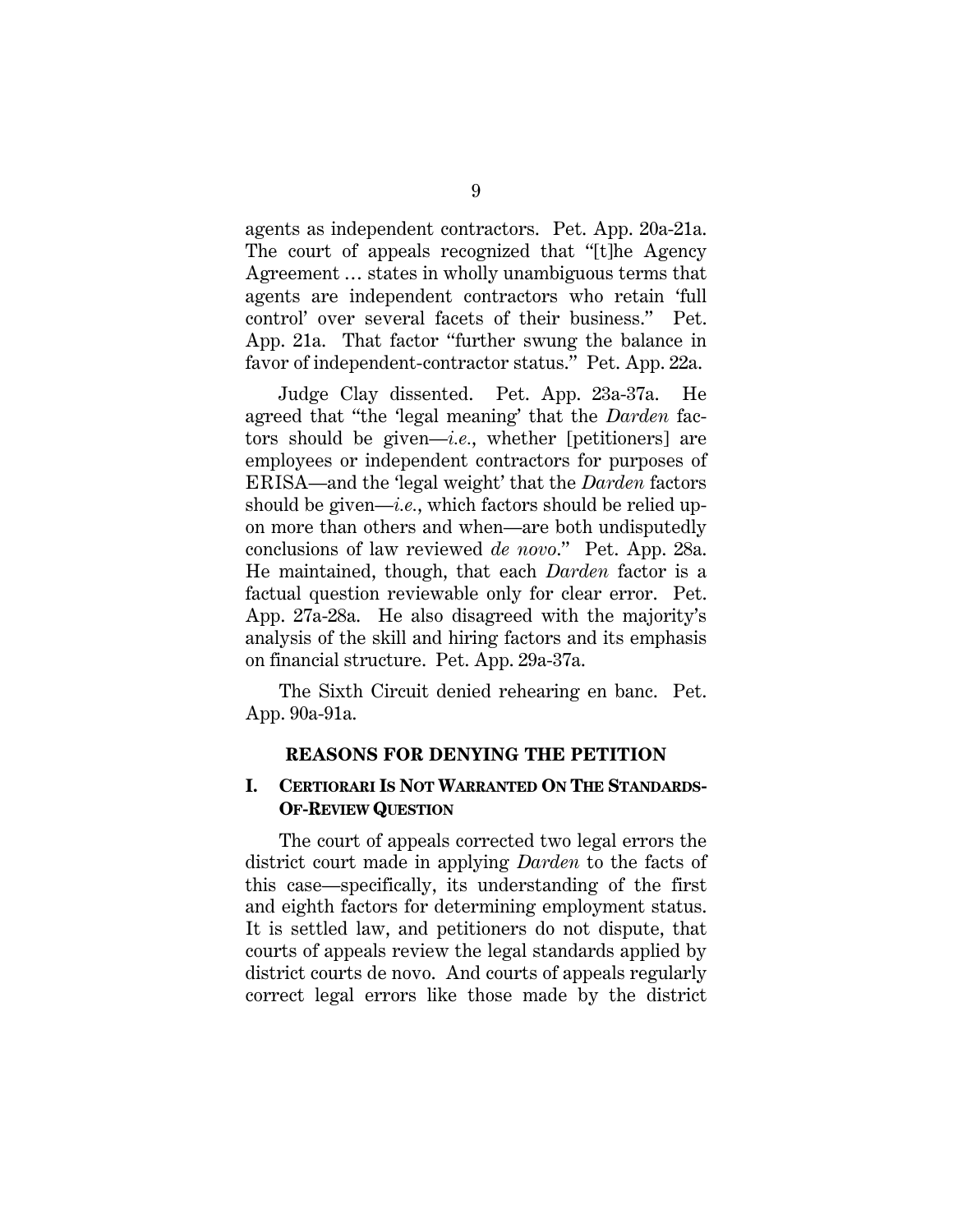court here on de novo review. Accordingly, there is no circuit split about the standard of review applied here.

Petitioners attempt to manufacture a circuit split on the standard for reviewing "a district court's finding that a worker is an employee." Pet. i. But any such split, even if it existed, would not be implicated here, where the court of appeals simply found that the district court had applied the wrong legal framework. In any event, petitioners' framing collapses what are in fact three distinct inquiries, and there is no certworthy split as to any. *See supra* pp. 6-7. The first is the standard of review of the district court's findings of historical fact. The second is the standard of review of the district court's evaluation of each common-law factor and its significance. The third is the standard of review of the district court's ultimate conclusion—after weighing all the common-law factors—whether a person is an employee or an independent contractor. Contrary to petitioners' submission, there is broad agreement across the courts of appeals as to the standard applicable to each of those three inquiries. Any disagreement arises only out of outdated decisions from other contexts that are not consistently followed by the courts that decided them. Moreover, this case is not a good vehicle to review any alleged split because the Sixth Circuit's decision corrected legal errors in the district court's analysis that petitioners do not even defend, and petitioners invited the Sixth Circuit to apply de novo review to the district court's employment determination. *See supra* p. 7. The Sixth Circuit was correct to review de novo the legal framework applied by the district court, and its decision does not warrant review.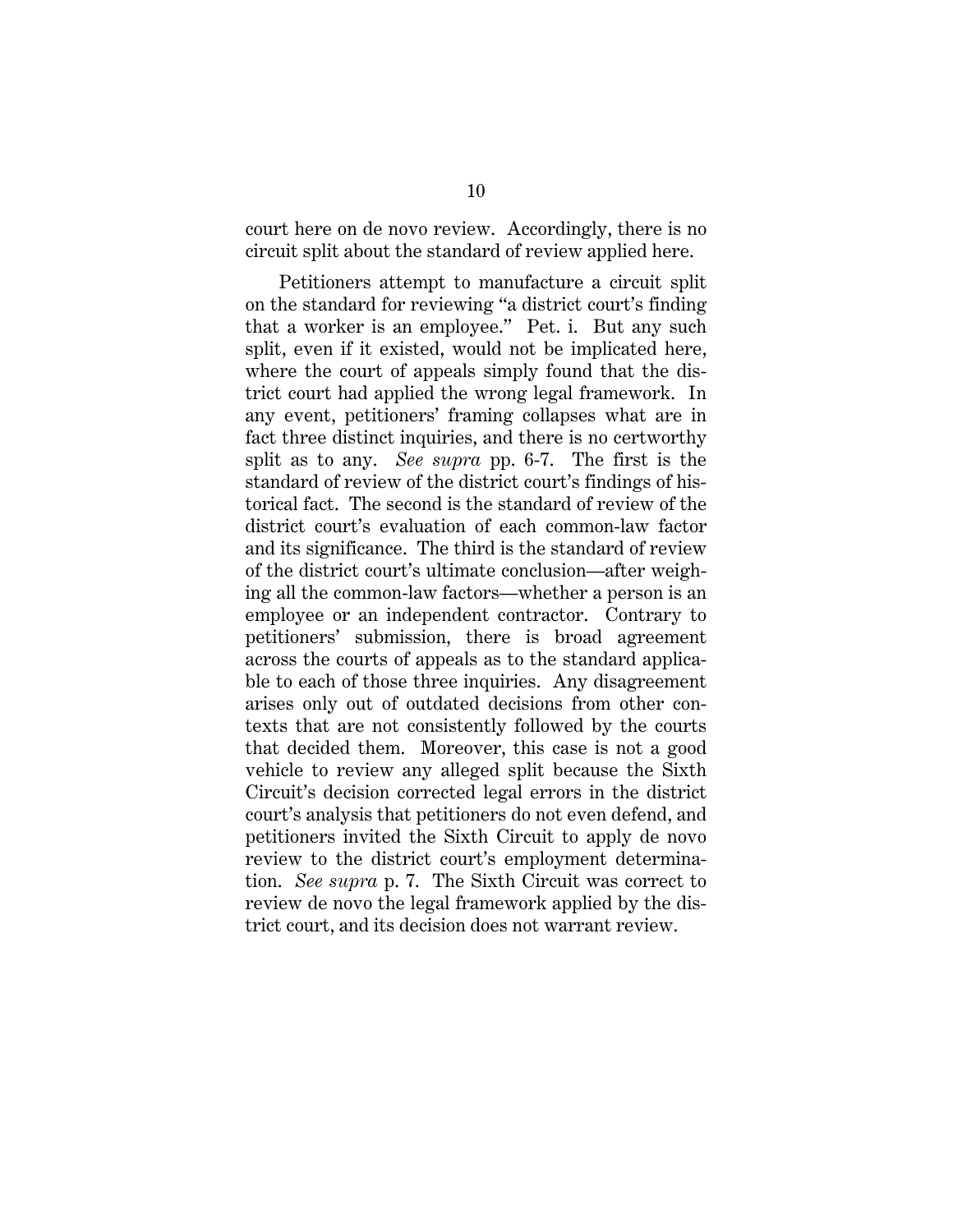### **A. Courts Uniformly Apply De Novo Review To Correct A District Court's Application Of An Erroneous Legal Standard**

The decision below reflects a run-of-the-mill application of the principle that an appellate court should review de novo the legal standards applied by a district court and correct any legal errors the district court might have made. Specifically, the court of appeals held that the district court applied the wrong legal standards in evaluating the first and eighth *Darden* factors. *See* Pet. App. 16a-17a.

The district court thought that the first factor— "'the skill required,'" *Darden*, 503 U.S. at 323—looks to whether the hiring party sought out trained or untrained workers, and held that the factor weighed in favor of employee status because "American Family specifically sought out potential agents who were untrained," Pet. App. 74a. The Sixth Circuit held that the district court had misinterpreted that factor as a legal matter, because "[t]he skill inquiry centers on whether the skill is an independent discipline that 'could be' learned elsewhere," not on the practices of any particular hiring party. Pet. App. 16a; *see id.* ("[T]he underlying discipline of selling insurance remains the same regardless of American Family's hiring preferences."). Because "'the sale of insurance is a highly specialized field' that requires 'considerable training, education, and skill,'" the Sixth Circuit held that the first factor weighs "in favor of independent-contractor status." *Id.*

Similarly, the Sixth Circuit held that the district court had "inexplicably concluded" that the eighth *Darden* factor—"the hired party's role in hiring and paying assistants," *Darden*, 503 U.S. at 323-324—was "neutral" when the district court had expressly found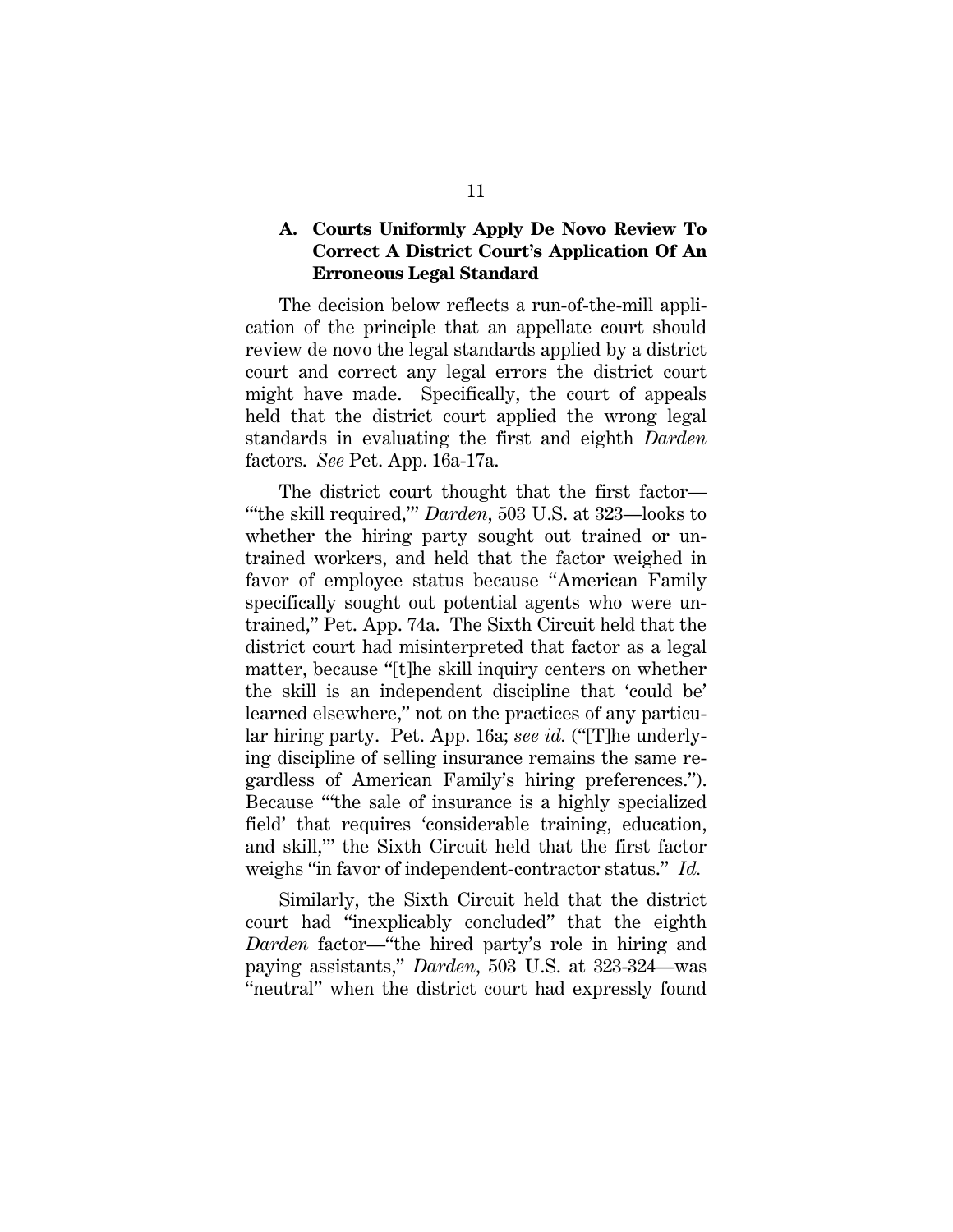that petitioners "had primary authority over hiring and paying their assistants" and "were solely responsible for all 'staff compensation matters.'" Pet. App. 17a-18a. The court of appeals explained that assigning neutral weight to those facts was "contrary to *Darden*'s language" because, "[i]f the hired party has the 'primary authority over hiring and paying its own assistants,' the *Darden* factor … should weigh in favor of independentcontractor status." *Id.*

Each of these holdings involved a patently legal question: the inquiry required by the first *Darden* factor and the conclusion to be drawn from a particular finding on the eighth *Darden* factor. Having held that the district court applied the wrong legal standards in evaluating those factors, the Sixth Circuit then applied the correct legal standards to the historical facts found by the district court. Petitioners do not challenge the Sixth Circuit's interpretations of the first or eighth *Darden* factors. Nor do they seek review of the court of appeals' decision to apply the correct legal test in the first instance rather than remanding to the district court to do so. *See* Pet. App. 18a-22a (reweighing the *Darden* factors under the corrected interpretation).

Petitioners also do not claim any disagreement regarding the standard for reviewing the legal framework applied by the district court. Nor could they. As this Court recently explained in *Lakeridge*, determining the applicable "legal test" or "standard" is "a legal conclusion" that "an appellate panel reviews … without the slightest deference." 138 S. Ct. at 965. Thus, even where review is otherwise deferential, a court of appeals "should apply *de novo* review" if the lower court "misunderstood the nature of the [substantive] query." *Id.* at 968 n.7; *see also, e.g.*, *Chicago Reg'l Council of Carpenters Pension Fund* v. *Schal Bovis, Inc.*, 826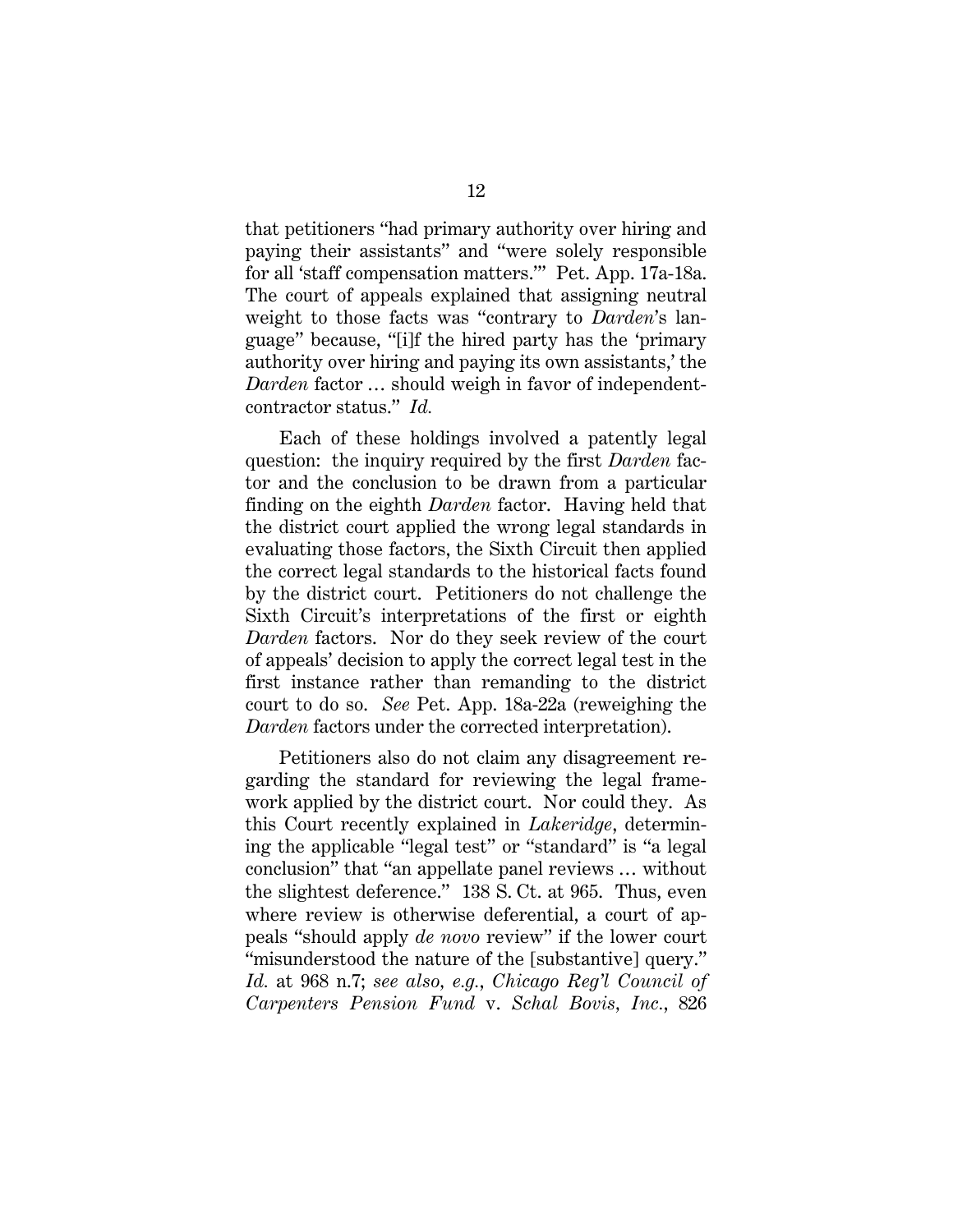F.3d 397, 403 (7th Cir. 2016) (where "the district court committed legal error in its interpretation of the [applicable] doctrine," review "is necessarily *de novo*"); *Mariotti* v. *Mariotti Bldg. Prods., Inc.*, 714 F.3d 761, 765 (3d Cir. 2013) ("Whether the District Court applied the correct legal standard in deciding that Plaintiff was not an employee for purposes of Title VII presents a legal question. Accordingly, we exercise plenary review."). The Sixth Circuit's decision here did nothing more than correct the legal standard applied by the district court. There is no circuit split concerning the standard for reviewing the articulation of the correct legal standard, and no error below, so there is no need for review.

### **B. There Is No Certworthy Circuit Split Even On The Standard-Of-Review Questions Petitioners Set Forth**

Petitioners' first question masks three distinct issues of appellate review: (1) review of findings of historical fact; (2) review of the district court's evaluation of the individual common-law factors; and (3) review of the district court's ultimate determination of employment status. As petitioners concede, every circuit to have addressed the first question has held that the district court's findings of historical fact are reviewed for clear error.<sup>1</sup> Contrary to petitioners' argument, there

<sup>1</sup> *See, e.g.*, *Holt* v. *Winpisinger*, 811 F.2d 1532, 1536 n.31 (D.C. Cir. 1987); *Langman Fabrics* v. *Graff Californiawear, Inc.*, 160 F.3d 106, 111 (2d Cir. 1998), *amended*, 169 F.3d 782; *Marco* v. *Accent Publ'g Co.*, 969 F.2d 1547, 1548 (3d Cir. 1992), *abrogated on other grounds as recognized in TD Bank* v. *Hill*, 928 F.3d 259, 278- 279 (3d Cir. 2019); *Breaux & Daigle, Inc.* v. *United States*, 900 F.2d 49, 51 (5th Cir. 1990); Pet. App. 12a-14a; *Schwieger* v. *Farm Bureau Ins. Co. of Neb.*, 207 F.3d 480, 484 (8th Cir. 2000); *JustMed, Inc.* v. *Byce*, 600 F.3d 1118, 1125 (9th Cir. 2010); *Roth* v. *American Hosp. Supply Corp.*, 965 F.2d 862, 865 (10th Cir. 1992).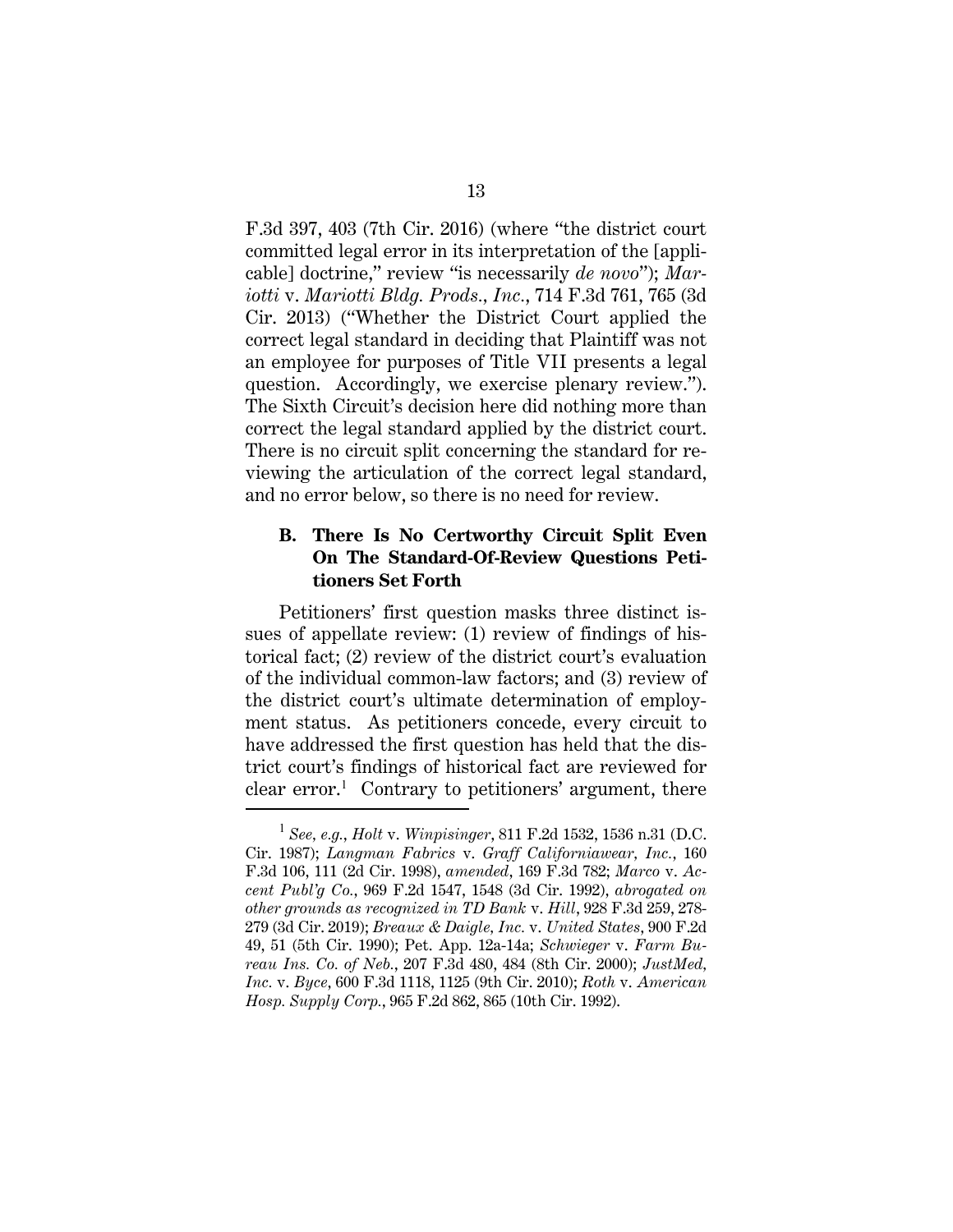is also no certworthy circuit conflict on either of the other questions.

### **1. Courts agree that the ultimate employment-status determination is reviewed de novo**

There is widespread agreement among the courts of appeals that have considered the issue that the ultimate determination of employment status is reviewed de novo, whether under ERISA or under other statutes incorporating the common-law test.

For example, the Second Circuit reviews the ultimate determination of employment status de novo as a question of law. *See Eisenberg* v. *Advance Relocation & Storage, Inc.*, 237 F.3d 111, 115 (2d Cir. 2000) (Title VII); *Aymes* v. *Bonelli*, 980 F.2d 857, 860-861 (2d Cir. 1992) (Copyright Act). The Third Circuit "exercise[s] plenary review of the district court's application of the law of agency to the facts." *Marco* v. *Accent Publ'g Co.*, 969 F.2d 1547, 1548 (3d Cir. 1992) (Copyright Act), *abrogated on other grounds as recognized in TD Bank* v. *Hill*, 928 F.3d 259, 278-279 (3d Cir. 2019); *see EEOC* v. *Zippo Mfg. Co.*, 713 F.2d 32, 33 (3d Cir. 1983) (Age Discrimination in Employment Act (ADEA)). And the Fifth Circuit has held that "whether an individual is an employee or an independent contractor is a question of law" reviewed "*de novo*." *Penn* v. *Howe-Baker Eng'rs, Inc.*, 898 F.2d 1096, 1101-1102 (5th Cir. 1990) (ERISA).

The Eighth Circuit has likewise recognized that an appellate court "review[s] the ultimate question of employment status de novo." *Schwieger* v. *Farm Bureau Ins. Co. of Neb.*, 207 F.3d 480, 484 (8th Cir. 2000) (citations omitted) (Title VII); *see also Birchem* v. *Knights of Columbus*, 116 F.3d 310, 313 (8th Cir. 1997) (Ameri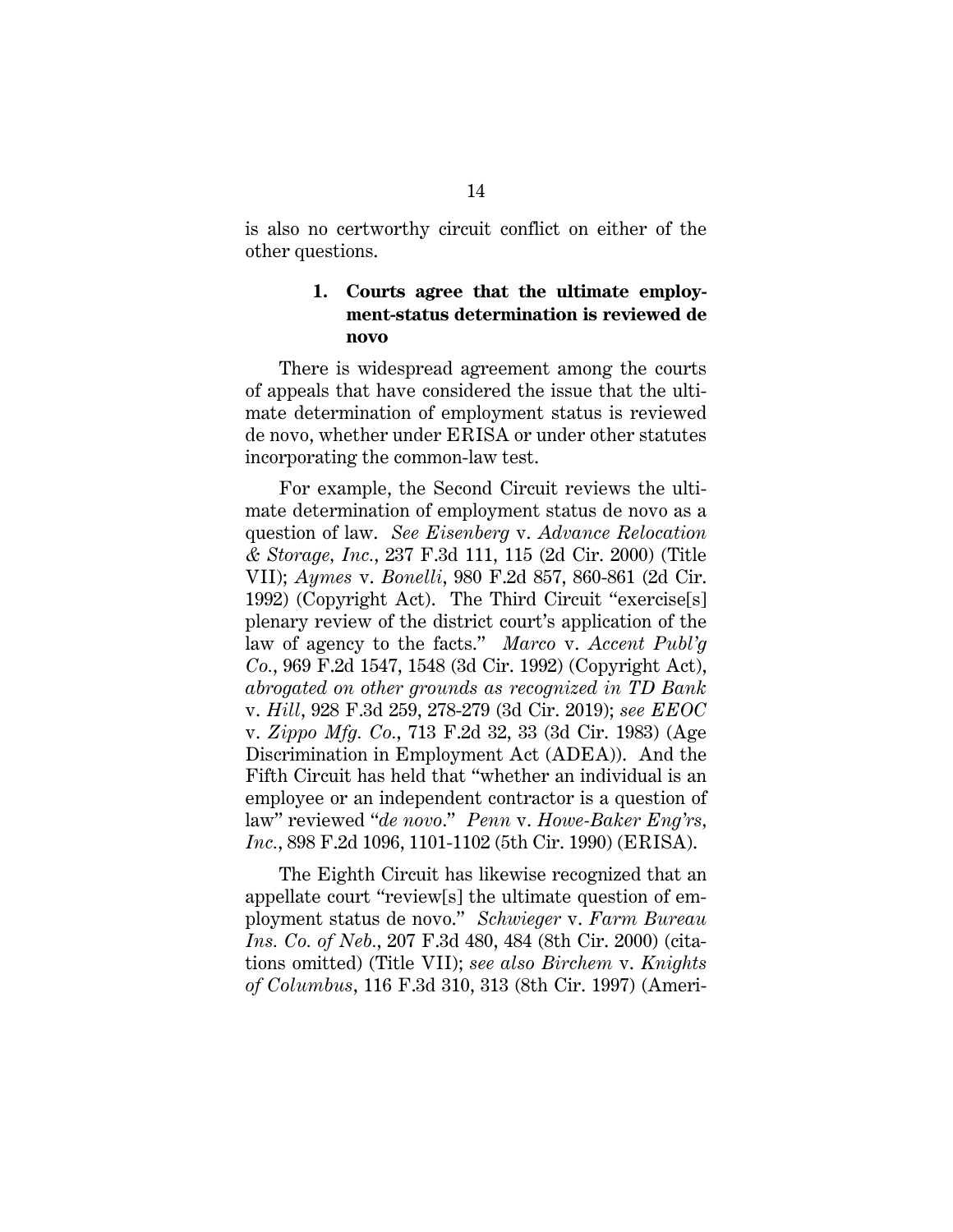cans with Disabilities Act (ADA)); *Berger Transfer & Storage* v. *Central States, Se. & Sw. Areas Pension Fund*, 85 F.3d 1374, 1377-1378 (8th Cir. 1996) (ERISA). In reviewing employment determinations by the National Labor Relations Board, the Eleventh Circuit has distinguished between the Board's factual findings, which it reviews for substantial evidence, and its application of the common law of agency to those facts, which it reviews de novo. *See Crew One Prods., Inc.* v. *NLRB*, 811 F.3d 1305, 1310 (11th Cir. 2016). In doing so, the court has made clear that the ultimate determination of employment status is reviewed without deference. *Id.* at 1311-1314; *cf. Antenor* v. *D & S Farms*, 88 F.3d 925, 929 (11th Cir. 1996) ("A determination of employment status under the FLSA … is a question of law subject to our *de novo* review."). The D.C. Circuit has similarly held that "[t]he question whether an individual is an employee or an independent contractor … is a question of law," on which a district court warrants no deference. *Holt* v. *Winpisinger*, 811 F.2d 1532, 1536 & n.31 (D.C. Cir. 1987) (ERISA).<sup>2</sup>

Petitioners assert (at 11-13) that the Fourth, Seventh, and Ninth Circuits review the determination of employment status for clear error. That is incorrect: each of those courts reviews the ultimate employmentstatus determination de novo.

<sup>2</sup> While the First Circuit has not directly addressed the standard of appellate review, it has held that employment status is appropriately determined as a matter of law on a motion for summary judgment so long as there is no dispute over the historical facts. *See Casey* v. *Department of Health & Human Servs.*, 807 F.3d 395, 404 (1st Cir. 2015) (Title VII); *Camacho* v. *Puerto Rico Ports Auth.*, 369 F.3d 570, 573 (1st Cir. 2004) (ADEA); *Dykes* v. *DePuy, Inc.*, 140 F.3d 31, 39 (1st Cir. 1998) (ERISA and ADA).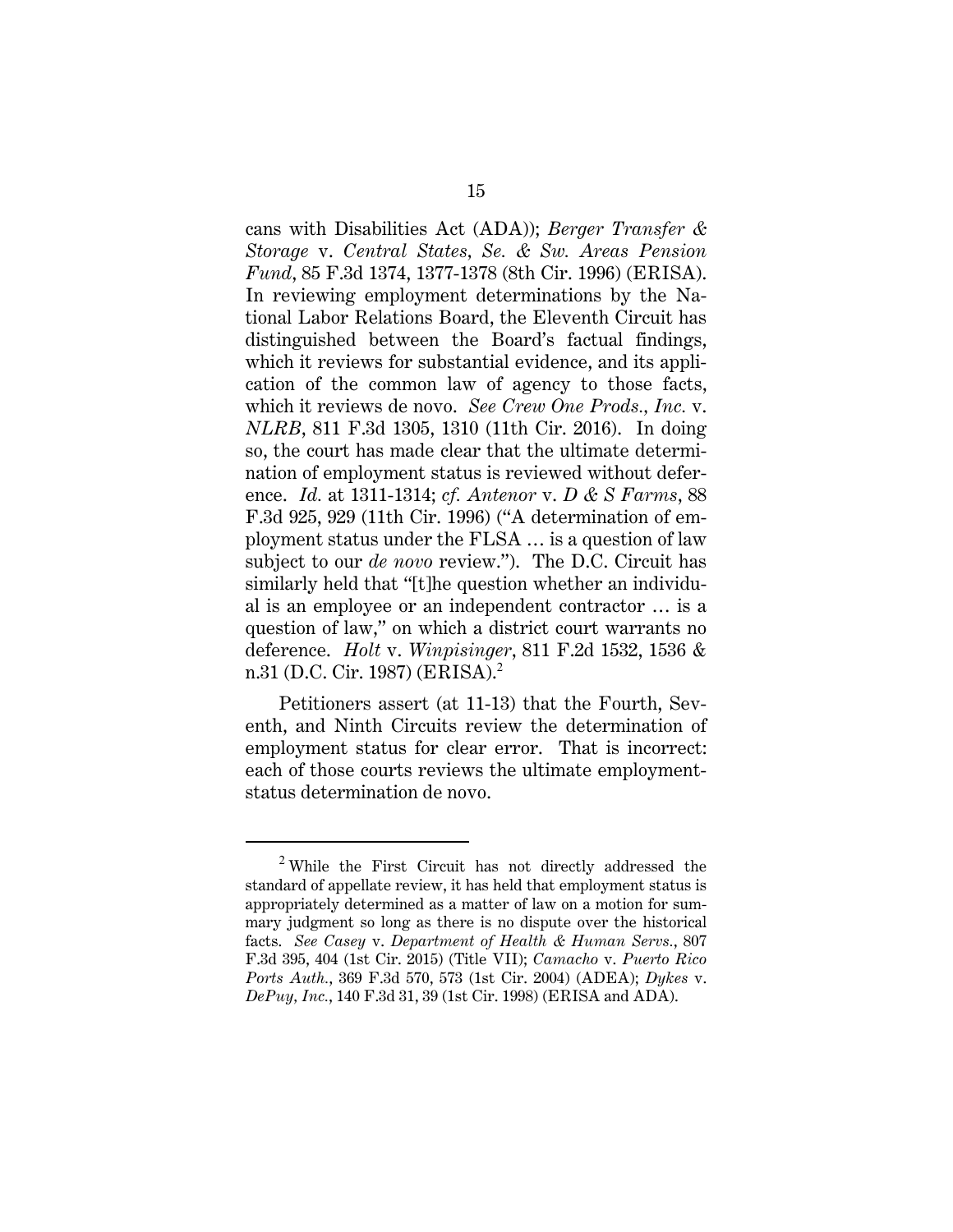In the Fourth Circuit, employment status "is 'a question of law'" reviewed de novo. *Farlow* v. *Wachovia Bank of N.C.*, 259 F.3d 309, 313 (4th Cir. 2001) (Title VII; quoting *Cilecek* v. *Inova Health Sys. Servs.*, 115 F.3d 256, 261-262 (4th Cir. 1997) (Title VII)); *Keleher* v. *Dominion Insulation, Inc.*, 1992 WL 252508, at \*2-3 (4th Cir. Oct. 5, 1992) (per curiam) (table opinion) (ERISA); *cf. Schultz* v. *Capital Int'l Sec., Inc.*, 466 F.3d 298, 304 (4th Cir. 2006) ("The ultimate conclusion as to whether a worker is an employee or independent contractor under the FLSA presents a legal question that we review de novo.").

The Seventh Circuit recognizes that employment status is "a 'legal conclusion' which involves 'an application of the law to the facts,'" and thus is for a court to make. *EEOC* v. *North Knox Sch. Corp.*, 154 F.3d 744, 747 & n.1 (7th Cir. 1998) (ADEA; quoting *Knight* v. *United Farm Bureau Mut. Ins. Co.*, 950 F.2d 377, 379 (7th Cir. 1991)). And its cases make clear that the Seventh Circuit determines employment status—applying the common law of agency to the historical facts without deferring to the district court's determination. *See, e.g.*, *Levitin* v. *Northwest Cmty. Hosp.*, 923 F.3d 499, 501-503 (7th Cir. 2019) (Title VII); *Bridge* v. *New Holland Logansport, Inc.*, 815 F.3d 356, 361-363 (7th Cir. 2016) (ADEA); *Solon* v. *Kaplan*, 398 F.3d 629, 631- 634 (7th Cir. 2005) (Title VII); *cf. Simpkins* v. *DuPage Hous. Auth.*, 893 F.3d 962, 965 (7th Cir. 2018) (holding, in FLSA case, that "'the determination of workers' status is a legal rather than a factual one,' meaning it is subject to de novo review").

The Ninth Circuit has also held that whether a worker is an employee or independent contractor is a conclusion of law reviewed de novo. *See JustMed, Inc.* v. *Byce*, 600 F.3d 1118, 1125 (9th Cir. 2010) (Copyright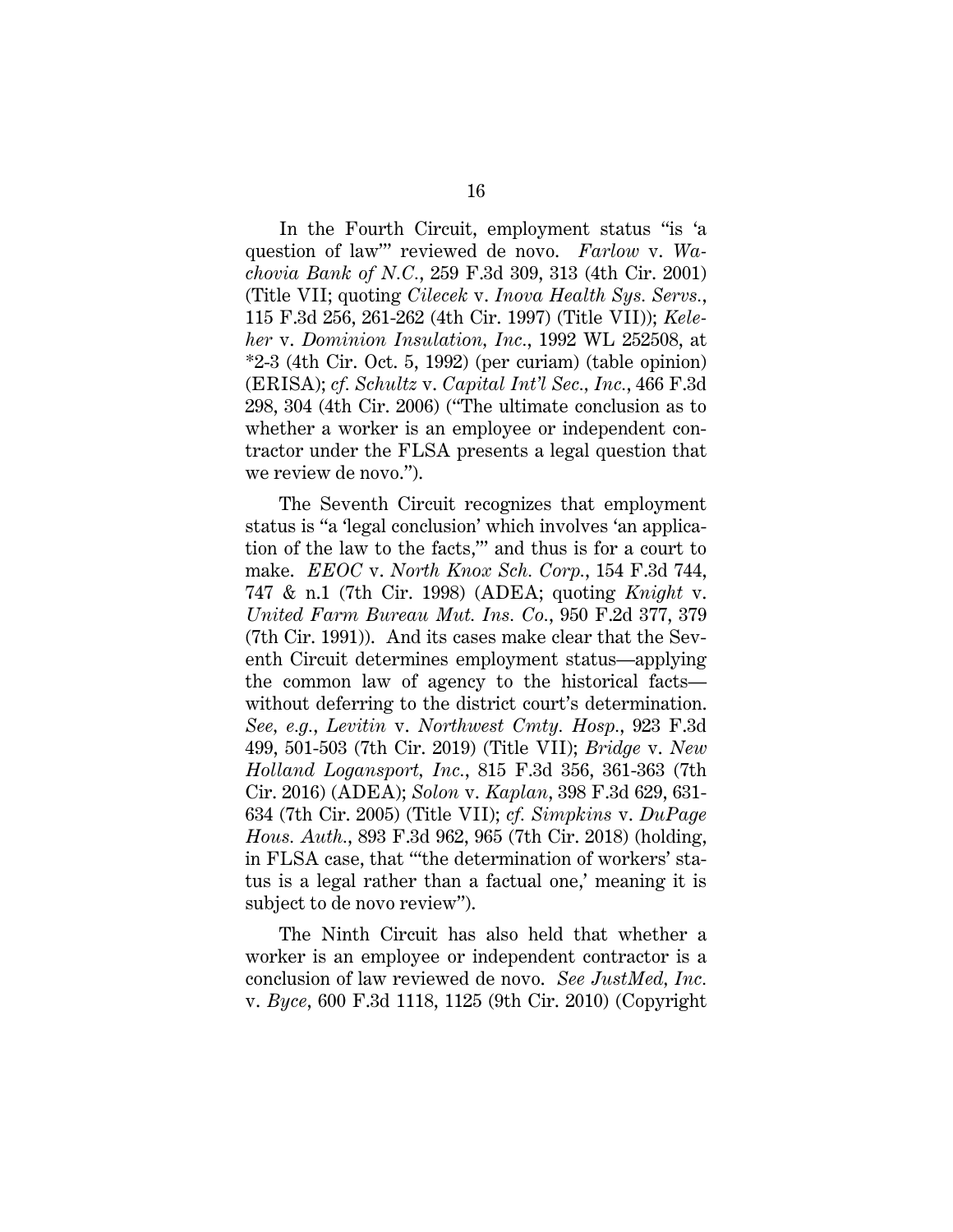Act, after a bench trial); *cf. In re Brown*, 743 F.2d 664, 666 (9th Cir. 1984) ("The primary issue on appeal concerns the question whether the facts, which are not disputed, indicate that drivers … were independent contractors or employees …. Therefore, *de novo* review is the appropriate standard on this issue." (California law)).

For their contrary claim about the Fourth and Ninth Circuits, petitioners cite (at 12) four dated tax cases. But as the more recent cases cited above show, neither court has followed those cases outside the unique tax context—indeed, the Fourth Circuit has not followed them at all. *Cf. Berger Transfer*, 85 F.3d at 1377 (in ERISA case, rejecting argument for clearerror review under older tax precedent because "the context in which [that tax case] arises limits its applicability to this case"). And even if there were intracircuit tension concerning the tax-specific standard, it would be for the Fourth and Ninth Circuits to resolve, not this Court. *See*, *e.g.*, *Davis* v. *United States*, 417 U.S. 333, 340 (1974); *Wisniewski* v. *United States*, 353 U.S. 901 (1957) (per curiam).<sup>3</sup>

<sup>&</sup>lt;sup>3</sup> The four tax cases also are unreasoned and unpersuasive on their own terms. For example, in *Weber* v. *Commissioner*, 60 F.3d 1104, 1105, 1110 (4th Cir. 1995) (per curiam), the court summarily affirmed and simply adopted the Tax Court's opinion, which stated that "[w]hether the employer-employee relationship exists in a particular situation is a factual question." That observation in a trial court's opinion cannot be considered a holding of the court of appeals on the standard of appellate review, particularly because the Fourth Circuit has elsewhere stated the opposite. *See Farlow*, 259 F.3d at 313 ("Resolution of factors as 'to whether an employment relationship or an independent contractor relationship was created' is 'a question of law.'"). *Eren* v. *Commissioner*, 180 F.3d 594, 596 (4th Cir. 1999), relies on *Weber*, and it has never been cited by the Fourth Circuit or any other court of appeals. In *Profes-*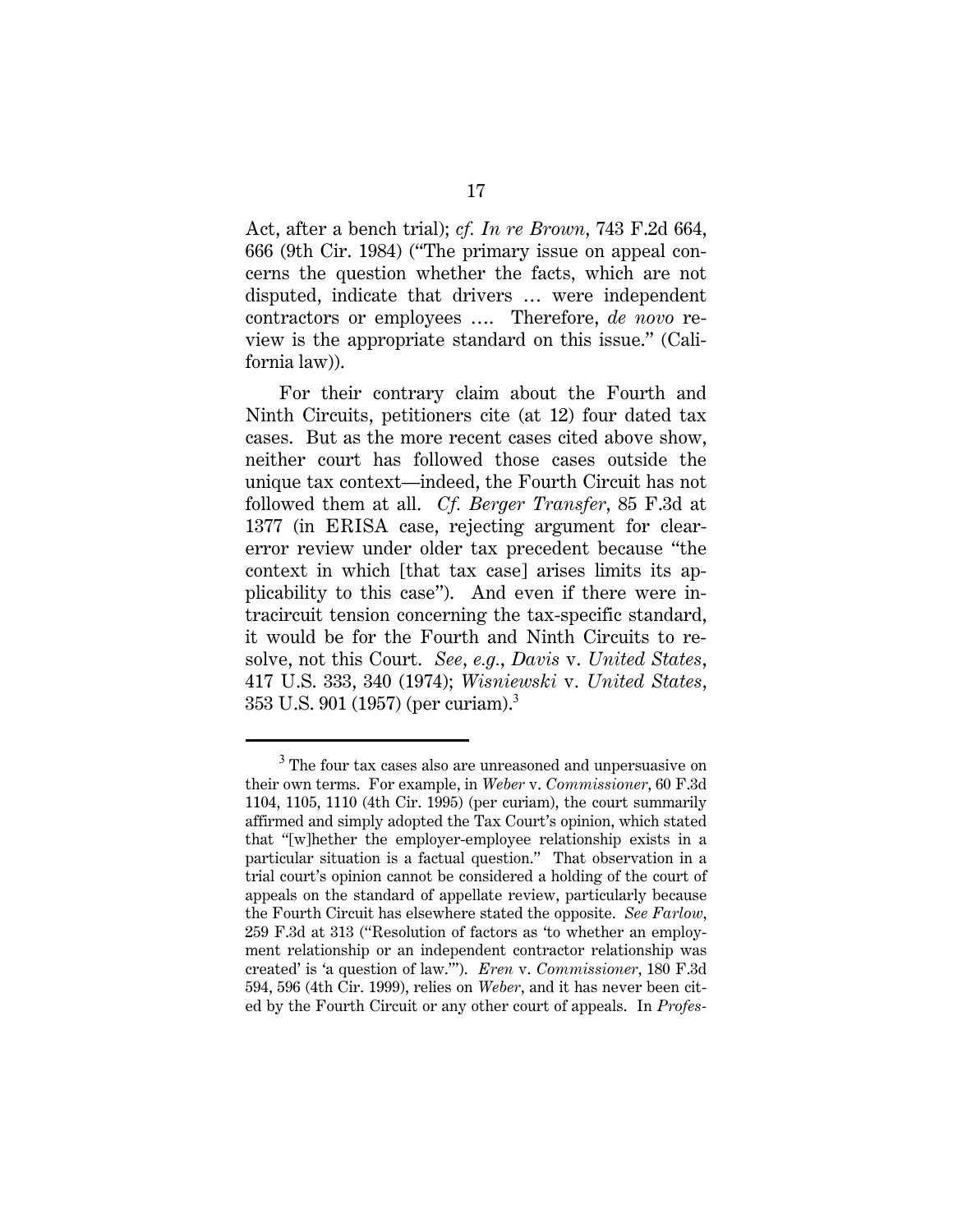For their claim about the Seventh Circuit, petitioners cite (at 12) cases that do not support, much less require, clear-error review. In *Worth* v. *Tyer*, 276 F.3d 249, 262 (7th Cir. 2001), the court reviewed for clear error because the dispute concerned only "the trial judge's view of the evidence, not … her view of the law." *Knight* makes clear that the employment-status determination is a "legal conclusion." 950 F.2d at 379. Review is "'more searching,'" the court explained, if the district court "commit[s] an error of law, including one that infects a so-called mixed finding of fact, or a finding of fact that is predicated on a misunderstanding of the governing rule of law." *Id.* (quotation marks and brackets omitted). And in *Century States, Southeast & Southwest Areas Pension Fund* v. *Nagy*, 714 F.3d 545 (7th Cir. 2013), where the Seventh Circuit applied clear-error review, the court expressed discomfort with that standard and declined to reconsider it only because the parties had not asked it to do so and because the court would have reached the same result even under de novo review. *Id.* at 549 n.1. Indeed, the Seventh Circuit has subsequently criticized *Nagy*'s approach as "unique to our circuit," noted that it has been applied only narrowly, and refused to extend it. *Schal Bovis*, 826 F.3d at 402-403  $\&$  n.1. Given the Seventh Circuit's own criticism, the cases cited by petitioners do not warrant this Court's review.

Finally, petitioners rely on three Tenth Circuit decisions dating back more than twenty years that in-

*sional & Executive Leasing, Inc.* v. *Commissioner*, 862 F.2d 751, 753 (9th Cir. 1988), the court adopted clear-error review for the test set forth in *Silk*, 331 U.S. at 714-716. But *Silk* is not the common-law test at issue here. *Darden*, 503 U.S. at 324-325; *supra* pp. 4-5. And *Chin* v. *United States*, 57 F.3d 722, 725 (9th Cir. 1995), simply parrots *Professional & Executive Leasing*.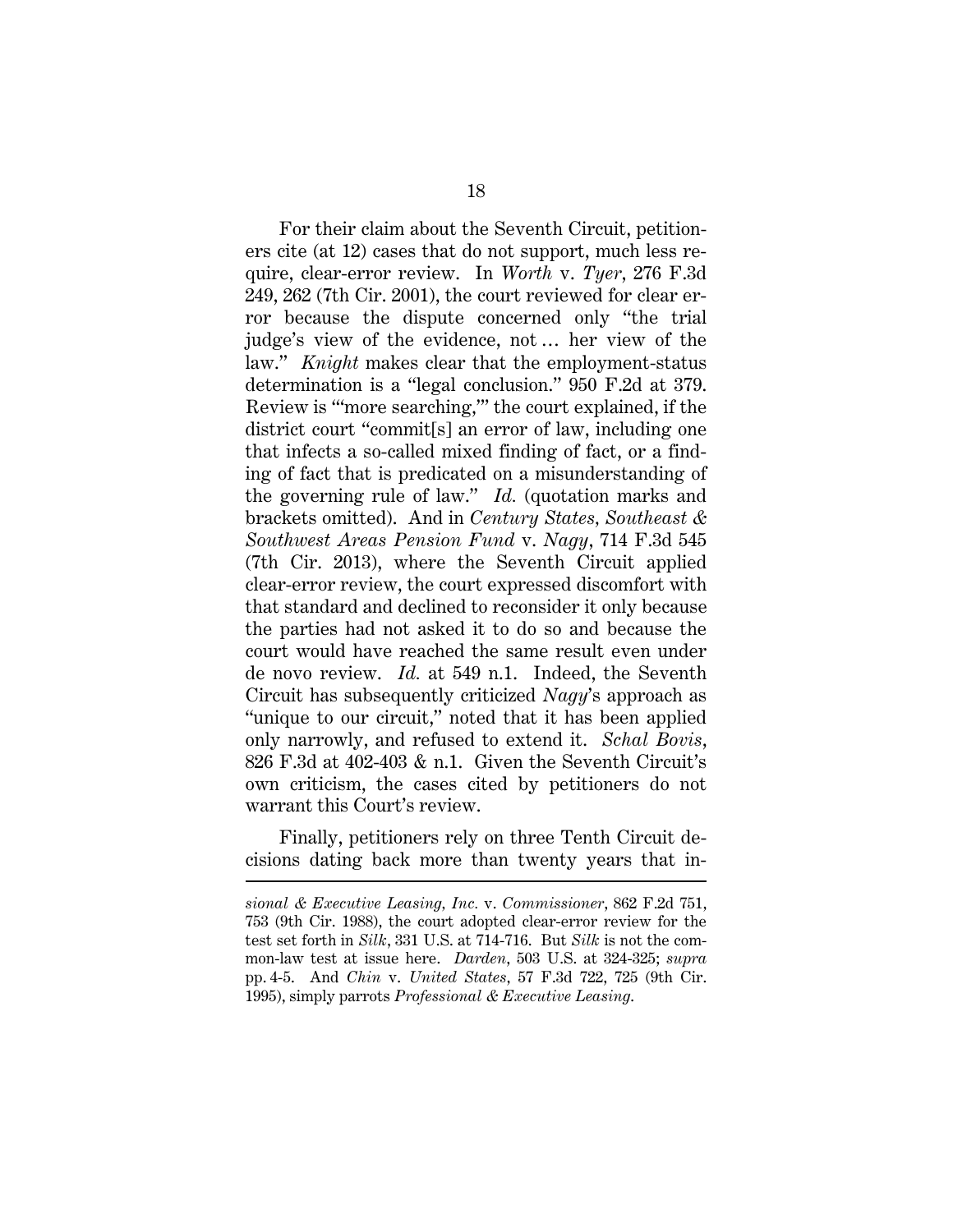voked the clear-error standard.<sup>4</sup> Those decisions too do not warrant certiorari because more recent opinions of the Tenth Circuit recognize that review is de novo, at least when the lower court has committed an error of law, or even embrace de novo review entirely. *See Shellito* v. *Commissioner*, 437 F. App'x 665, 669 (10th Cir. 2011) ("[W]e review de novo the standards and tests governing the factual analysis, and the application of the law to the facts."); *Brackens* v. *Best Cabs, Inc.*, 146 F. App'x 242, 243-244 (10th Cir. 2005) (de novo review under Title VII); *cf. Acosta* v. *Paragon Contractors Corp.*, 884 F.3d 1225, 1235 (10th Cir. 2018) (de novo review under FLSA). Intervening to address outlier cases—which are not implicated by the decision below, and which the Tenth Circuit has indicated it will likely abandon when the occasion arises—is unnecessary.

### **2. Courts apply de novo review in evaluating the individual common-law factors**

All of the courts of appeals that have addressed the issue also apply de novo review to a district court's conclusions regarding the individual common-law factors. That searching standard is evident in decisions explaining that the court of appeals exercises plenary review or applies the law to the record itself. $5$  It is also evident

<sup>4</sup> *Hockett* v. *Sun Co., (R&M)*, 109 F.3d 1515, 1525-1527 (10th Cir. 1997) (ERISA); *Roth*, 965 F.2d at 865 (ERISA); *Marvel* v. *United States*, 719 F.2d 1507, 1515 (10th Cir. 1983) (tax).

<sup>5</sup> *See Marco*, 969 F.2d at 1548, 1550-1552 (3d Cir.) ("exercis[ing] plenary review of the district court's application of the law of agency to the facts"); *Penn*, 898 F.2d at 1101-1102 (5th Cir.) ("applying the common law of agency to the record"); *see also, e.g.*, *Farlow*, 259 F.3d at 313 (4th Cir.) (considering tendency and weight of common-law factors without deference); *North Knox Sch. Corp.*, 154 F.3d at 747 & n.1 (7th Cir.) (court of appeals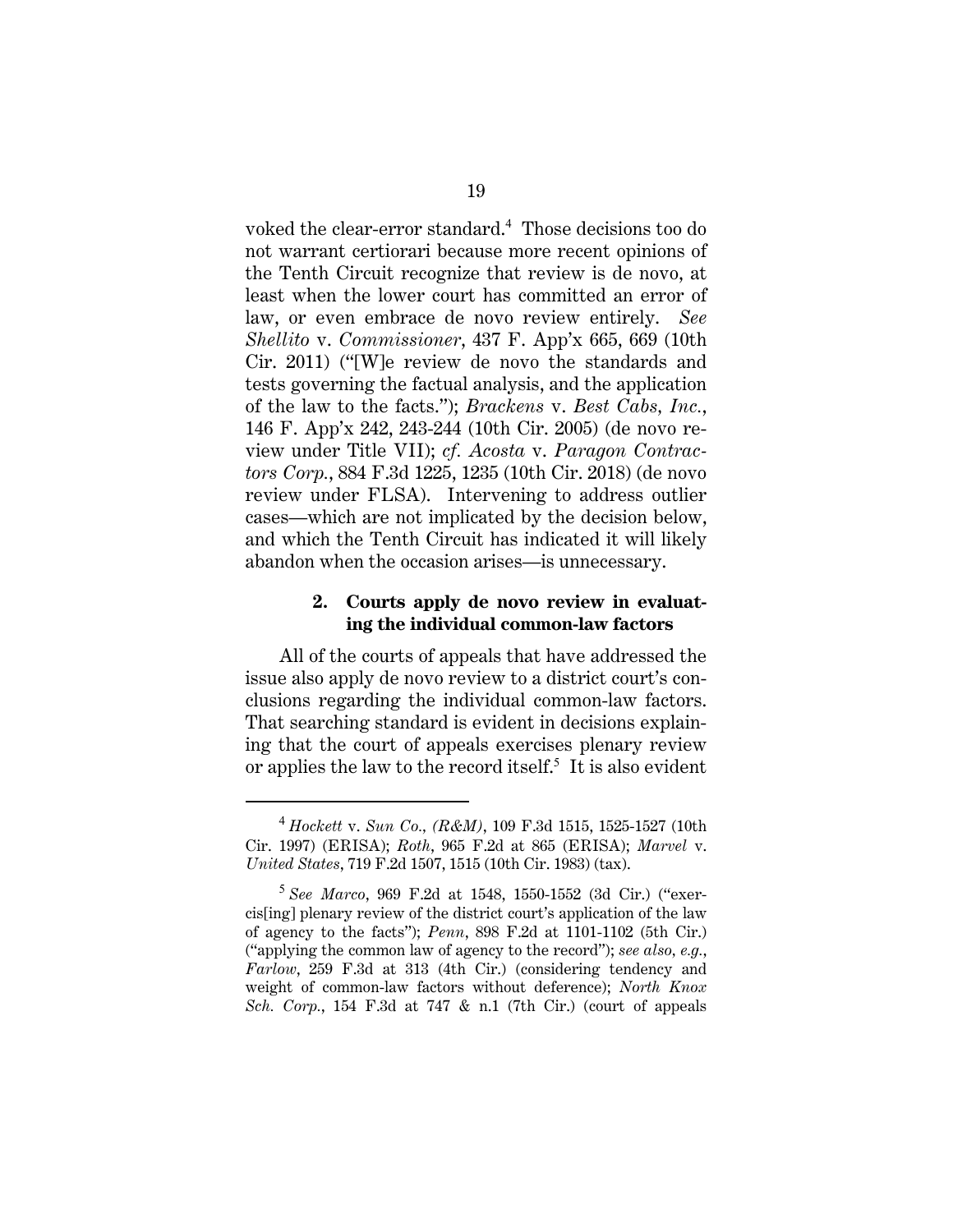in appellate decisions applying the test in the first instance rather than remanding to the district court for new analysis.<sup>6</sup> That plenary review standard is consistent with the standard announced by the Sixth Circuit here. *See* Pet. App. 14a (court reviews determinations of the individual common-law factors de novo "to the extent that they involve the application of a legal standard to a set of facts").

Petitioners argue incorrectly that the Second and Eighth Circuits apply a "hybrid standard" to review determinations concerning the individual common-law factors for clear error. Pet. 13. In fact, those courts simply use different words to describe the same type of plenary review that the Sixth Circuit endorsed.

The Second Circuit has explained that it independently "review[s] each of the factors and consider[s]

<sup>&</sup>quot;take[s] the factual record … and ask[s] whether it shows the [individuals] were independent contractors"); *Barnhart* v. *New York Life Ins. Co.*, 141 F.3d 1310, 1312-1314 (9th Cir. 1998) (conducting own "application of the common-law factors" to reach conclusion, "bolstered" by other courts' categorization of insurance agents, that the plaintiff was an independent contractor); *JustMed*, 600 F.3d at 1125-1128 (9th Cir.) ("[w]eighing the common law factors" itself to "conclude that the district court did not err in holding that [the plaintiff] was an employee").

<sup>6</sup> *See, e.g.*, *Holt*, 811 F.2d at 1536 n.31, 1538-1541 (D.C. Cir.); *Mayeske* v. *International Ass'n of Fire Fighters*, 905 F.2d 1548, 1555 (D.C. Cir. 1990); *Zippo Mfg.*, 713 F.2d at 33 (3d Cir.); *Alexander* v. *Rush N. Shore Med. Ctr.*, 101 F.3d 487, 493-494 (7th Cir. 1996) (remand not required because court of appeals could review the record itself to find plaintiff "an independent contractor as a matter of law"); *see also Crew One*, 811 F.3d at 1311-1314 (11th Cir.) (vacating NLRB decision after "discussing the five errors that the Board made when it applied the law to the facts," and "weigh[ing] all of the factors [itself to] conclude that the [workers were] independent contractors").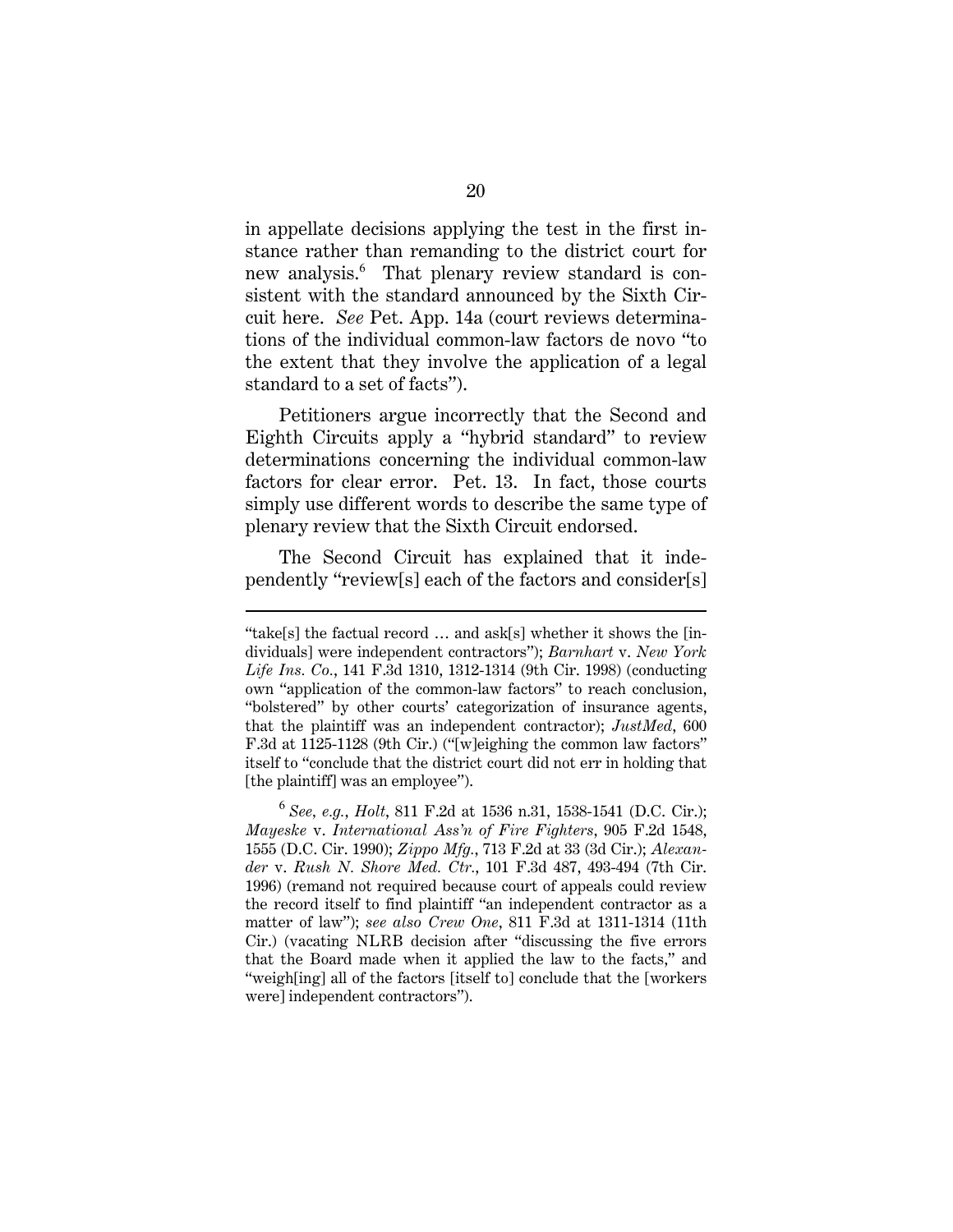their relative importance." *Aymes*, 980 F.2d at 862. The court of appeals conducts that review even on factors the lower court has "not specifically address[ed]," allowing it to determine employment status in the first instance without remanding. *Id.* at 861-864; *see also Eisenberg*, 237 F.3d at 117-119 (reviewing factors to determine their legal significance). In other words, the court exercises full plenary review.

Petitioners seize on a statement in *Aymes*, 980 F.2d at 860-861, that "factual findings as to the presence or absence of the *Reid* factors cannot be disturbed unless clearly erroneous." But that statement makes clear only that the underlying "factual findings" are reviewed for clear error. *Id.* As the analysis in *Aymes* proves, *see id.* at 861-864, it does not mean that the court of appeals also defers to the conclusions the district court reaches based on those findings regarding the commonlaw factors and their legal significance.

The Eighth Circuit's decisions similarly confirm that it exercises plenary review over the district court's conclusions regarding the individual commonlaw factors. Thus, in *Schwieger* v. *Farm Bureau*, the court reviewed the historical facts and drew its own conclusions about the tendency and weight of each *Darden* factor. 207 F.3d at 484-487 (concluding, for example, that the first factor "weighs heavily in favor of independent contractor status" and the ninth and tenth factors "both count in favor of finding [plaintiff] to be an employee"). And in *Alford* v. *United States*, 116 F.3d 334, 337 (8th Cir. 1997), the Eighth Circuit rejected the district court's analysis and "conclude[d], after applying the law to the stipulated facts" itself, that the worker was an independent contractor.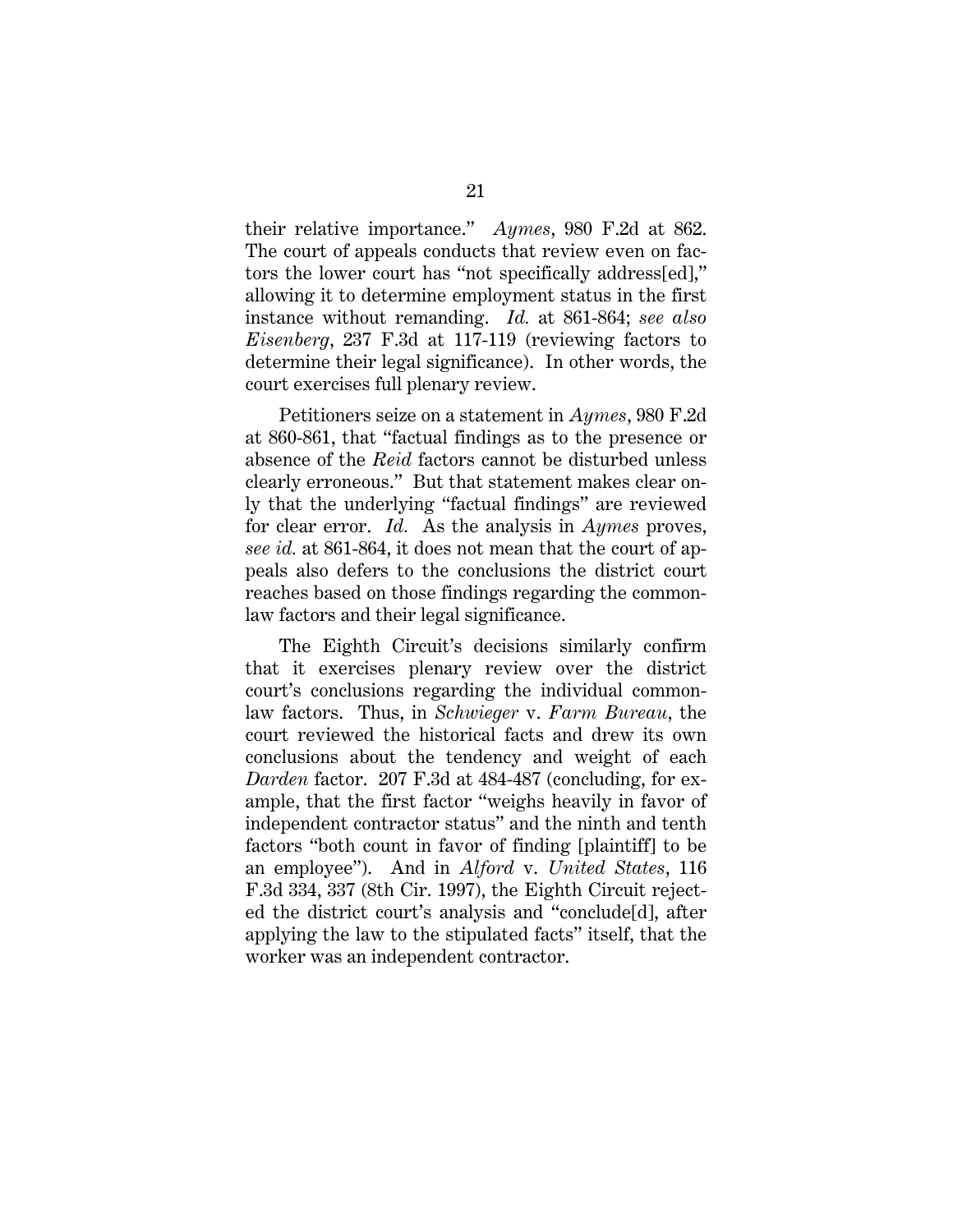Petitioners' claim (at 13) that the Eighth Circuit applies a "hybrid standard" relies on language from *Berger Transfer*, 85 F.3d at 1377-1378, that petitioners have plucked out of context. That language traces back to the Fifth Circuit's FLSA decision in *Brock* v. *Mr. W Fireworks, Inc.*, 814 F.2d 1042, 1045, 1047-1054 (5th Cir. 1987), which made clear that "[t]he district court's analysis … is subject to plenary review … to ensure that the district court's understanding of the law is proper" and to determine whether its findings on the factors are relevant or irrelevant "as a matter of law." Indeed, *Brock* explained that only when "the proper legal standards" are applied to determine the commonlaw factors "can the inferences that reasonably and logically flow from the historical facts represent a correct application of law to fact." 814 F.2d at 1044-1045. And the Fifth Circuit has since confirmed that "the district court's legal analysis of the inferences to be drawn from those facts is subject to plenary review." *Breaux & Daigle, Inc.* v. *United States*, 900 F.2d 49, 51 (5th Cir. 1990) (citing *Brock*, 814 F.2d at 1044-1045).

In sum, the other courts of appeals conduct the same type of review as the Sixth Circuit. Petitioners' "hybrid test" amounts to nothing more than varying verbal formulations for the same standard of review. But the Court does not grant certiorari to "iron[] out minor linguistic discrepancies among the lower courts" when "those discrepancies are not outcome determinative." Stephen G. Breyer, *Reflections on the Role of Appellate Courts: A View from the Supreme Court*, 8 J. App. Prac. & Process 91, 96 (2006). And any such minor linguistic discrepancies are not implicated by the Sixth Circuit's decision here in any event, because all the Sixth Circuit did was apply de novo review to cor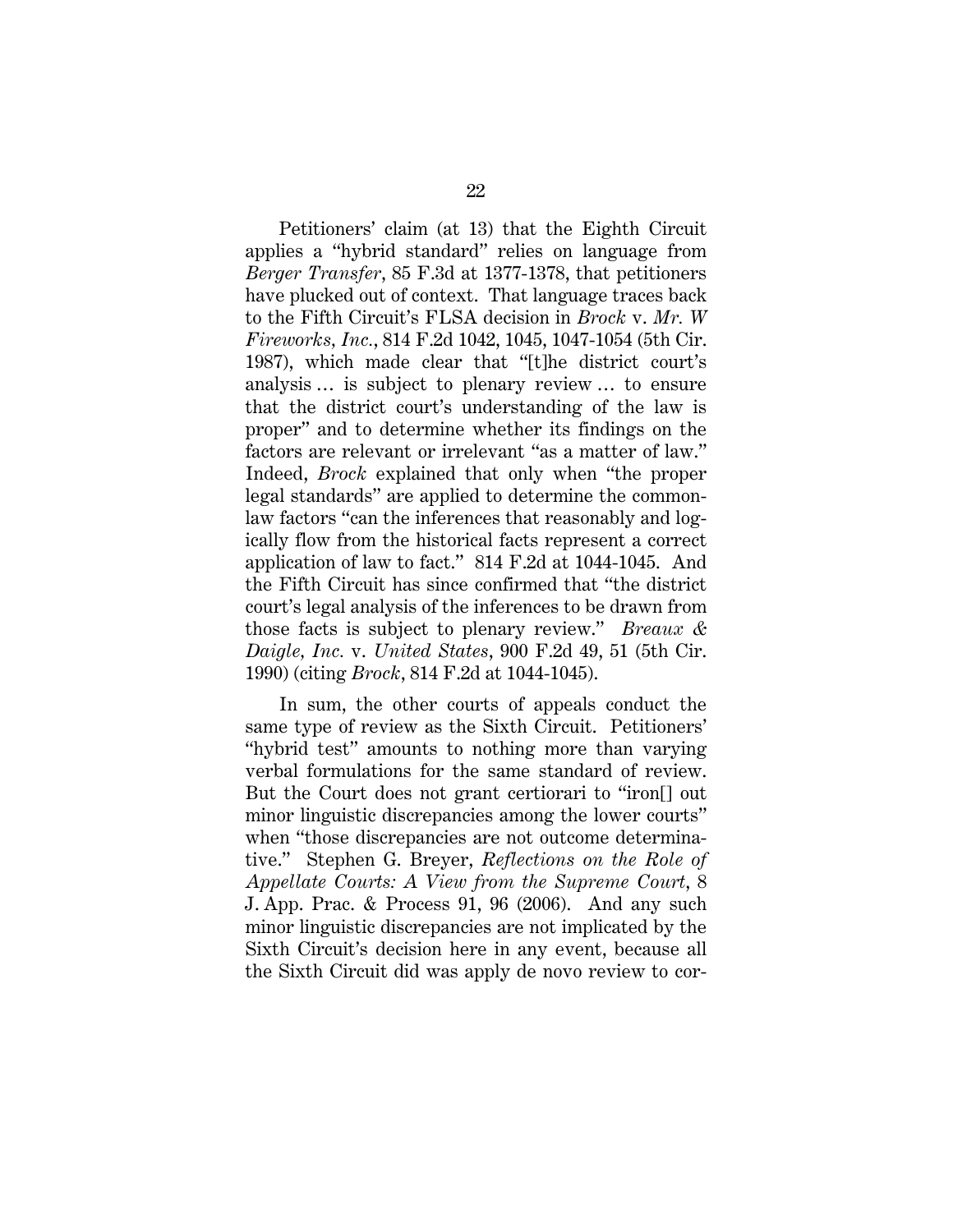rect legal errors. This case implicates no split warranting the Court's review.<sup>7</sup>

#### **C. This Case Is A Poor Vehicle**

Even if there were a certworthy split about the standards of review, this case would be a poor vehicle for resolving it because petitioners invited the Sixth Circuit to apply de novo review, and the Sixth Circuit would have reversed anyway under any standard.

In their brief, petitioners told the Sixth Circuit that the court of appeals "reviews the [district court's] 'findings of fact for clear error but reviews de novo the district court's application of the legal standard to them.'" Pet. C.A. Br. 30 (brackets omitted); *see also id.* at 31 ("the Court accepts the findings of fact as true and reviews *de novo* whether the district court applied the correct legal standard to its fact findings"). They also asserted that the "'ultimate conclusion … is a question of law.'" *Id.* at 30 (quoting *Berger Transfer*, 85 F.3d at 1377-1378). The Sixth Circuit then applied the standard of review petitioners requested: It reviewed the legal standard applied by the district court de novo and found that legal standard to be erroneous. Petitioners cannot now complain that they would prefer clear-error review, hoping for a different result.

The case is also a poor vehicle because the district court committed legal error reversible under any standard of review. Even under clear-error review,

 $7$  The Sixth Circuit perceived a circuit split on the standard of review for determinations of the individual common-law factors. Yet all but one of the cases cited by the court of appeals applied the FLSA standard, not the common-law test, and thus evaluated a different set of factors under a standard not implicated here (as petitioners concede). Pet. App. 13a, 26a-28a; *see supra* p. 7.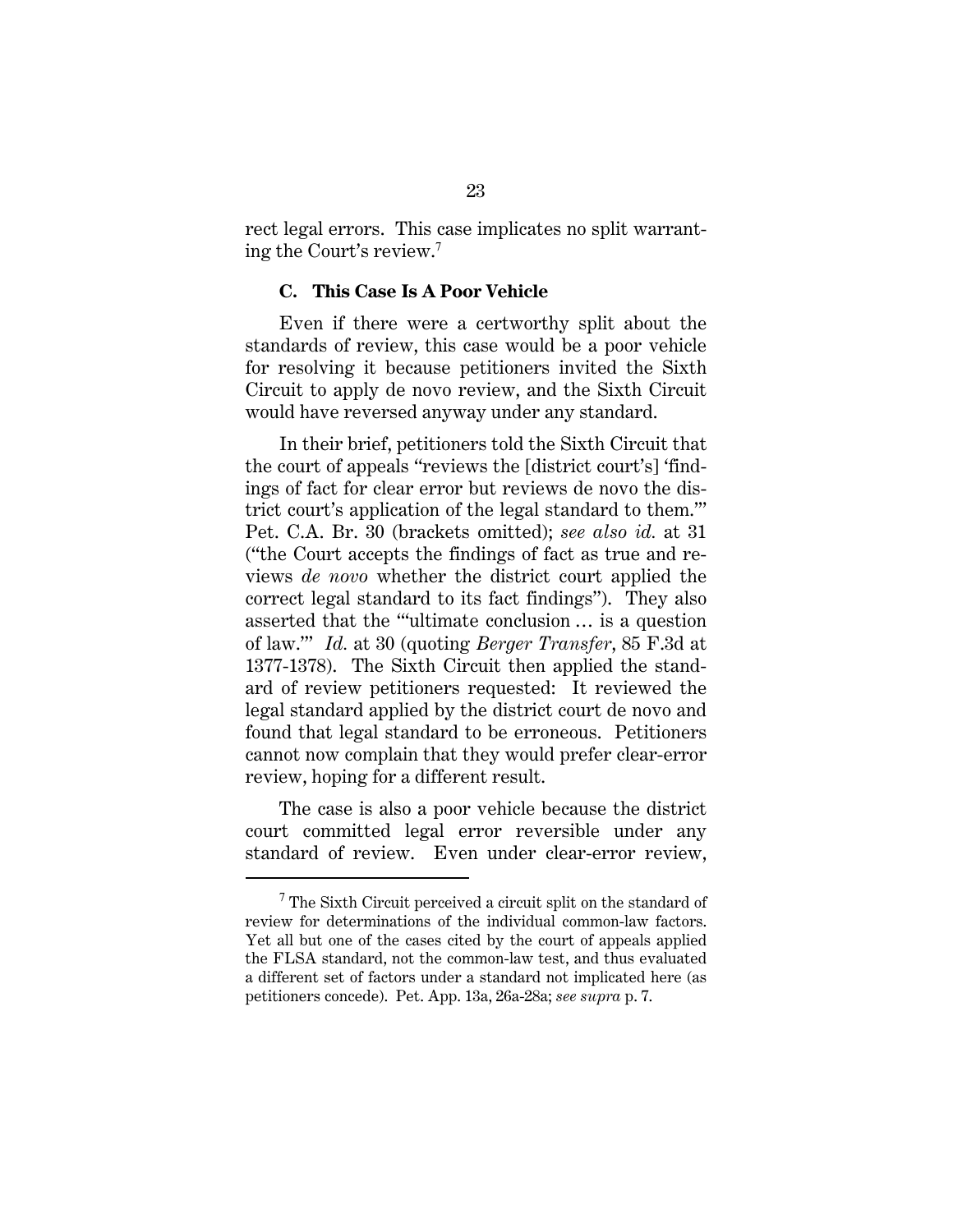applying the wrong legal test is reversible error. *See, e.g.*, *Lakeridge*, 138 S. Ct. at 968 & n.7. Here, as the Sixth Circuit explained, the district court applied the wrong legal standards in assessing two particular *Darden* factors. The district court did not ask the right question on the skills factor, Pet. App. 16a, and reached a conclusion "contrary to *Darden*'s language" on the hiring factor, Pet. App. 18a. Because those errors which petitioners do not defend—amount to applications of the wrong legal standard, they are reversible even under review for clear error. *See Lakeridge*, 138 S. Ct. at 965, 968 n.7; *see also, e.g.*, *Schal Bovis*, 826 F.3d at 403.

#### **D. De Novo Review Is The Correct Standard**

This Court's precedents confirm that the courts of appeals are properly reviewing both the application of the individual *Darden* factors and the ultimate employment-status determination de novo. In *Darden*, the Court stressed the importance of predictability so that companies can identify their employees and calculate their pension-fund obligations. 503 U.S. at 327. And as *Lakeridge* confirms, de novo review is appropriate to foster predictability. *See* 138 S. Ct. at 967. By "requir[ing] courts to expound on the law, particularly by amplifying or elaborating on a broad legal standard," plenary review helps to "develop[] auxiliary legal principles of use in other cases." *Id.* "*[D]e novo* review tends to unify precedent and will come closer to providing … a defined set of rules which, in most instances, makes it possible to reach a correct determination beforehand." *Ornelas* v. *United States*, 517 U.S. 690, 697 (1996) (quotation marks omitted).

Clear-error review, in contrast, threatens confusion rather than predictability. On clear-error review,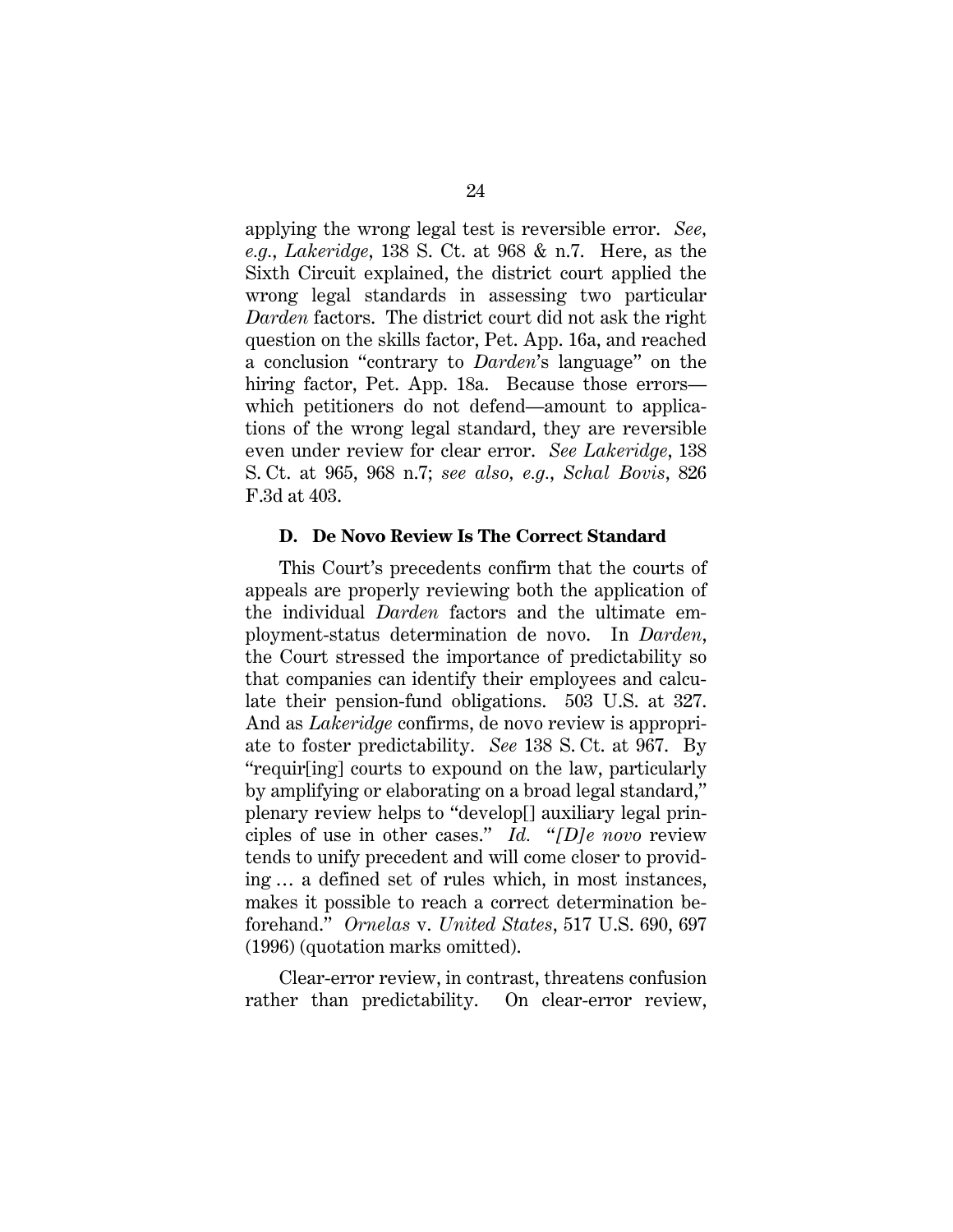courts may reach a "'range of permissible conclusions'" on similar facts, *Hockett* v. *Sun Co. (R&M)*, 109 F.3d 1515, 1527 (10th Cir. 1997), leaving companies and workers guessing over their rights and obligations. This case exemplifies such confusion. Unlike the district court here, other courts have consistently held that insurance agents—including American Family agents—are independent contractors under federal law. *E.g.*, Pet. App. 22a; *Murray* v. *Principal Fin. Grp., Inc.*, 613 F.3d 943, 944-945 (9th Cir. 2010) ("We, along with virtually every other Circuit to consider similar issues, have held that insurance agents are independent contractors and not employees for purposes of various federal employment statutes, including [ERISA], the [ADEA], and Title VII."); *Wortham* v. *American Family Ins. Grp.*, 385 F.3d 1139, 1140-1141 (8th Cir. 2004); *Moore* v. *American Family Mut. Ins. Co.*, 1991 WL 111878, at \*1 (7th Cir. June 25, 1991) (table opinion). De novo review helps ensure those predictable, uniform results.

Petitioners gain no traction from *Lakeridge* and *Commissioner* v. *Duberstein*, 363 U.S. 278 (1960). In both cases, the Court confronted substantive legal inquiries "about as factual sounding as any mixed question gets," and thus requiring "[p]recious little" "legal work." *Lakeridge*, 138 S. Ct. at 968. In *Lakeridge*, the question was whether a transaction was conducted at arm's length—unsurprisingly, an inquiry on which the Court has "never tried to elaborate." *Id.* And in *Duberstein*, the question was whether a property transfer was a "gift" under the tax laws. 363 U.S. at 279-280. Given that the statutory inquiry looked to the "colloquial" usage of the term, the Court reasoned that it could lay down no principles as a matter of law and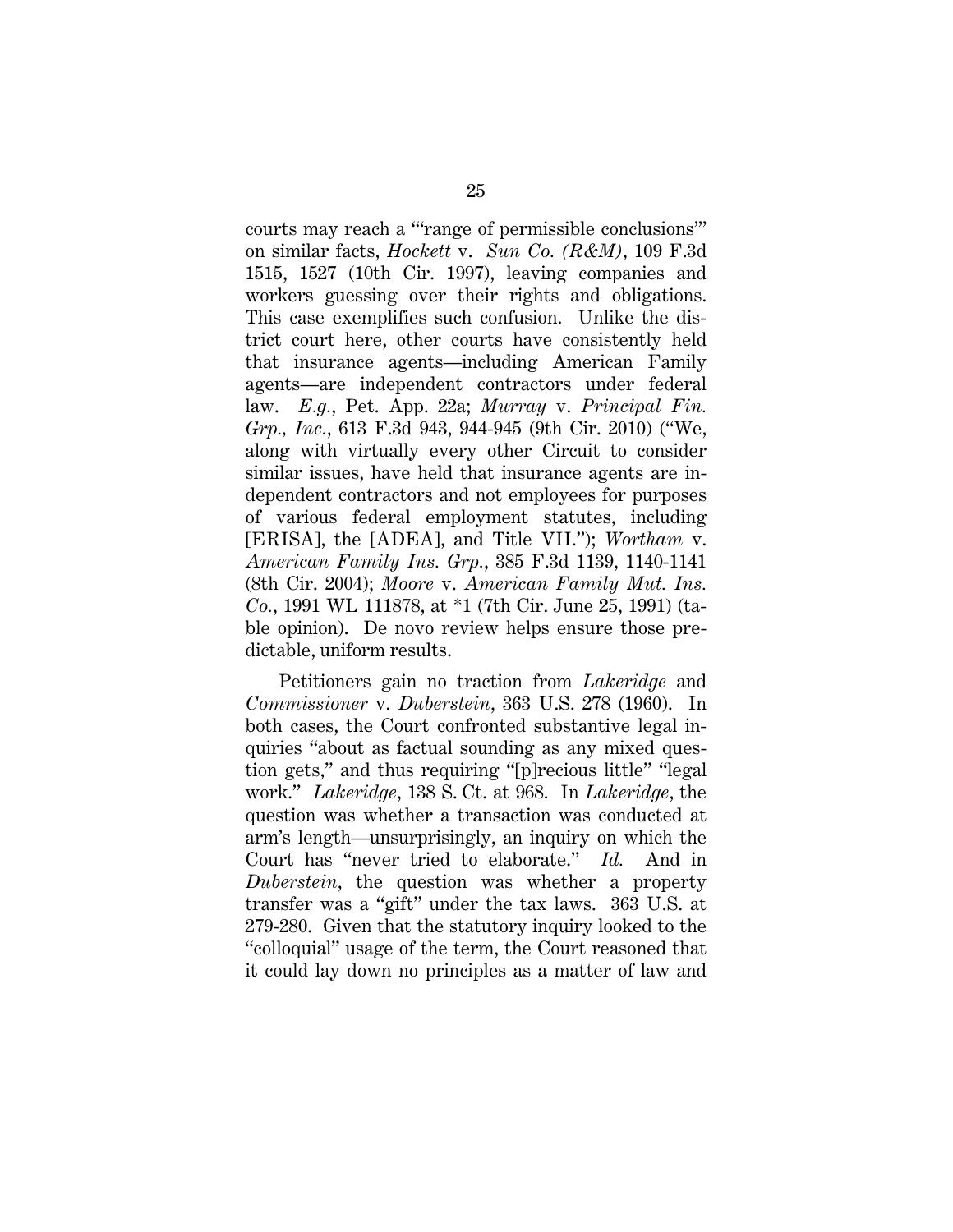that precedent could provide only "maxims of experience." *Id.* at 285, 287.

The common-law test for employment status is unlike those inquiries. As cases from this Court and the courts of appeals confirm, the common-law test has acquired its content from precedent, not from general maxims of human experience. *See, e.g.*, *Darden*, 503 U.S. at 324, 327 (citing cases and the *Restatement (Second) of Agency* § 220(2) (1958), and noting that precedents reflect employee-contractor distinction); *Reid*, 490 U.S. at 752 ("[e]xamining the circumstances of this case in light of the[] [common-law] factors"). While de novo review in a case like *Lakeridge* would "not much clarify legal principles or provide guidance to other courts," 138 S. Ct. at 968, courts applying the commonlaw employment test often cite each other's and this Court's guidance.

De novo review is also the correct standard for review of the individual common-law factors. As the Sixth Circuit explained, these factors involve legal standards. Pet. App. 14a. And when a district court misapplies a legal standard—for instance, if it "misunderst[ands] the nature of the … query" or "devise[s] some novel … test"—then "an appellate court should apply *de novo* review." *Lakeridge*, 138 S. Ct. at 968 n.7. The Sixth Circuit's de novo review of the individual *Darden* factors "to the extent that they involve the application of a legal standard to a set of facts," Pet. App. 14a, follows that well-established rule.

Moreover, reviewing the *Darden* factors for clear error would frustrate de novo review of the ultimate employment-status determination. It would prevent appellate courts from addressing the proper significance of the individual factors before assessing how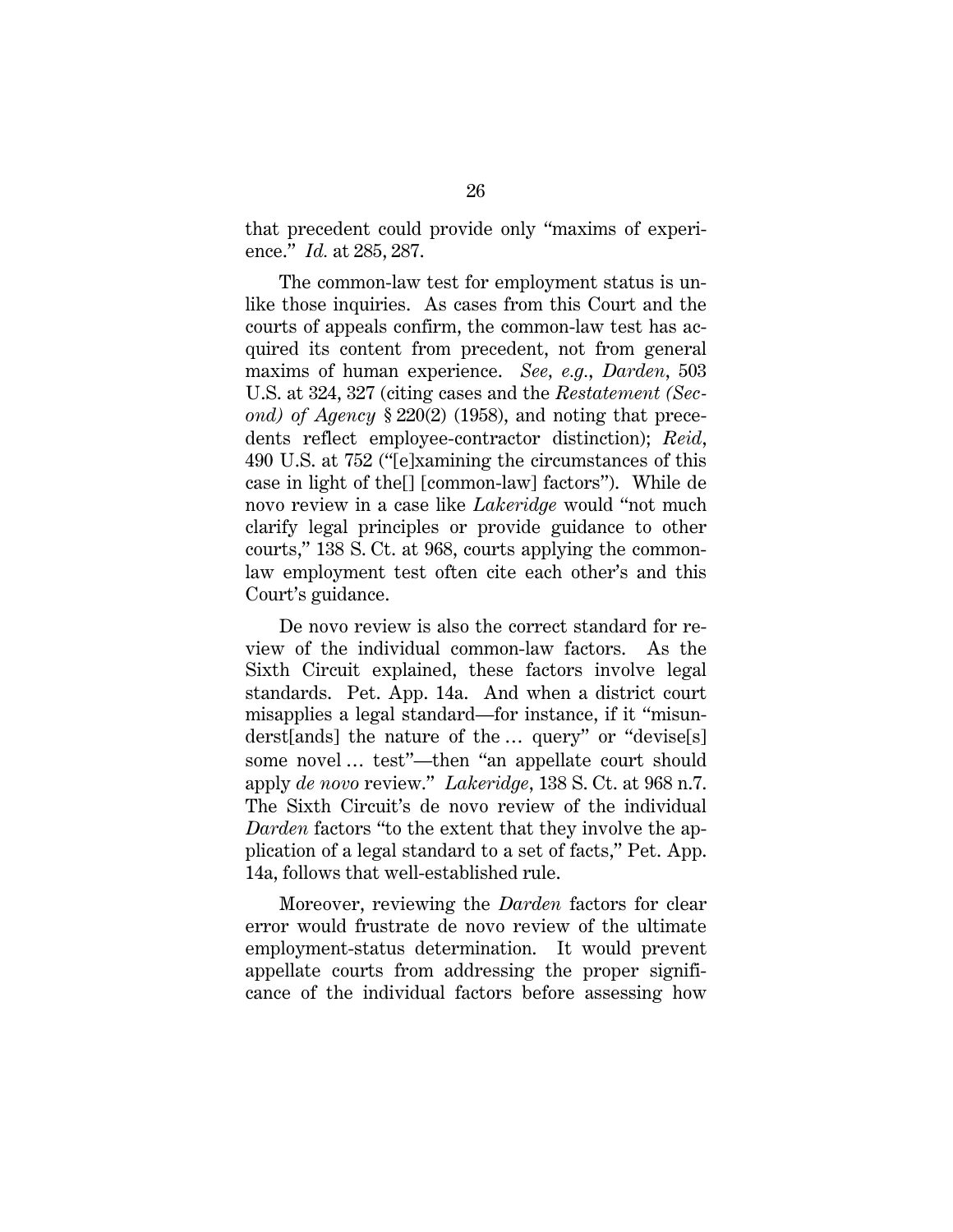they work together to produce a conclusion. A reviewing court cannot effectively weigh and draw an overall conclusion from common-law factors de novo if it is bound by the district court's conclusions on each of the individual factors except for those that are clearly erroneous. Effective de novo review of the ultimate conclusion of legal status thus requires allowing the appellate court to make its own evaluation of the significance and weight of the underlying factors.

Petitioners' cases (at 20) do not support, much less require, clear-error review. In *Kelley* v. *Southern Pacific Co.*, 419 U.S. 318, 323 (1974), the Court stated that even if a determination of employment status were a "factual finding" subject to clear error review, it could still be set aside if the trial court "applied an erroneous legal standard." *Kelley* is uninformative as to the proper standard of review where a district court has applied the correct legal framework because *Kelley* was not such a case. Furthermore, *Kelley* confirms that reversal is warranted under any standard where, as here, the district court has applied the wrong legal framework.

In *Baker* v. *Texas & Pacific Railway Co.*, 359 U.S. 227 (1959) (per curiam), the Court held only that conflicting evidence presented a jury issue. *See id.* at 228- 229 (describing conflicting evidence regarding the same historical facts); *see also Kelley*, 419 U.S. at 331. The question presented here does not concern how to resolve such evidentiary disputes. And in *Ward* v. *Atlantic Coast Line R.R. Co.*, 362 U.S. 396, 398-400 (1960) (per curiam), the Court held only that a jury making the employment-status determination should be properly instructed as to the relevant factors for its consideration. That says nothing about the proper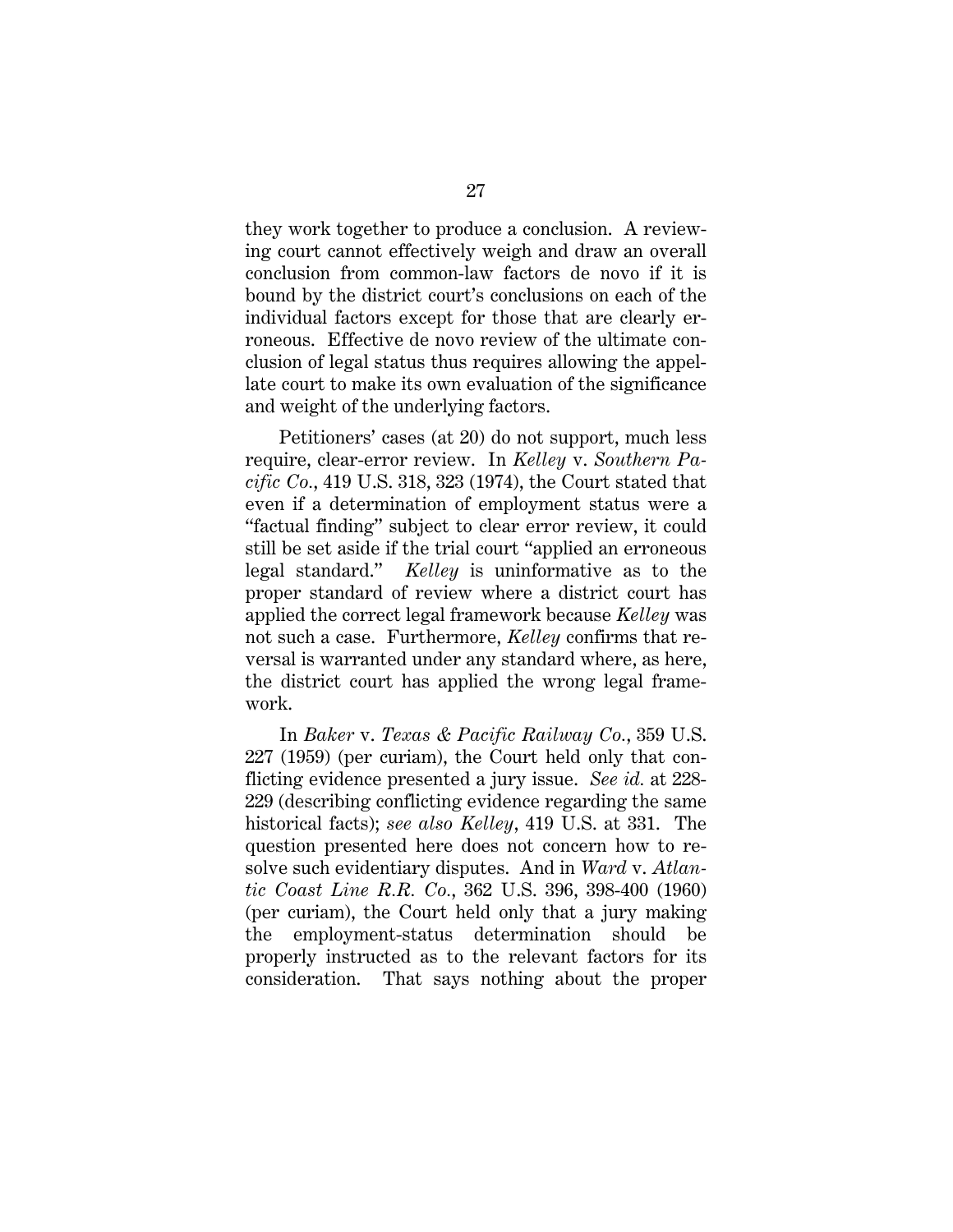standard of review when a court makes that determination.

Finally, the statement in *NLRB* v. *United Insurance Co. of America*, 390 U.S. 254, 260 (1968), that a court may not "displace the Board's choice between two fairly conflicting views" is not incompatible with de novo review of district court determinations. How "principles of administrative law" apply in "equivocal circumstances," *Schwieger*, 207 F.3d at 487 n.4, is not at issue here. And that instruction, unique to the NLRB context, does not require courts to "defer to the Board's application of agency principles" anyway. *Atrium of Princeton, LLC* v. *NLRB*, 684 F.3d 1310, 1315 (D.C. Cir. 2012).

### **II. THE SECOND QUESTION PRESENTED DOES NOT WAR-RANT REVIEW**

Petitioners claim (at 22-25) that the Sixth Circuit impermissibly applied a different employment test for the ERISA context, and that the Sixth Circuit's approach conflicts with those of the other courts of appeals. That is incorrect.

### **A. Petitioners Mischaracterize The Sixth Circuit's Approach**

The Sixth Circuit applies the common-law test set forth in *Darden*. That test, even when tailored to the context of an ERISA case, is not a "statute-specific approach." Pet. 25. The common-law test remains the same test, assessing status under the same definition of "employee" and the same common-law factors, even when courts map it on to different circumstances or different statutory contexts.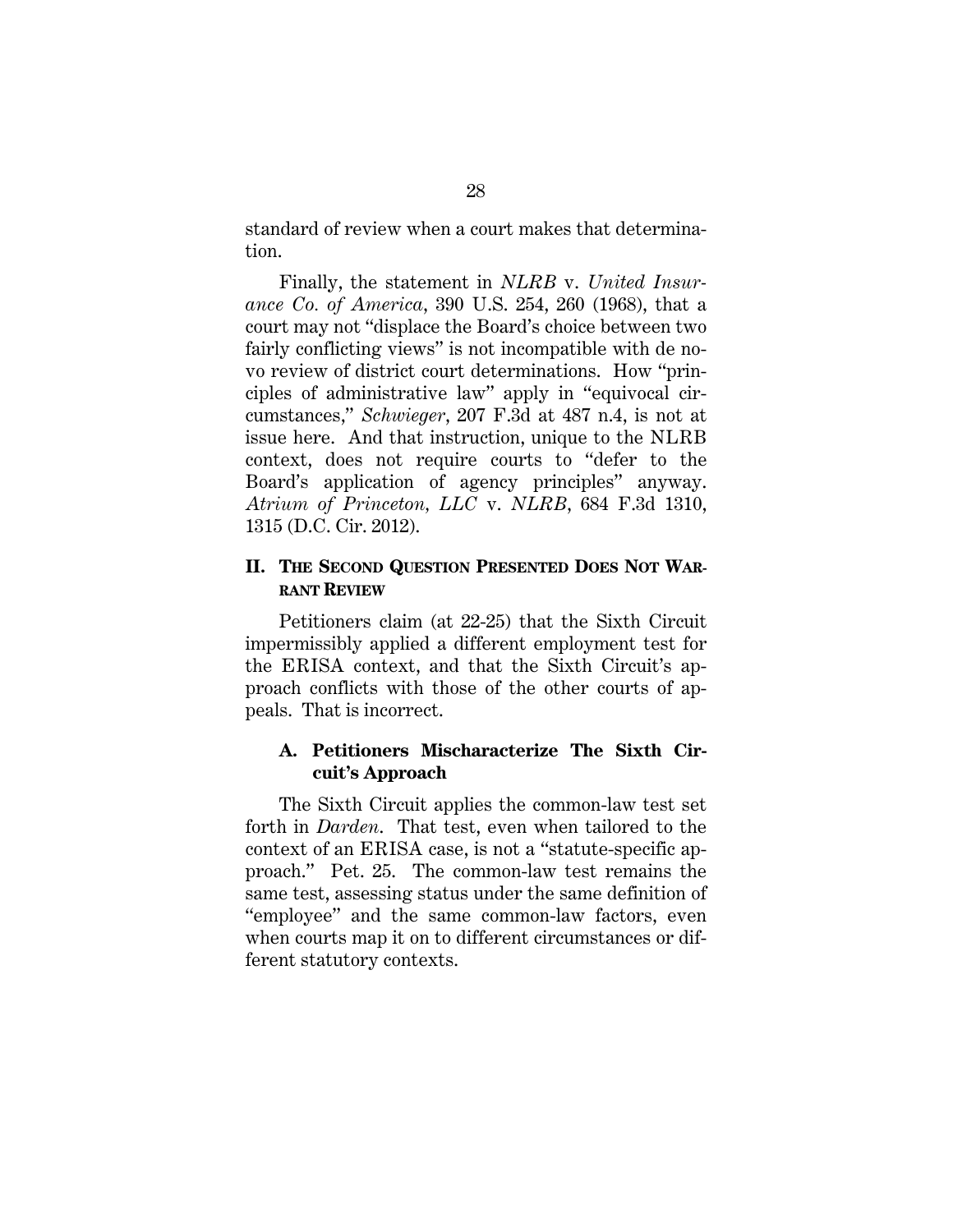Petitioners say (at 24) that the Sixth Circuit here subordinated the critical element of the right to control to other factors. But the Sixth Circuit said otherwise. The court explained that the right to control is the central inquiry, with "many of the specific [common-law] factors" helping answer it. Pet. App. 18a; *see also* Pet. App. 11a. Only in that context did the court find that factors relating to financial structure carry more weight. Pet. App. 19a. The right to control remains "[t]he most important consideration" under Sixth Circuit precedent. *Trustees of Resilient Floor Decorators Ins. Fund* v. *A & M Installations, Inc.*, 395 F.3d 244, 249 (6th Cir. 2005).

Petitioners' claim (at 23) that *Darden* prohibits calibrating the common-law test for the ERISA context is mistaken. The Court merely held that the test for determining employment status cannot be unmoored from the common law, rejecting the non-common-law test that the Fourth Circuit had fashioned from whole cloth based on its view of ERISA's purpose. 503 U.S. at 324- 325. The Court nowhere suggested how to assign weight to the "nonexhaustive" factors under the correct common-law test, let alone held that courts must assign the same weight to those factors regardless of context. *Id.* To the contrary, the Court explained that ""all of the incidents of the relationship must be assessed and weighed with no one factor being decisive,'" and favorably cited an Internal Revenue Service bulletin listing "20 factors as guides … in various tax law contexts." *Id.*

Here, the Sixth Circuit applied the common-law test and weighed all the *Darden* factors given the particular circumstances of the case before it. The court did not adopt a non-common-law test, or add or subtract any factor from the common-law test, so as to cre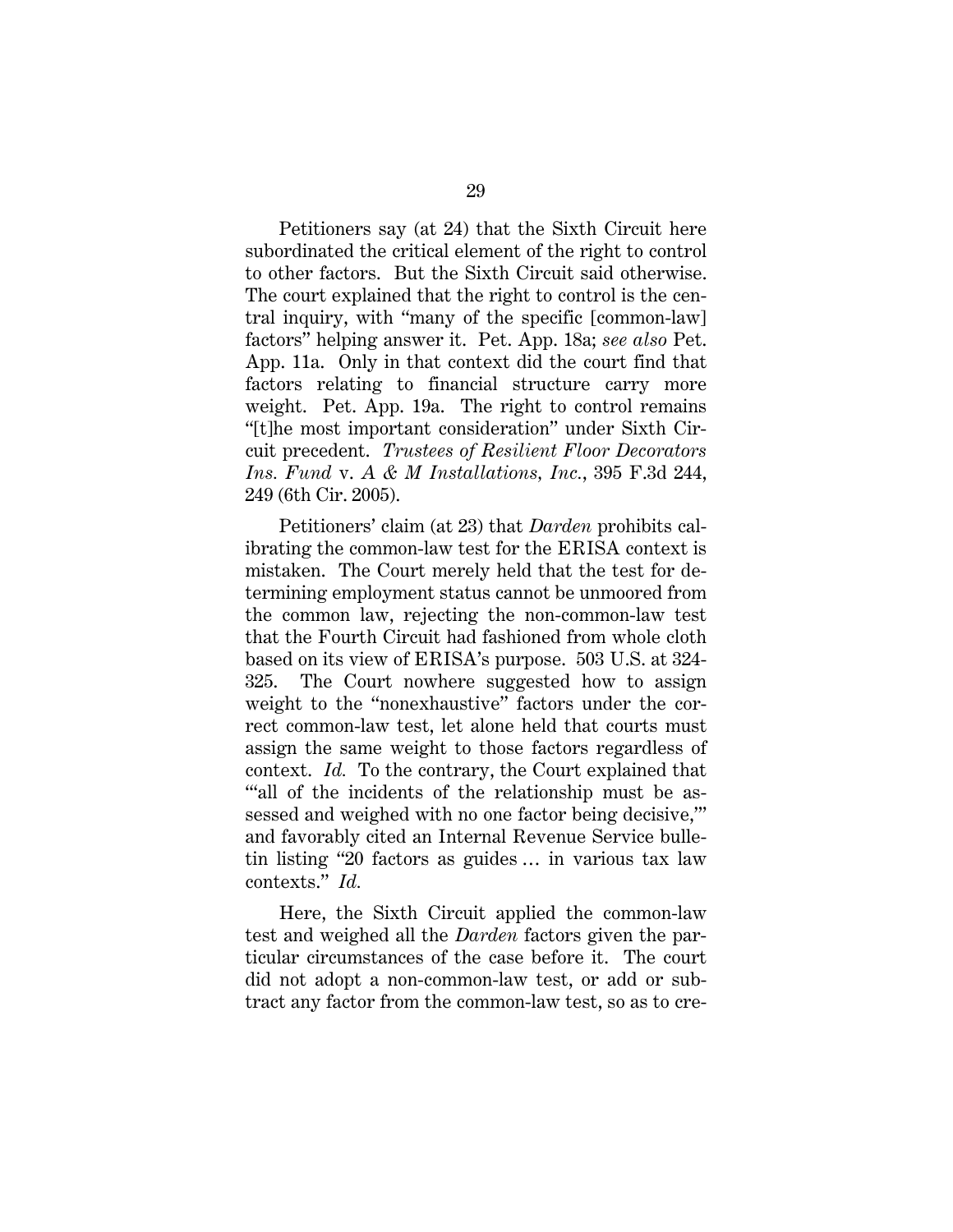ate a new test for the ERISA context. The court simply recognized that when "'determining whether an employer has assumed responsibility for a person's pension status'" under ERISA, "the *Darden* factors that most pertain to [the] financial structure" of the parties' relationship "carry more weight." Pet. App. 18a-19a. That in no way conflicts with *Darden*.

### **B. The Sixth Circuit's Application Of The Common-Law Test Does Not Conflict With That Of Any Other Court Of Appeals**

Other circuits likewise recognize that application of the common-law test can vary according to context. *See, e.g.*, *Butler* v. *Drive Auto. Indus. of Am., Inc.*, 793 F.3d 404, 413 (4th Cir. 2015) ("We also modified the *Darden* factors to make them more applicable to the specific industry context present in *Cilecek*."); *Alberty-Veléz* v. *Corporación de P.R. para la Difusión Pública*, 361 F.3d 1, 9 (1st Cir. 2004) (control "must be considered in light of the work performed and the industry at issue"). That may include tailoring the weight given to each of the common-law test's nonexhaustive factors in light of the statutory context. Even so, the test remains the same common-law test. None of petitioners' cases (at 26) holds otherwise.

To the contrary, for instance, the Second Circuit has placed varying emphasis on the factors in the context of the copyright and antidiscrimination laws. In copyright cases, "the benefits and tax treatment factors deserve special consideration." *Eisenberg*, 237 F.3d at 117. In antidiscrimination cases, by comparison, the Second Circuit has stated that courts "should instead place special weight on the extent to which the hiring party controls the 'manner and means' by which the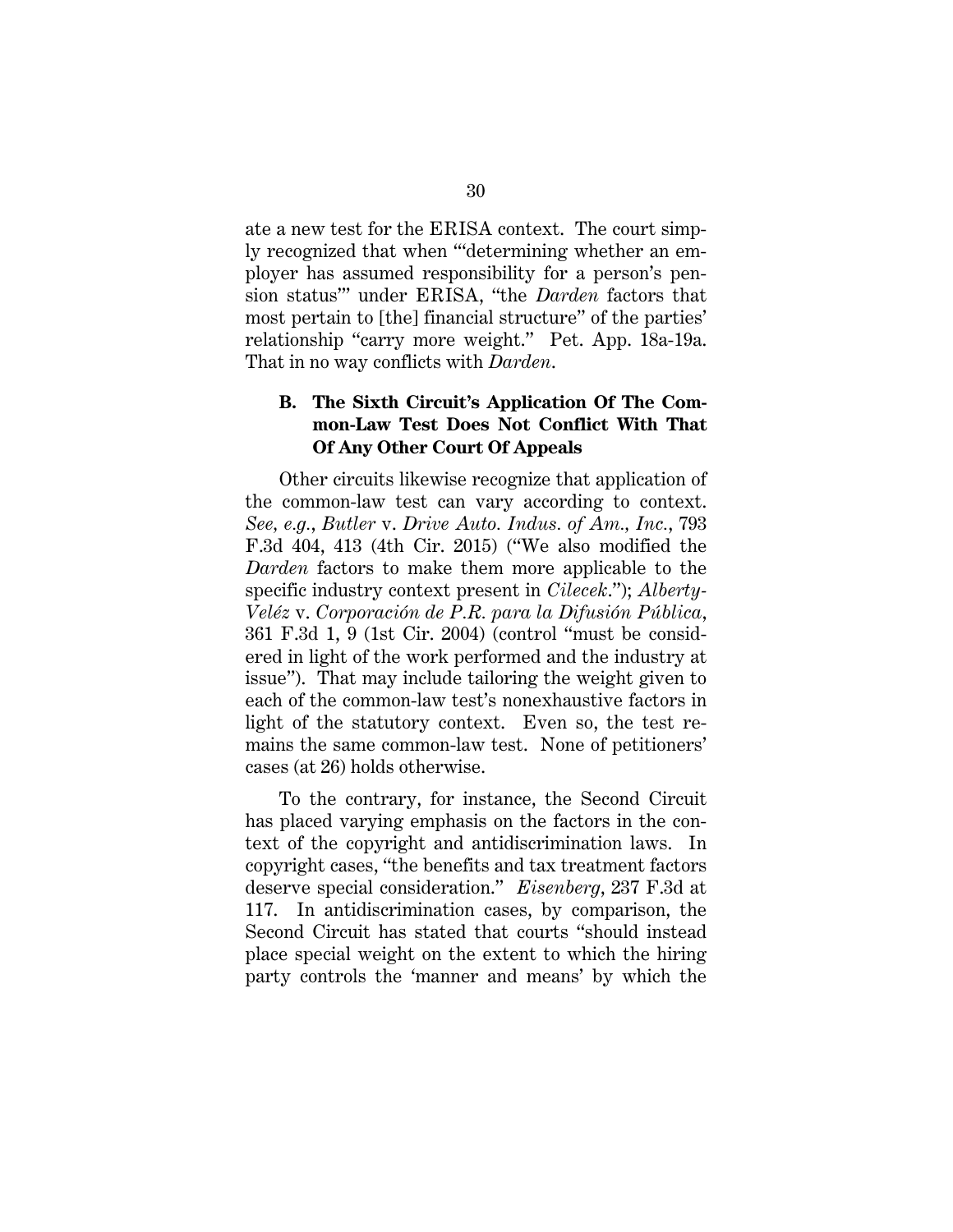worker completes her assigned tasks." *Id.* (emphasis omitted).

Nor is there any disagreement about how to assess the right to control. Other courts of appeals—in the very cases petitioners cite (at 26-27)—agree with the Sixth Circuit that the right to control is the overarching question that the other common-law factors help assess. *See supra* p. 29; *Hillstrom* v. *Kenefick*, 484 F.3d 519, 529 (8th Cir. 2007) (assessing "right to control … by looking at the so-called 'other' *Darden* factors"); *Berger Transfer*, 85 F.3d at 1378 ("right to control" is assessed by "balanc[ing] the *Darden* factors on each side of the employee-independent contractor question"); *Barnhart* v. *New York Life Ins. Co.*, 141 F.3d 1310, 1312 (9th Cir. 1998) ("The purpose of the [*Darden*] test is to determine the extent to which the hiring party controls 'the manner and means by which the product is accomplished.'"); *Hockett*, 109 F.3d at 1526 ("courts evaluate all factors relevant to the hiring party's right to control"). Petitioners' selective quotations do not create a split.

Indeed, the Sixth Circuit's conclusion confirms the uniformity among the courts of appeals' modes of analysis. The district court recognized that its conclusion that petitioners were employees was at odds with the "nearly unanimous" prior case law "finding that insurance agents generally"—and American Family agents, in particular—"are to be classified as independent contractors." Pet. App. 88a. The Sixth Circuit's analysis and conclusion that petitioners were independent contractors, in contrast, is consistent with the conclusions of the other courts of appeals. *See* Pet. App. 22a (citing cases); *supra* p. 25.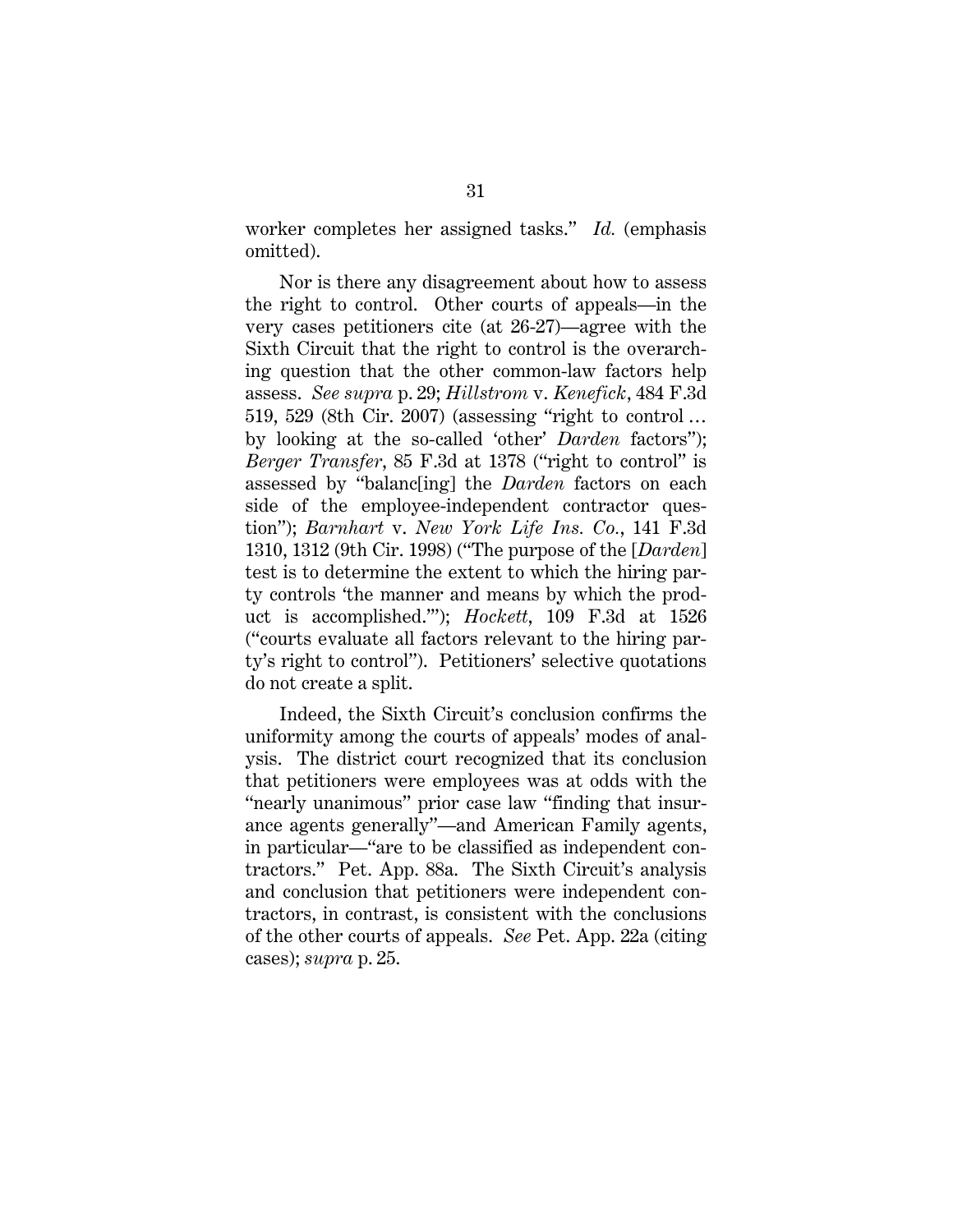### **III. HOLDING THIS PETITION FOR <sup>M</sup>ONASKY WOULD BE POINTLESS**

Holding this petition for *Monasky* v. *Taglieri*, No. 18-935, would serve no purpose. Both cases involve a standard of review. Beyond that, they have nothing to do with one another. As petitioners themselves concede (at 28), *Monasky* "will not resolve" this case: The question in *Monasky* is what standard of review applies to the determination of a child's habitual residence under the Hague Convention on the Civil Aspects of International Child Abduction—a question distinct from the common-law test that *Darden* incorporated under ERISA. Indeed, the briefing in *Monasky* advances Hague Convention-specific arguments for deciding the standard of review in that context. *See* Br. for Pet'r 19- 26; Br. for Resp. 48-50; Br. for United States as Amicus Curiae 14-23, 29-32. There is no reason to hold this petition for *Monasky*.